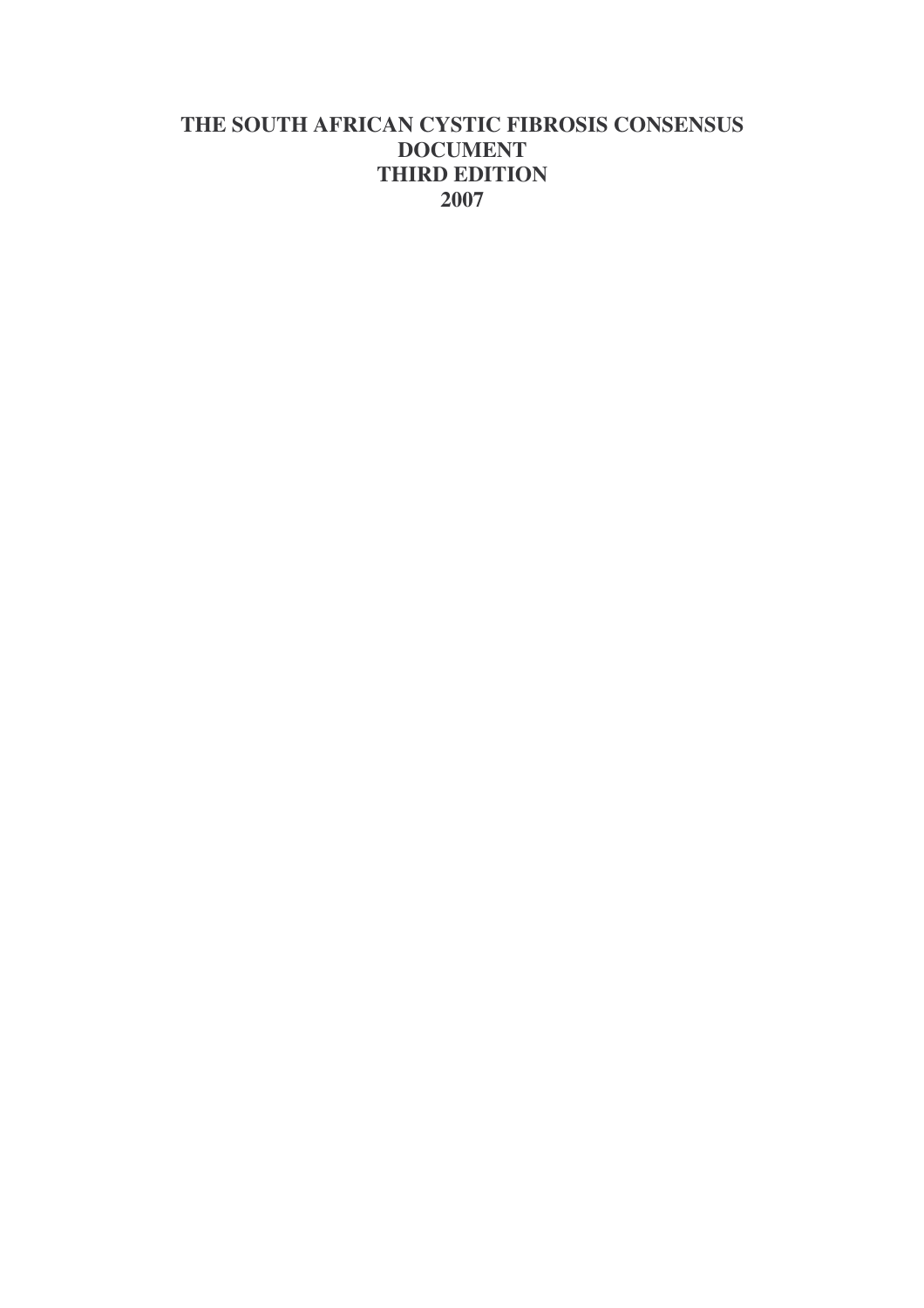# **AIM OF THE CYSTIC FIBROSIS CONSENSUS DOCUMENT**

This document, although initially based on a European document, has been modified with input from SOUTH AFRICAN doctors who treat cystic fibrosis (CF) patients and scientists who have looked at the genetic basis of CF in SOUTH AFRICAN populations.

It is a consensus document detailing the diagnosis, appropriate treatment and counselling for the South African CF community. In general, South Africa offers services and expertise similar to those that are available worldwide for CF patients. Financial and staffing constraints present a challenge.

# **TARGET AUDIENCE**

CF patients and their families, general practitioners and specialists diagnosing and treating CF patients, physiotherapists, dieticians, mental health professionals, health service administrators, hospital staff and counsellors. It may be used as a reference text for teachers and employers.

### **SACFA SOUTH AFRICAN CYSTIC FIBROSIS ASSOCIATION**

Please contact the regional SACFA representative for further information or additional copies. (Contact information is given in Appendix 10 at the back of this document).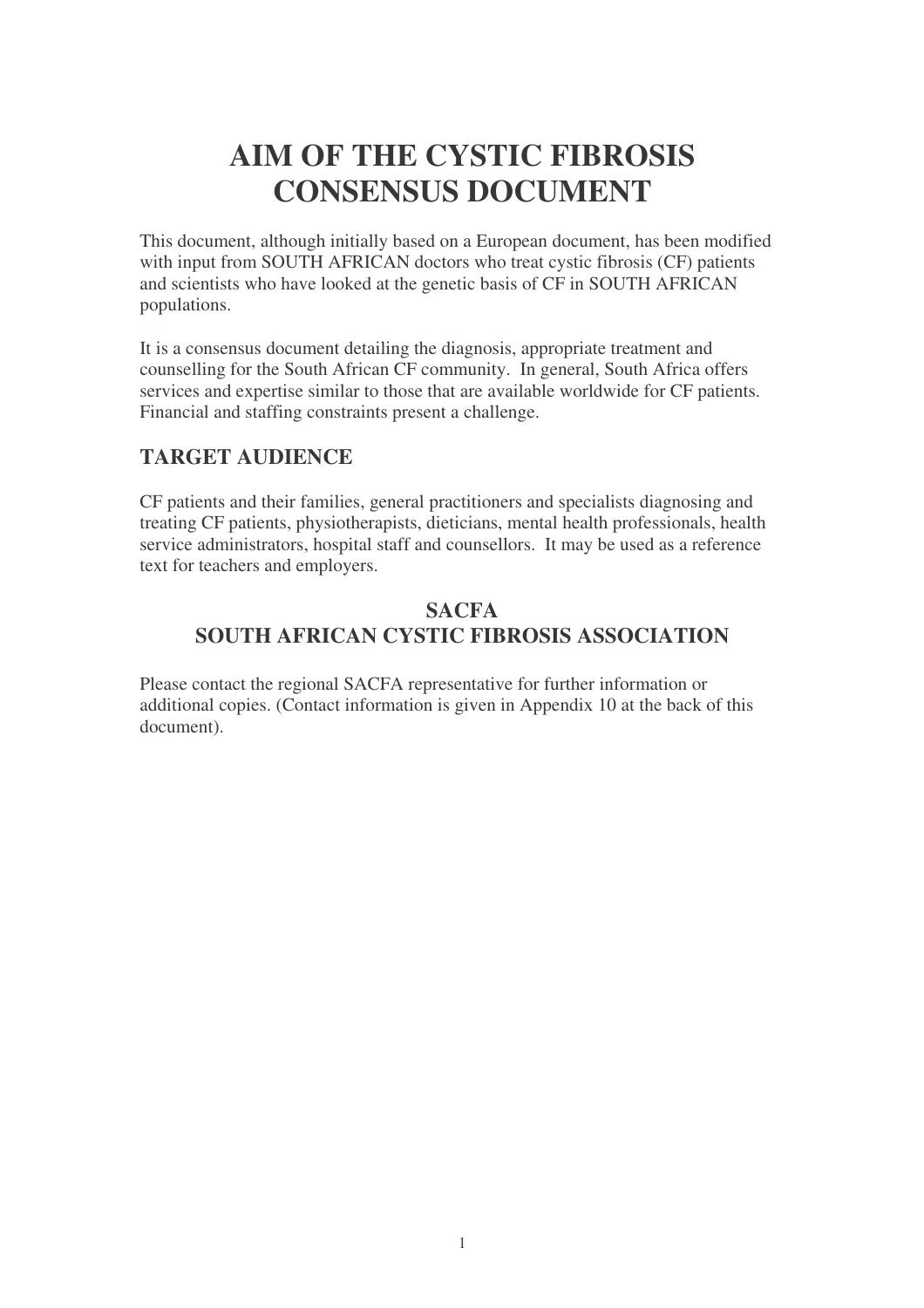#### **Acknowledgments:**

Professor James Littlewood provided us with the initial document and many helpful comments during several visits to South Africa.

# **Consensus Group Members:**

Professor Robin Green Professor Mervyn Mer Professor Michele Ramsay Professor Paul Willcox Dr Cathy Baird Dr Graham Ducasse Dr Jonathan Egner Dr Bertram Henderson Dr Sue Klugman Dr Tammy Urquhart Dr Tony Westwood

The contributions of Ms Mandy Read, Ms Mary Rudd, Professor Francois Bonnici and Professor John Ireland are acknowledged with gratitude.

(Dr Dave Richard, Dr Fanie Naude, Dr Paul Gebers, and Ms Esta-Lee Tannenbaum contributed to the first and second editions.)

#### **The valuable contributions of SACFA are gratefully acknowledged:**

Mr Alan Dunn (President) Mr George Pearson (past Executive Officer) Mr Alain Woolf (past President)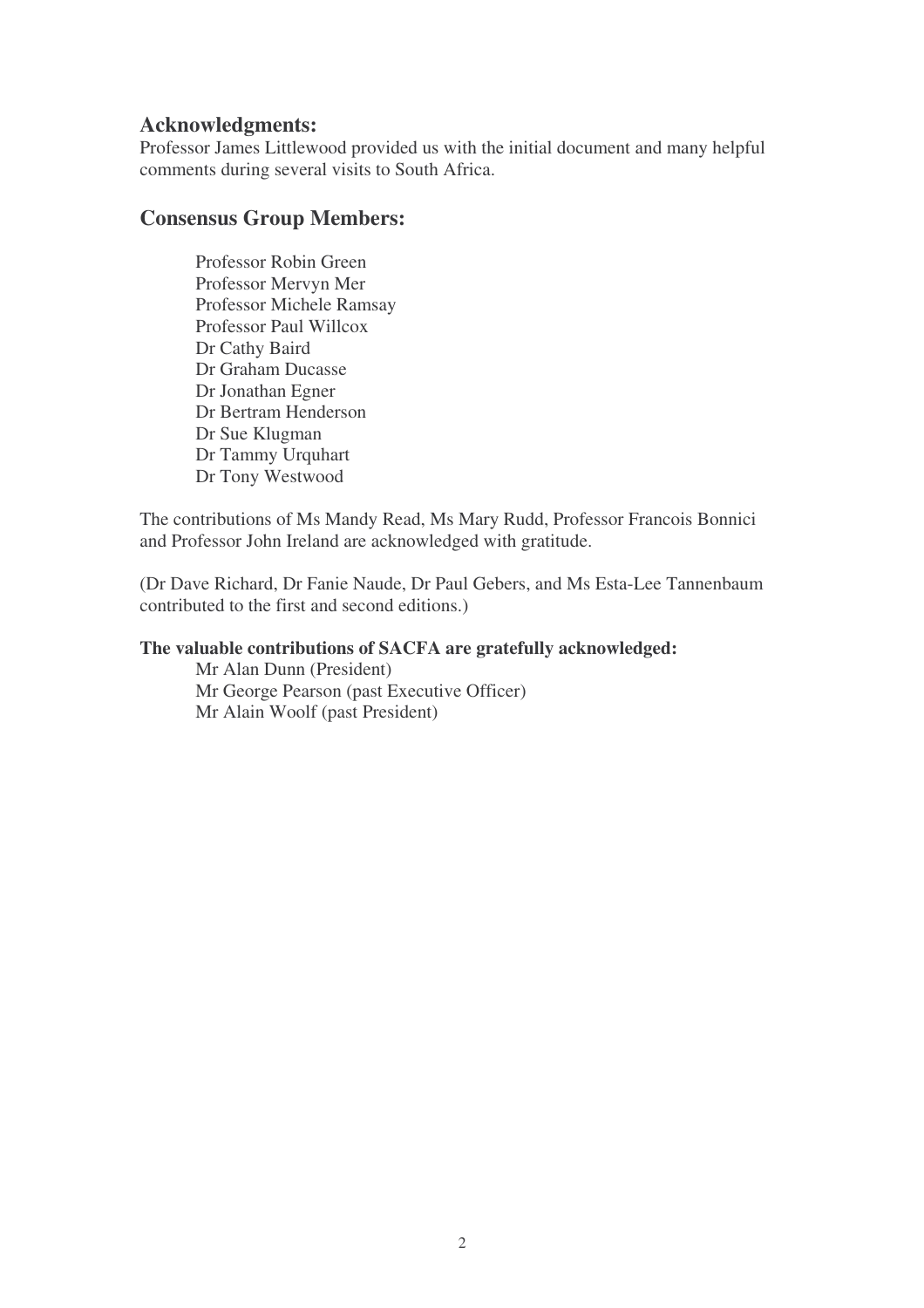# **CONTENTS PAGE**

| 1. | <b>INTRODUCTION</b>                             |        |
|----|-------------------------------------------------|--------|
|    | 1.1 THE GENETIC BASIS OF CF                     | 6      |
|    | <b>1.2 THE BASIC PROBLEM</b>                    | 6      |
|    | 1.3 CYSTIC FIBROSIS - A MULTI SYSTEM DISORDER   | $\tau$ |
| 2. | <b>CLINICAL PRESENTATION AND DIAGNOSIS</b>      |        |
|    | <b>2.1 COMMON PRESENTATIONS</b>                 | 8      |
|    | <b>2.2 PRESENTATION BY AGE</b>                  | 8      |
|    | 2.3 DIAGNOSIS                                   | 9      |
|    | 2.4 SCREENING NEWBORN INFANTS                   | 10     |
| 3. | <b>TESTING AND GENETIC COUNSELLING</b>          | 11     |
|    | 3.1 PRENATAL DIAGNOSIS (diagnosis before birth) | 14     |
| 4. | GENERAL MANAGEMENT AND APPROACH TO TREATMENT    |        |
|    | <b>4.1 GENERAL MANAGEMENT</b>                   | 15     |
|    | 4.2 GENERAL MANAGEMENT BY A NON-CF SPECIALIST15 |        |
|    | <b>4.3 IMMUNISATION</b>                         | 18     |
|    | <b>4.4 ANNUAL REVIEW</b>                        | 19     |
| 5. | <b>MANAGEMENT OF RESPIRATORY PROBLEMS</b>       |        |
|    | 5.1 LUNG DISEASE                                | 20     |
|    | 5.1.1 PHYSIOTHERAPY                             | 20     |
|    | 5.1.2 ANTIMICROBIALS                            | 23     |
|    | 5.1.2.1 Use of intravenous antibiotics          | 26     |
|    | 5.1.2.2 Home intravenous antibiotics            | 26     |
|    | 5.1.2.3. Nebulised antibiotics                  | 27     |
|    | 5.1.2.4 Bacterial resistance to antibiotics     | 28     |
|    | 5.1.2.5 Allergy to antibiotics                  | 28     |
|    | 5.1.3 ANTI-INFLAMMATORY DRUGS                   | 29     |
|    | 5.1.3.1 Macrolide antibiotics                   | 29     |
|    | 5.1.4 OTHER IMPORTANT INFECTIONS                | 30     |
|    | 5.1.5 HAEMOPTYSIS                               | 31     |
|    | 5.1.6 PNEUMOTHORAX                              | 32     |
|    | 5.1.7 ASTHMA                                    | 33     |
|    | 5.1.8 NEBULISERS AND COMPRESSORS                | 33     |
|    | 5.1.8.1 Nebulised medications                   | 35     |
|    | <b>5.1.9 VENOUS ACCESS</b>                      | 35     |
|    | 5.1.10 RESPIRATORY FAILURE AND VENTILATION 37   |        |
|    | 5.1.11 LUNG TRANSPLANTATION                     | 38     |
|    | 5.2 SINUSITIS and NASAL POLYPOSIS               | 39     |
| 6. | <b>NUTRITION</b>                                |        |
|    | <b>6.1 FEEDING OF INFANTS</b>                   | 40     |
|    | <b>6.2 PANCREATIC ENZYME SUPPLEMENTION</b>      | 40     |
|    | <b>6.3 NUTRITIONAL MANAGEMENT</b>               | 41     |
|    | <b>6.4 DIETARY SUPPLEMENTS</b>                  | 42     |
|    | 6.4.1 SALT                                      | 42     |
|    |                                                 |        |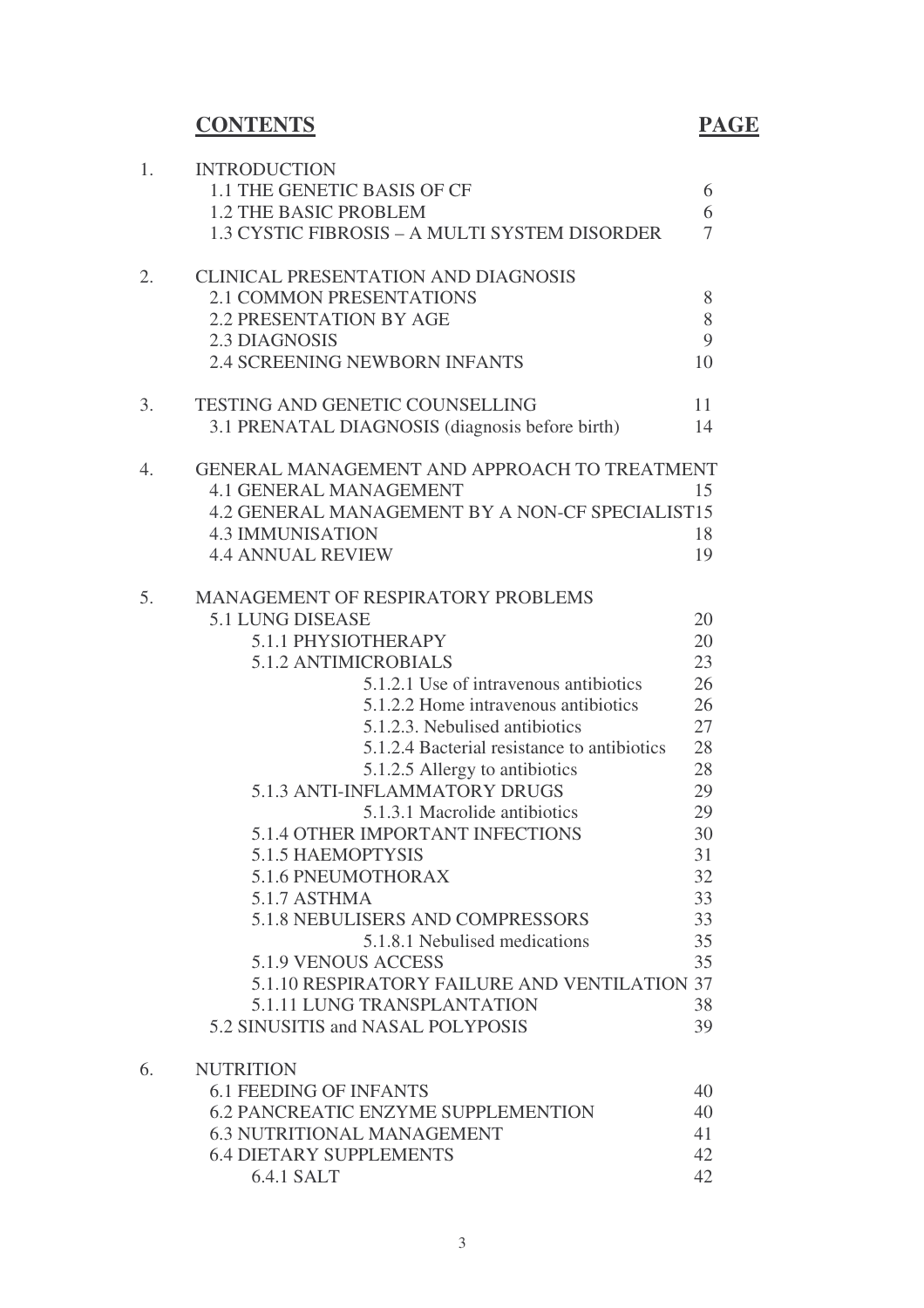|     | <b>6.4.2 VITAMINS</b>                                | 43 |
|-----|------------------------------------------------------|----|
|     | <b>6.4.3 MINERALS</b>                                | 43 |
|     | <b>6.5 NASOGASTRIC AND ENTEROSTOMY FEEDS</b>         | 43 |
| 7.  | <b>GASTROINTESTINAL PROBLEMS</b>                     |    |
|     | 7.1 ABDOMINAL PAIN AND PERSISTING BOWEL SYMPTOMS     |    |
|     |                                                      | 45 |
|     | 7.2 GASTRO-OESOPHAGEAL REFLUX                        | 45 |
|     | <b>7.3 LIVER DISEASE</b>                             | 46 |
| 8.  | <b>OTHER PROBLEMS</b>                                |    |
|     | 8.1 IMPAIRED GLUCOSE TOLERANCE AND CYSTIC FIBROSIS-  |    |
|     | RELATED DIABETES MELLITUS                            | 47 |
|     | <b>8.2 SKELETAL PROBLEMS</b>                         | 48 |
|     | 8.2.1 OSTEOPOROSIS AND OSTEOPAENIA                   | 48 |
|     | <b>8.2.2 JOINTS</b>                                  | 49 |
|     | <b>8.3 FERTILITY AND PREGNANCY</b>                   | 50 |
|     | <b>8.4 PAIN MANAGEMENT</b>                           | 50 |
| 9.  | PSYCHOSOCIAL ISSUES                                  |    |
|     | 9.1 PARENTING                                        | 52 |
|     | 9.2 PATIENT ADHERENCE TO THERAPY                     | 52 |
|     | 9.3 TRANSFER FROM THE PAEDIATRIC TO THE ADULT CLINIC |    |
|     |                                                      | 52 |
|     | 9.4 DEPRESSION                                       | 53 |
|     | 9.5 LIFESTYLE CHOICES                                | 53 |
|     | 9.6 TERMINAL CARE                                    | 54 |
| 10. | THE HEALTHCARE TEAM                                  |    |
|     | 10.1 CF CENTRES                                      | 56 |
|     | <b>10.2 SHARED CARE</b>                              | 56 |
|     | <b>10.3 ALTERNATIVE THERAPIES</b>                    | 56 |
| 11. | <b>CONCLUSION</b>                                    | 57 |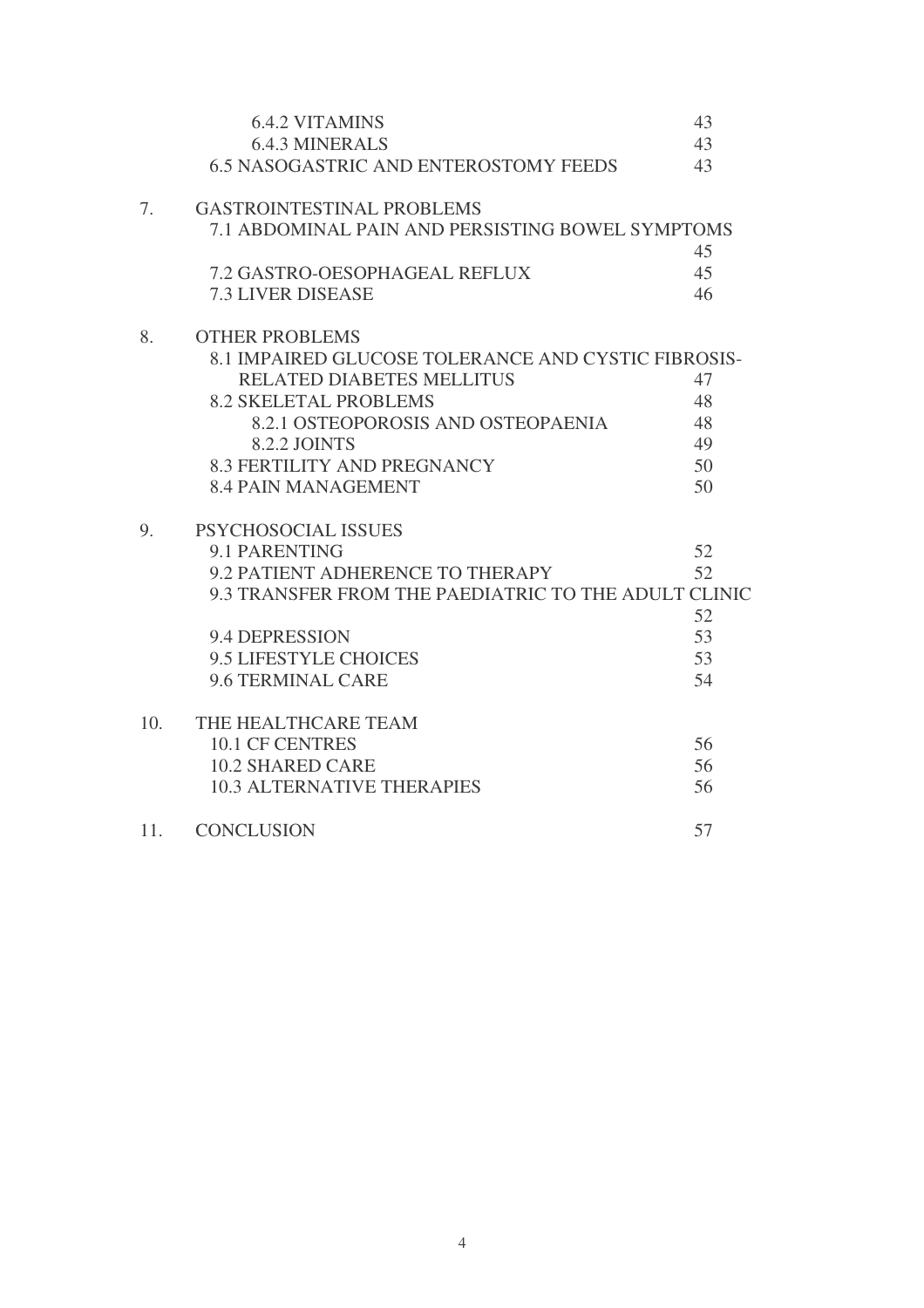# **APPENDICES PAGE**

| 1. | <b>ORAL ANTIBIOTICS</b>        | 58 |
|----|--------------------------------|----|
| 2. | <b>INTRAVENOUS ANTIBIOTICS</b> | 59 |
| 3. | <b>ANTIFUNGALS</b>             | 60 |
| 4. | <b>NEBULISED ANTIBIOTICS</b>   | 60 |
| 5. | GASTROINTESTINAL TRACT         | 61 |
| 6. | PANCREATIC ENZYMES             | 61 |
| 7. | OTHER NEBULISED DRUGS          | 62 |
| 8. | <b>DESENSITISATION REGIME</b>  | 63 |
| 9. | NUTRITIONAL SUPPLEMENTS        | 64 |
| 10 | <b>CONTACT INFORMATION</b>     | 65 |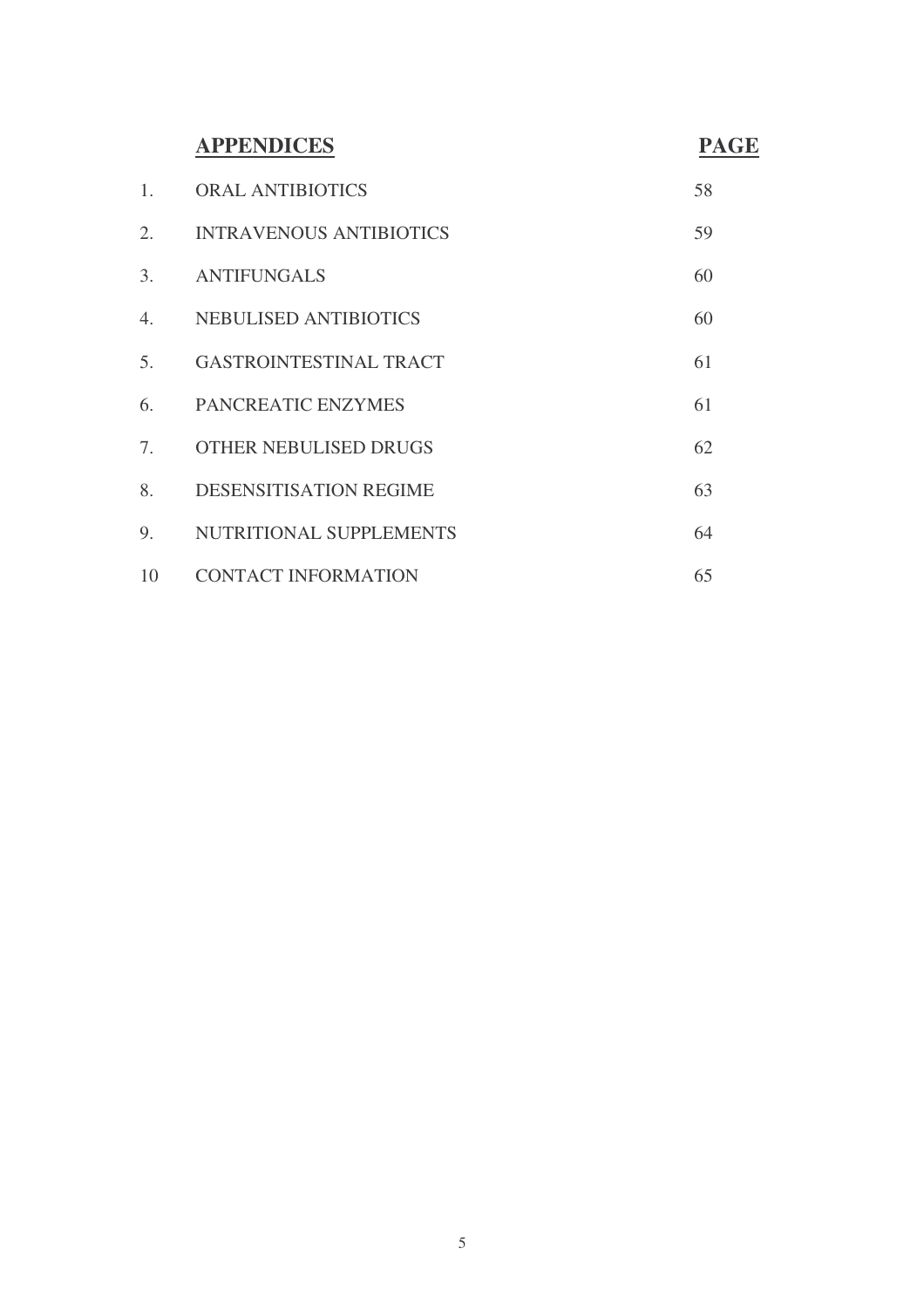# **1. INTRODUCTION**

In recent years there have been major changes in the treatment of cystic fibrosis (CF). It has become apparent that a more meticulous and aggressive approach to conventional treatment has been responsible for the improved health and survival of CF patients.

The identification of the CF gene and its mutations has increased understanding of CF and provides hope for new and improved treatments.

A team approach within the framework of specialised centres is **essential** for optimal care.

# **1.1 THE GENETIC BASIS OF CYSTIC FIBROSIS**

CF is caused by the inheritance of two mutated CF genes, one from each parent. CF is inherited in an autosomal recessive manner. This means that each parent of a child with CF is a carrier of one abnormal CF gene, but is individually healthy. In South Africa 1 in 20 individuals in the white population, 1 in 55 in the Coloured population and at least 1 in 90 in the black population carries a CF mutation. The incidence of CF is approximately 1 in every 2000 white babies, 1 in every 12 000 Coloured babies and at least 1 in every 32 000 black babies. When a couple has a CF child, they are both obligate carriers and there is a 1 in 4 chance of them having another baby with CF with every pregnancy.

In 1985 the CF gene was shown to be on the long arm of chromosome number 7 and in 1989 the CF gene was identified and named the cystic fibrosis transmembrane conductance regulator (CFTR). Already well over a thousand different mutations have been described. The most common mutation in the white population is the F508 (delta F508) mutation and the most common mutation in the black population is the 3120+1G→A mutation. Both are present in the Coloured population. It is not possible accurately to predict the clinical outcome or course of CF in individuals based on their CFTR genotype, but some mutations have been correlated with more severe or milder clinical symptoms and signs. However, it is important to know which CF mutation $(s)$  is present in a family as this information could be used for several purposes. It could be used to test relatives and will be helpful when siblings or other family members are planning their own families. If an individual is identified as a CF carrier, their partner should also be tested to assess their risk of having a child with CF. With a high population risk of being a CF carrier and a good mutation detection rate in some populations, CF carrier testing will detect the majority of carriers. A blood sample or cheek scrape is required for these tests.

# **1.2 THE BASIC PROBLEM**

Many of the body's secretions in patients with CF are very sticky. The abnormal transport of chloride and sodium across epithelial membranes is a major factor in causing these abnormal secretions. This affects primarily two systems: the respiratory and gastrointestinal tracts.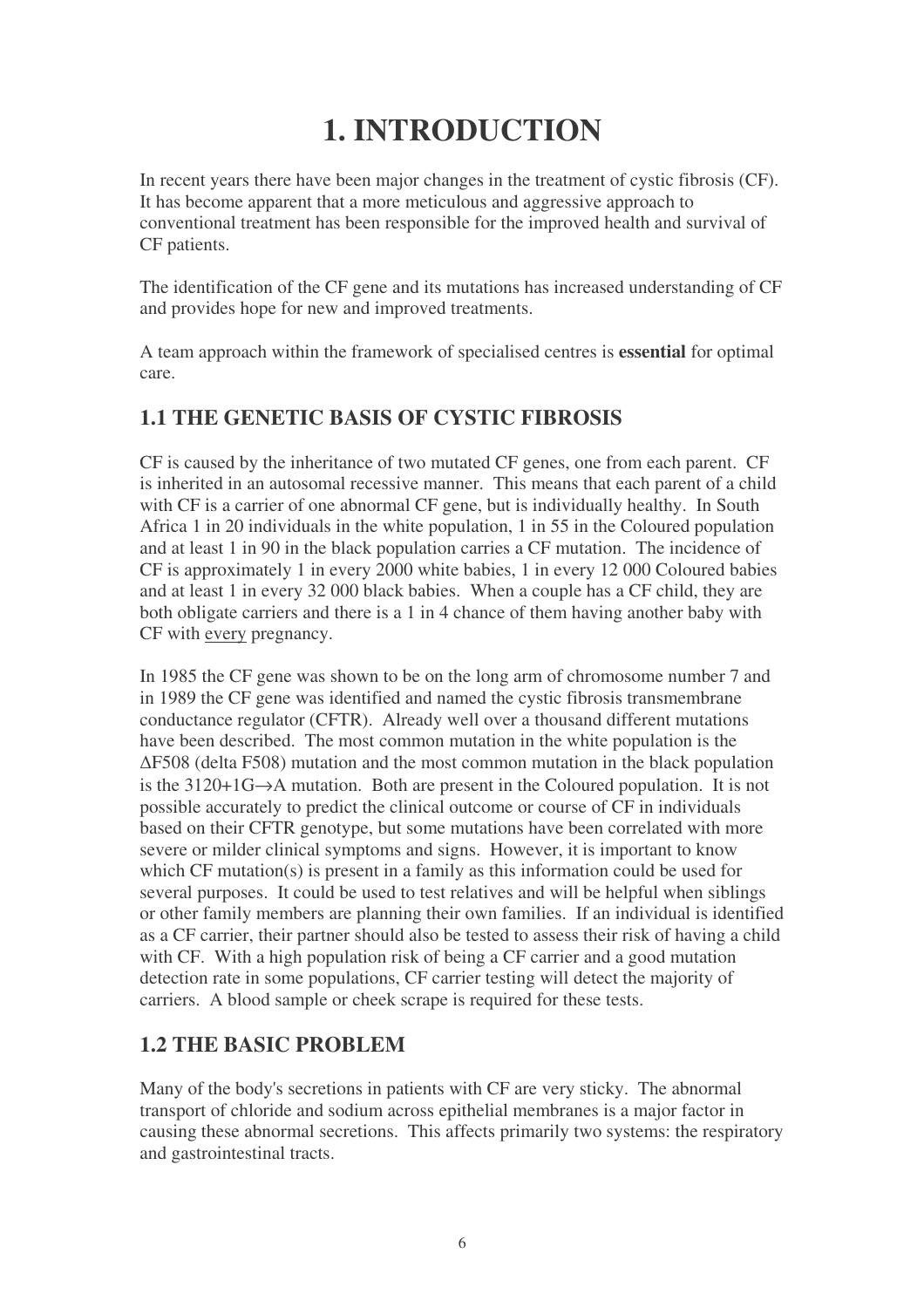# **1.3 CYSTIC FIBROSIS – A MULTI-SYSTEM DISORDER**

In the respiratory tract, sticky secretions lead to an increased tendency to infections of the sinuses and lower airways. The chest infections, if not treated, become more severe and chronic, leading to progressive lung damage and respiratory failure.

In the pancreas, the sticky secretions lead to blockage of the ducts with secondary damage to the secretory gland tissue. This results in deficiency of the pancreatic digestive juices (both enzymes and bicarbonate) that causes severe intestinal malabsorption of food, particularly fats. Fortunately, with modern pancreatic enzyme replacement therapy (PERT), the majority of infants and children grow normally and most have few gastrointestinal symptoms.

CF is associated with an increased amount of sodium and chloride in the sweat usually more than 60mmol/l.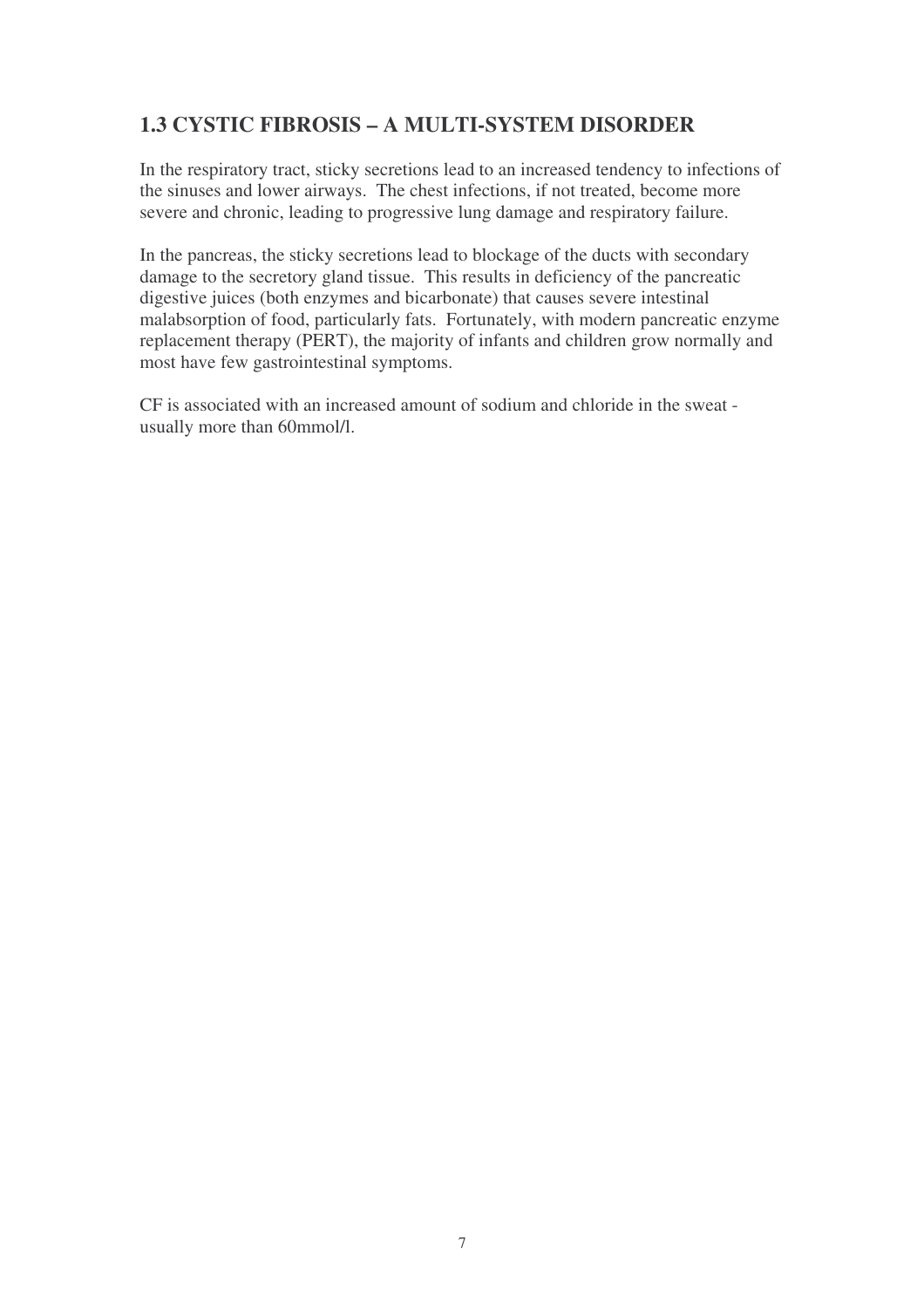# **2. CLINICAL PRESENTATION AND DIAGNOSIS**

Cystic fibrosis can produce many symptoms but some are very much more common than others. This chapter describes the commonest presentations and some less common ones. It is important that CF is thought of in many clinical situations. The diagnosis requires special testing once CF has been considered as a result of the clinical symptoms and signs.

# **2.1 COMMON PRESENTATIONS**

## **1. Meconium Ileus**

In 15% to 20% of newborn CF infants, the bowel is blocked by sticky secretions. There are signs of intestinal obstruction soon after birth with bilious vomiting, abdominal distension and delay in passing meconium. The obstruction can often be relieved by Gastrografin® enemas, but some infants require surgery. The outlook for these infants is now good as a result of the impressive improvements in neonatal surgery, anaesthesia and nutritional support.

### **2. Intestinal malabsorption / Poor weight gain**

Approximately 85% of CF individuals have malabsorption and in most cases this is evident in infancy. The main cause is a severe deficiency of pancreatic enzymes and bicarbonate although there is also evidence that the transport of some substances across the wall of the intestine is abnormal. These infants present with failure to thrive and/or steatorrhoea (offensive, fatty stools).

#### **3. Chest infections**

Virtually all CF patients have chest infections, or wheezing usually from an early age. The viscid mucus in the airways is particularly prone to bacterial infections, which, once established, are difficult to eradicate. CF children often present with recurrent or chronic lower respiratory tract infections. Symptoms include persistent coughing, that is often productive of sputum, and wheezing.

# **2.2 PRESENTATION BY AGE**

#### **Antenatal (ultrasound):**

Thickened bowel wall (echogenic bowel) Bowel obstruction (dilated loops of bowel) Meconium peritonitis

#### **Newborn:**

Meconium ileus Meconium plug Ileal and other intestinal micro-atresias Meconium peritonitis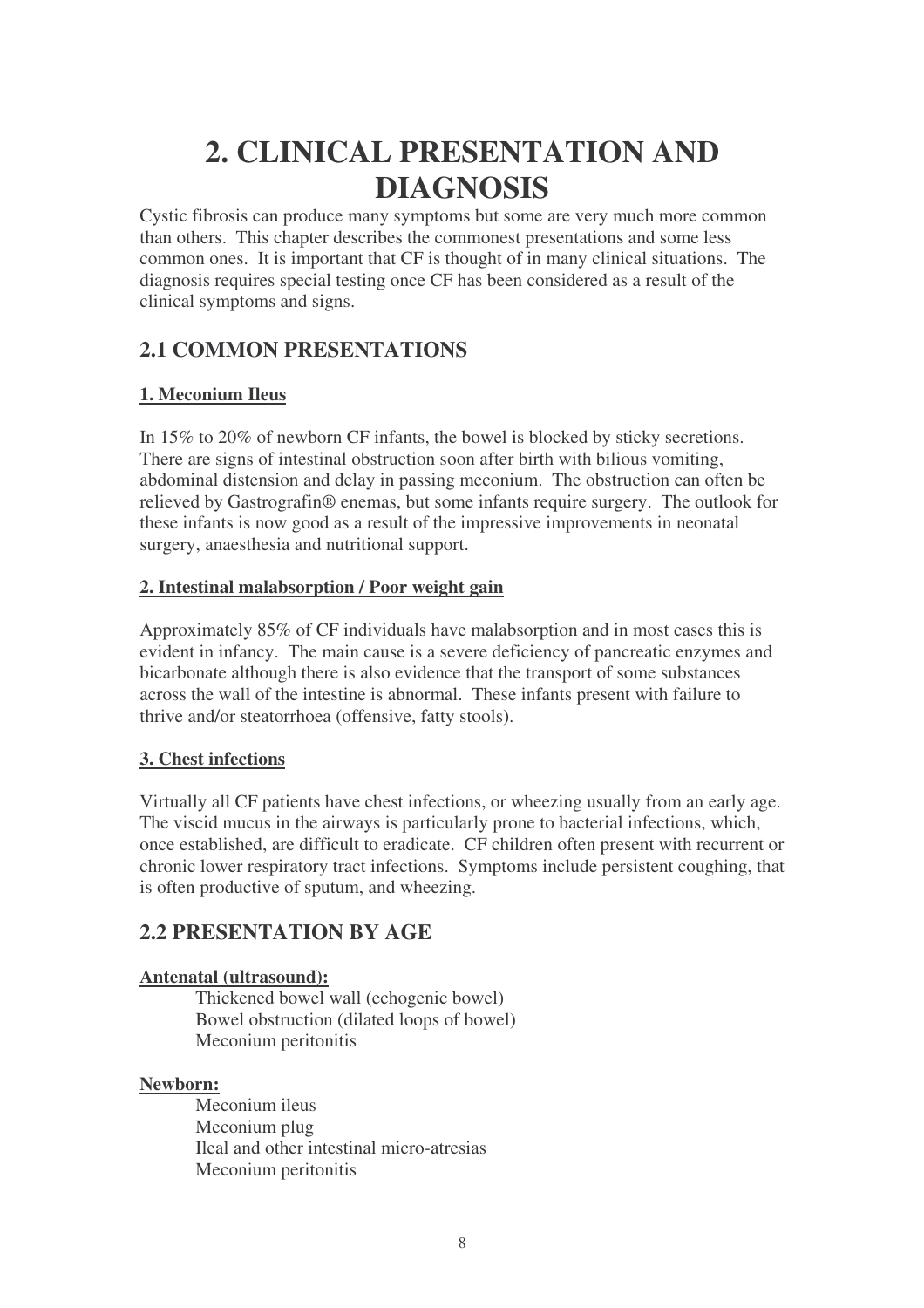#### **Infant and child:**

Recurrent chest infections or wheeze Persistent chest symptoms/pneumonia with slow response to antibiotics Severe "bronchiolitis" Uncontrolled "asthma" Bronchiectasis Chronic sinusitis/nasal polyposis Clubbing

Failure to thrive Conjugated hyperbilirubinaemia Anaemia, oedema and rash in infancy (mimicking kwashiorkor) Steatorrhoea/chronic diarrhoea Rectal prolapse Recurrent intussusception

Salty tasting skin/salt crystals on the skin Hypochloraemic alkalosis Hyponatraemic dehydration/heat prostration

#### **Adolescent and adult:**

Chronic obstructive airways disease Persistent chest symptoms/pneumonia with slow response to antibiotics Uncontrolled "asthma" **Bronchiectasis** Sinusitis/Nasal polyposis Male infertility/azoospermia Recurrent pancreatitis

It is important to note that many people with CF do not have growth problems at the time of diagnosis. Normal growth does not exclude cystic fibrosis!

The severity of presentation for cystic fibrosis is noted to be very variable, even within a family.

#### **Atypical presentations**

"Milder" presentations of CF include male infertility (due to congenital bilateral absence of the vas deferens - CBAVD), and adult bronchiectasis. Both may have negative sweat tests but mutations in both CF genes are present. This book does not deal with these mild cases but rather with the classical sweat test positive cases.

# **2.3 DIAGNOSIS**

#### **The sweat test remains the most important and frequently used clinical test for the diagnosis of the classical form of the condition.**

The diagnosis of CF rests on the presence of an excessive quantity of sodium and chloride (salt) in the sweat of an individual who has clinical features compatible with a diagnosis of cystic fibrosis. Every child considered to have CF should have two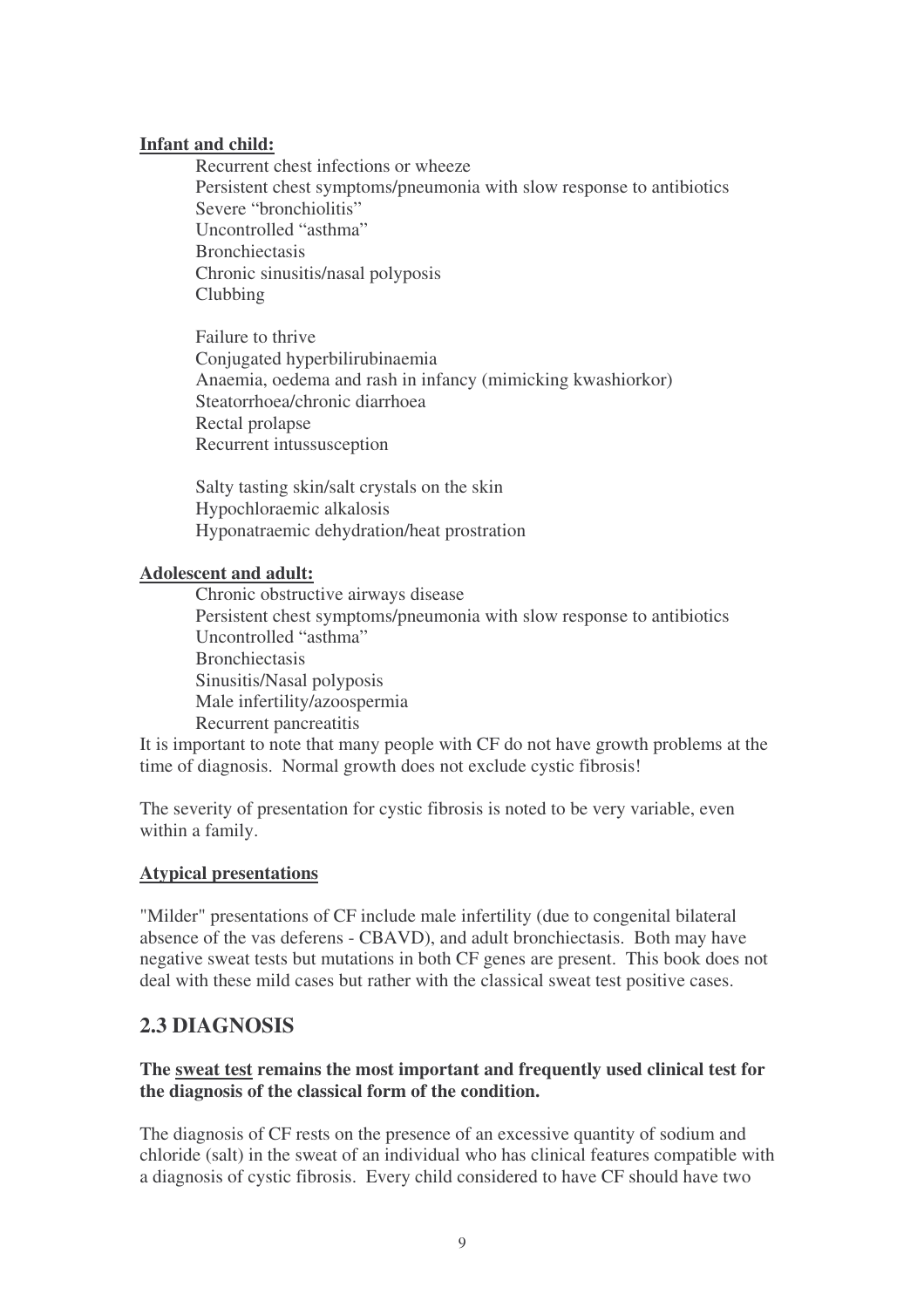positive sweat tests performed by laboratory personnel experienced in the technique. If the patient does not possess two recognised CF mutations, a third sweat test should be performed a year or so later, **NO MATTER HOW CERTAIN THE DIAGNOSIS MAY APPEAR***.*

It is advised that all CF patients have their blood examined to identify their CF causing mutations. This is essential if the sweat test has not been performed by a laboratory recognised as reliable by the regional CF Clinic. The regional CF Centre should be contacted for advice. Details are found in Appendix 10.

Reduced faecal chymotrypsin and faecal human pancreatic elastase 1 indicate pancreatic dysfunction. This test should be done on every patient diagnosed with CF.

Mistakes in diagnosis do occur. Both over-and under-diagnosis are possible and repeat testing is often required.

*References Westwood T, Henderson B, Ramsay M. Diagnosing cystic fibrosis in South Africa. S Afr Med J 2006;96:304-305*

*Rosenstein BJ, Cutting GR. The diagnosis of cystic fibrosis: A consensus statement. J Pediatr 1998;132:589-595*

#### **2.4 SCREENING NEWBORN INFANTS FOR CYSTIC FIBROSIS**

Although neonatal CF screening is not generally undertaken in South Africa, it is possible to identify most CF infants in the first days of life by measuring the blood immunoreactive trypsin (IRT) and CFTR mutations. In South Africa, population screening tests for CF are not available. Selective screening in high risk populations may be the route of the future.

There are many advantages to early diagnosis and treatment of the CF infant before chest and nutritional problems become established. In addition, many parents become demoralised by the poor progress and often inappropriate reassurance of their doctor before their infant is eventually diagnosed. It is increasingly important to diagnose the condition at an early stage before chest damage has developed in view of the possibility of more specific gene therapy for CF in the future.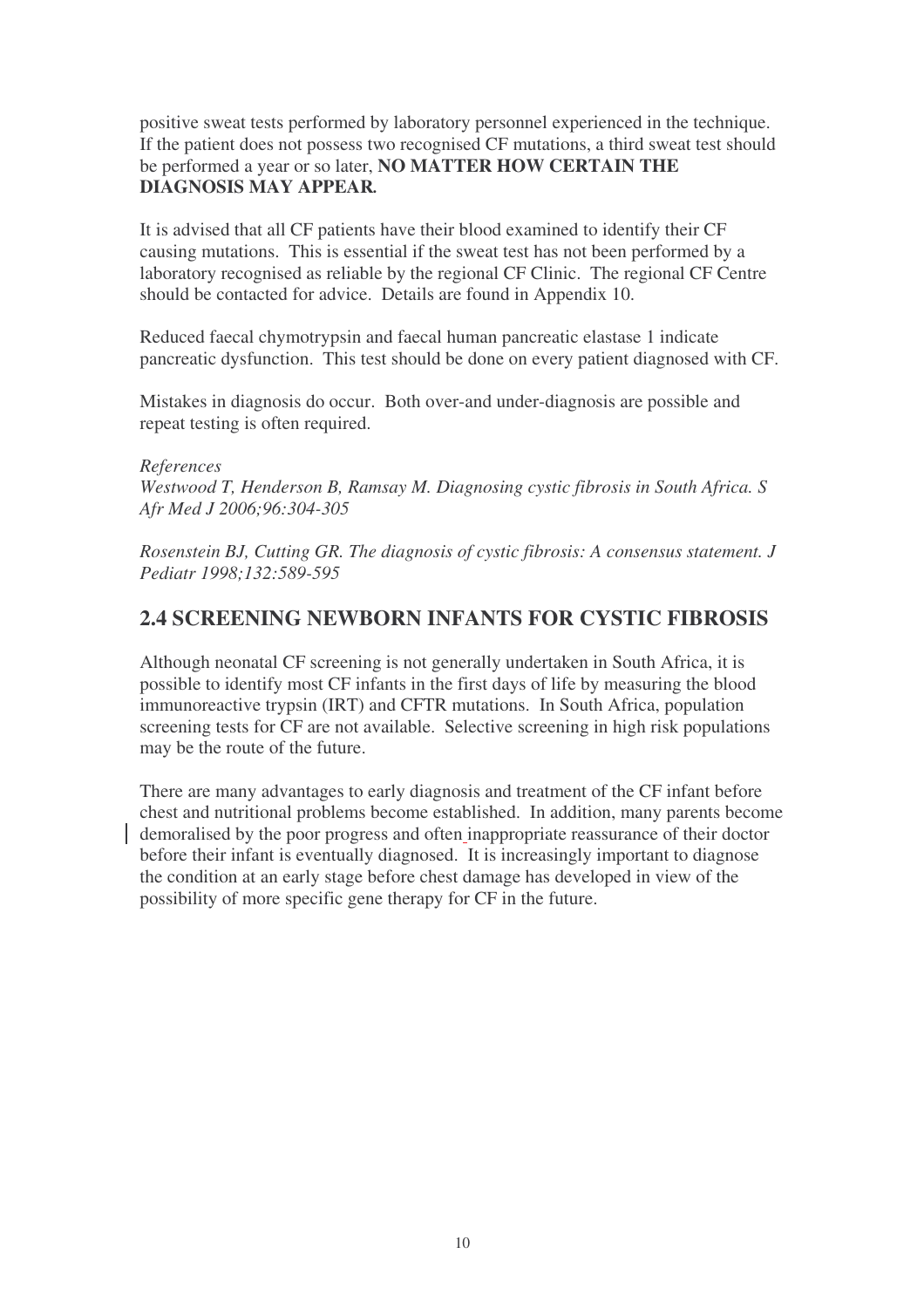# **3. TESTING AND GENETIC COUNSELLING**

Although CF is a genetic disorder, there is often no history of CF in either the mother's or father's families. The altered CF gene can be passed down in families in the carrier form for many generations, without being detected.

Genetic testing and counselling are appropriate and important in the following situations:

- 1. All couples with a newly diagnosed CF child.
- 2. Couples at risk for having a child with CF and who are planning a pregnancy.
- 3. Siblings, cousins and other close relatives of a patient with cystic fibrosis.
- 4. A woman with CF who is planning a pregnancy.
- 5. A man with CF who is planning a child through assisted reproduction techniques.

When a CF child has been diagnosed, the family can be offered genetic counselling. This will support the family by giving them practical information and will help them to understand the genetics and the recurrence risks for CF. The parents of a CF child are obligate CF carriers and have a 1 in 4 risk of having another CF child with every pregnancy (Figure 1). The counsellor will help the family understand the options available to them for dealing with the risks and will explain which genetic tests are available and the implications of these tests. If they choose genetic testing, the family will be supported throughout the testing process.

CF is caused by mutations in the CFTR gene and different mutations are common in different populations. The ethnic origin of the patient and family must be considered when doing genetic tests. In South Africa studies have been done on CF in the white, Coloured and black populations. Since very few Asian CF patients have been diagnosed in South Africa there are no statistics on the CFTR mutations in this group.

When there is a CF individual in a family, other healthy family members are at increased risk of being CF carriers (Figure 2). It is important to inform the family and to discuss the implications with a genetic counsellor. A blood test can be performed to determine if they are carriers. If they are identified as being carriers, their partners can be tested.

There are increased risks for having CF children when CF patients or their relatives have children. The risks to the children can be modified if the individuals and their partners are genetically tested to assess their risk of being CF carriers.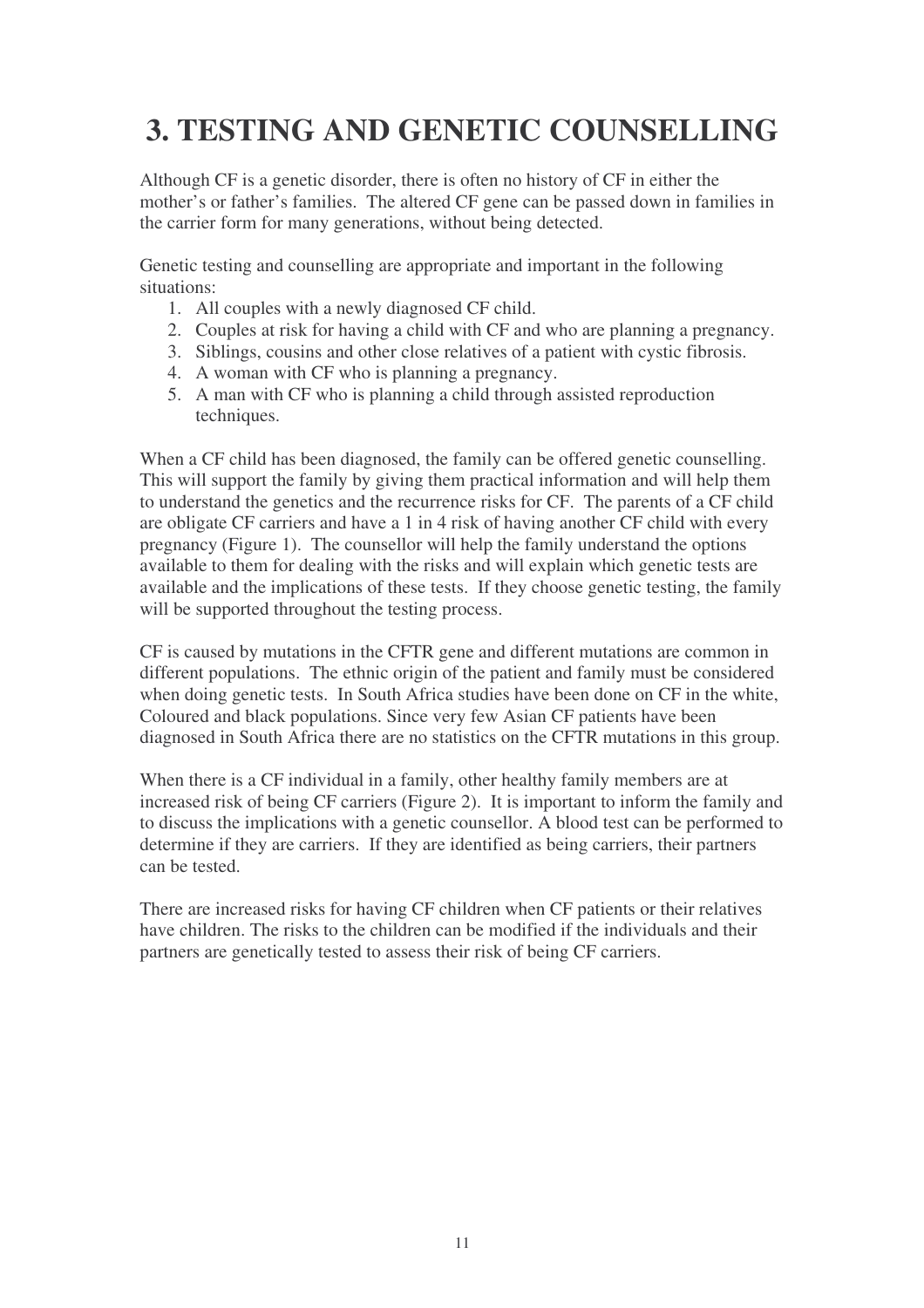

Figure 1: Cystic fibrosis is inherited as an autosomal recessive trait. An individual has to have two abnormal CF alleles (genes) to have CF. Two carrier parents have a 1 in 4 risk with every pregnancy of having a CF child. The alleles from the mother are underlined.  $(CF = CF \text{ causing allele}, N = \text{non-CF allele})$ 



Figure 2: Family members of individuals with CF have an increased risk of being CF carriers. The relationship to the CF individual is shown in the pedigree and the risk of being a carrier is given in the circles. A sibling has a 2 in 3 risk, a cousin has a 1 in 4 risk and a second cousin has a 1 in 16 risk of being a CF carrier, provided there are no other CF carriers in the family. If there are other CF carriers in the family, the risk will be higher.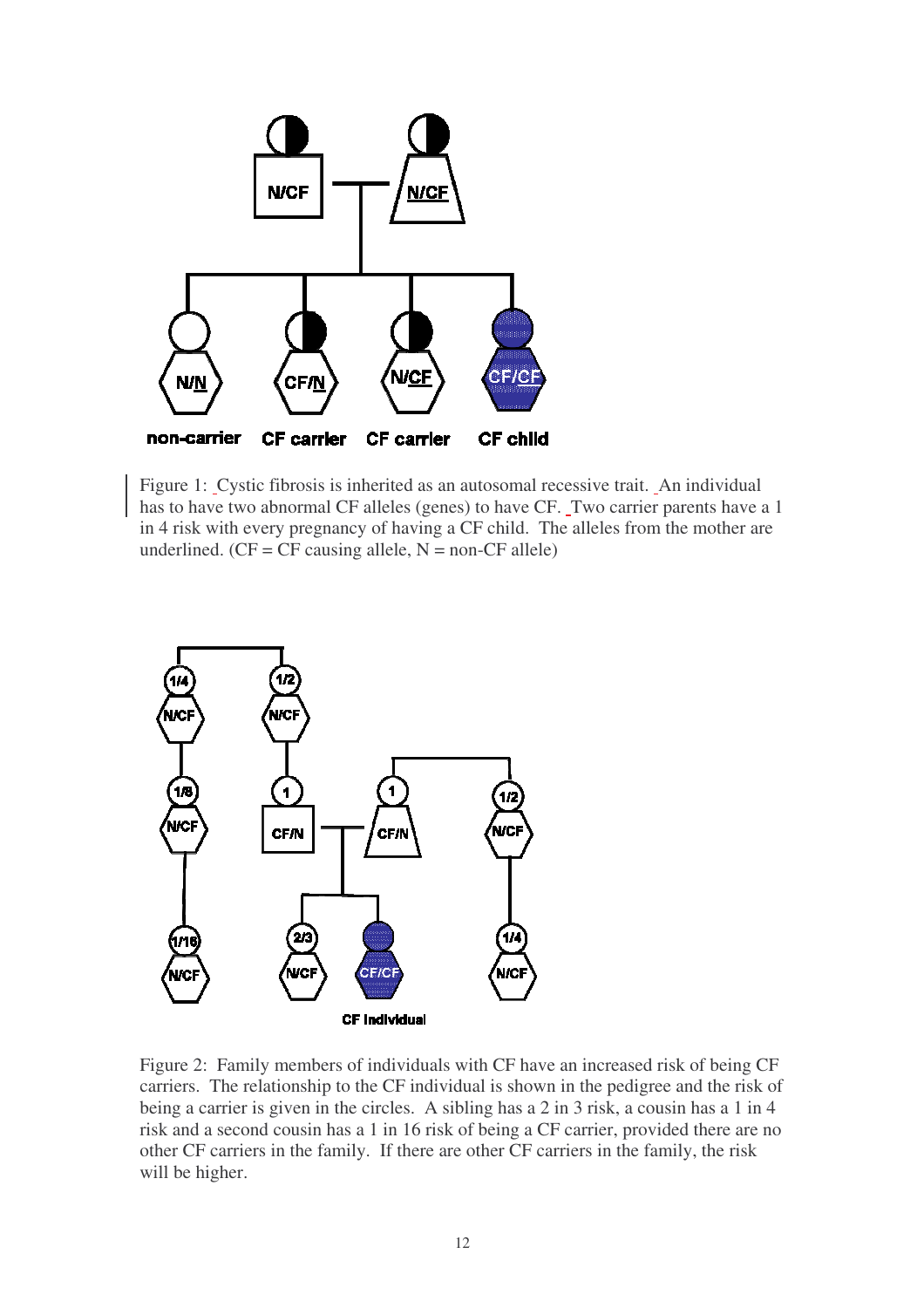#### **DNA TESTING**

There are limitations to the genetic tests because they do not detect ALL the mutations in every ethnic group. Using the  $\Delta$ F508 test only, about 80% of white carriers and 67.4% of coloured carriers will be identified. About 46% of black CF carriers will be detected using the  $3120 + 1G \rightarrow A$  test.

Detailed information on the CFTR mutations that have been detected in South African patients from different ethnic groups is given in the two references below.

#### *Reference:*

*Goldman A, Labrum R, Claustres M, Desgeorges M, Guittard C, Wallace A, Ramsay M. The molecular basis of cystic fibrosis in South Africa. Clin Genet 2001;59:37-41*

*Goldman A, Graf C, Ramsay M, Leisegang F, Westwood AT. Molecular diagnosis of cystic fibrosis in South African populations. S Afr Med J 2003;93(7):518-9*

#### **CF PATIENTS AS PARENTS**

If a person with CF has a child (refer to section on Sexuality p 47), the risk of that child having CF is increased. If their partner is not a CF carrier, all their children will be CF carriers and will not have CF. If their partner is a CF carrier, there is a 50% risk of the child having CF with every pregnancy (Figure 3). The partner can be tested to determine his/her risk of being a CF carrier. Ethnic background should be considered when the testing is performed.



Figure 3: Individuals with CF will have children who are CF carriers. If their partner is a CF carrier, their risk of having a CF child is 1 in 2. It is recommended that all partners of CF individuals are tested for CF carrier status if they are planning a pregnancy.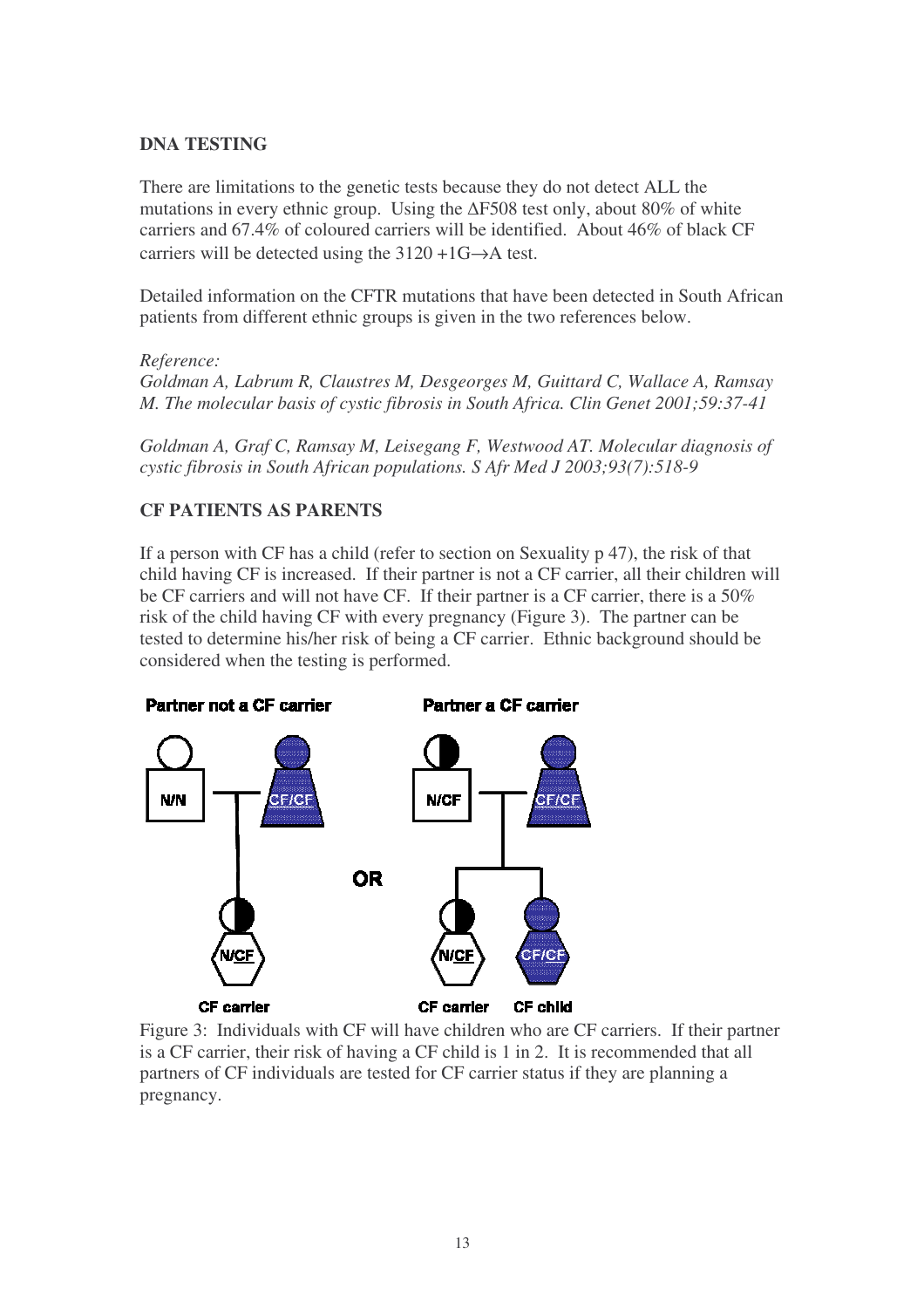#### **OTHER COUPLES AT INCREASED RISK FOR CF CHILDREN**

Other individuals who may be at increased risk include more distantly related family members (refer to Figure 2 above) and couples from consanguineous marriages (marriages between relatives e.g. first cousins). These individuals could be tested for CF mutations appropriate to their ethnic group and this information may be used to guide reproductive choices.

# **3.1 PRENATAL DIAGNOSIS (diagnosis before birth)**

When a couple is at high risk of having a child with CF they have the option of prenatal diagnosis and selective termination of an affected fetus. Every couple will have their own views and need to make their own choices. A genetic counsellor will ensure that they have all the facts and assist them with the decision making process. **A family work-up in the laboratory is essential to determine which genetic testing is appropriate and feasible in each family.** Reliable prenatal diagnosis is possible using chorionic villus sampling (CVS) or amniocentesis. Both are available in South Africa at certain centres.

#### **Chorionic villus sampling (CVS)**

CVS is performed under ultrasound guidance (sonar) and a small sample of the developing placenta is removed. This has the same genetic constitution (makeup) as the fetus and can be tested to determine whether the fetus has CF or not. CVS is performed between 10 and 12 weeks of pregnancy and is used to determine whether the fetus has CF. CVS carries a 1 - 2% risk for a miscarriage.

#### **Amniocentesis**

Amniocentesis is also performed under ultrasound guidance (sonar) and a sample of the amniotic fluid surrounding the fetus is removed. The amniotic fluid contains fetal cells that are used for the DNA test. Amniocentesis is usually performed between 16 and 20 weeks of pregnancy and has less than 1% risk of miscarriage.

#### **Preimplantation genetic diagnosis (PGD)**

Preimplantation genetic diagnosis is at present only available at specialist centres overseas. Eggs and sperm are harvested from prospective parents who have already had a child with CF and therefore have a 1 in 4 recurrence risk. Following the procedure of *in vitro* fertilisation, the developing embryos are screened at a very early stage for their CF status. Selected embryos, free of CF, are implanted into the mother's uterus to continue their development. Because of the risk of contamination and an incorrect result, it is recommended that the PGD be followed by a CVS or amniocentesis to confirm the results.

*Parents of a CF child who are planning to have more children and who wish to have prenatal tests performed to see if the fetus has CF, should consult with their doctor and with geneticists before embarking on a new pregnancy. A list of Genetic Counselling Clinics in South Africa is attached (Appendix 10).*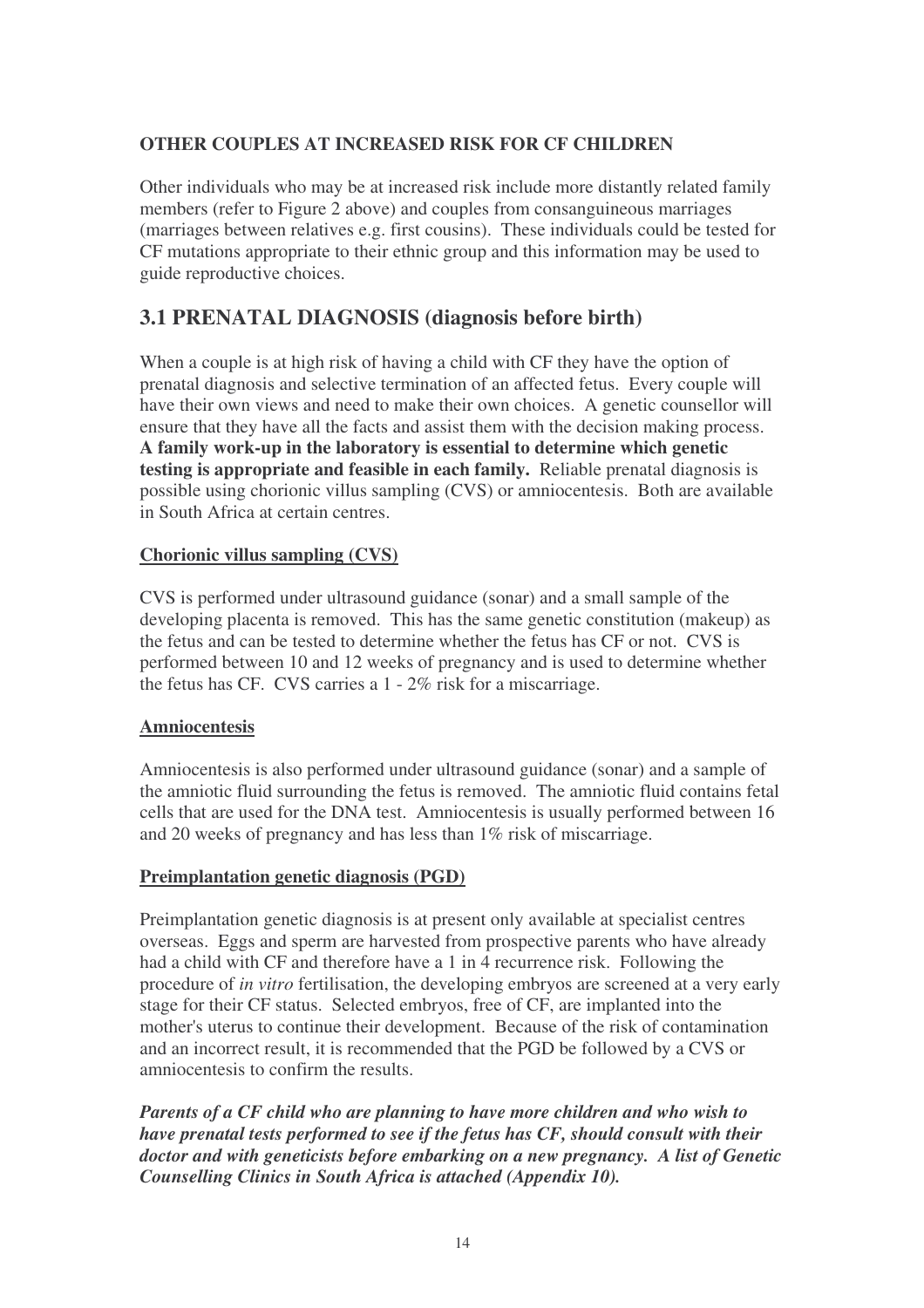# **4. GENERAL MANAGEMENT AND APPROACH TO TREATMENT**

# **4.1 GENERAL MANAGEMENT**

The outlook for the individual with CF has improved dramatically. Many of the clinical features previously thought to be inevitable can be prevented, delayed or improved by intensive treatment. The introduction of a more positive attitude to management and the more widespread use of aggressive treatment regimes have been major factors in improving longevity and quality of life. Better survival is associated with more frequent use of antibiotics and more frequent review at CF clinics. As insulin is to people with diabetes, so are regular, high doses of antibiotics to people who have cystic fibrosis.

#### **4.1.1 Communication at the Time of Diagnosis**

It is difficult for parents and/or patients to obtain more than a general impression of the condition when it is explained for the first time. Not only is CF a very complex disorder but parents are usually shocked and unable to follow detailed explanations at that time. There is a need to consolidate the information they receive at their first visit.

A team approach must be followed. Clinic visits should include consultation with medical personnel, physiotherapists, dieticians, clinic sisters, pharmacists, social workers, psychologists and parent support groups.

Information must be made available to general practitioners, caregivers, teachers, relatives and friends. This information should be available in hard copy from the clinic. Additional sites of information, such as the Internet, may be of use.

It may be helpful for relatives to talk to the families of other affected individuals. Mutual support is generally most beneficial. "Remember, you are not alone".

# **4.2 GENERAL MANAGEMENT BY A NON-CF SPECIALIST**

Some CF patients will be living far from a CF clinic and will find it difficult to attend CF clinics. They will be cared for by general practitioners (GPs) who do not have much experience with CF and who do not have ready access to the support of allied medical staff. It is essential that the GPs align themselves with the nearest CF Clinic and send their CF patient(s) at least yearly for assessment at the CF Clinic. Summaries of CF clinic visits should be sent to primary care doctors. As a relationship is built up with clinic doctors, so the GP will feel more comfortable about telephoning for advice and referring the patient when necessary.

#### **4.2.1 General Facts Discussed at the Time of Diagnosis**

• CF remains a serious disorder despite the major advances of recent years.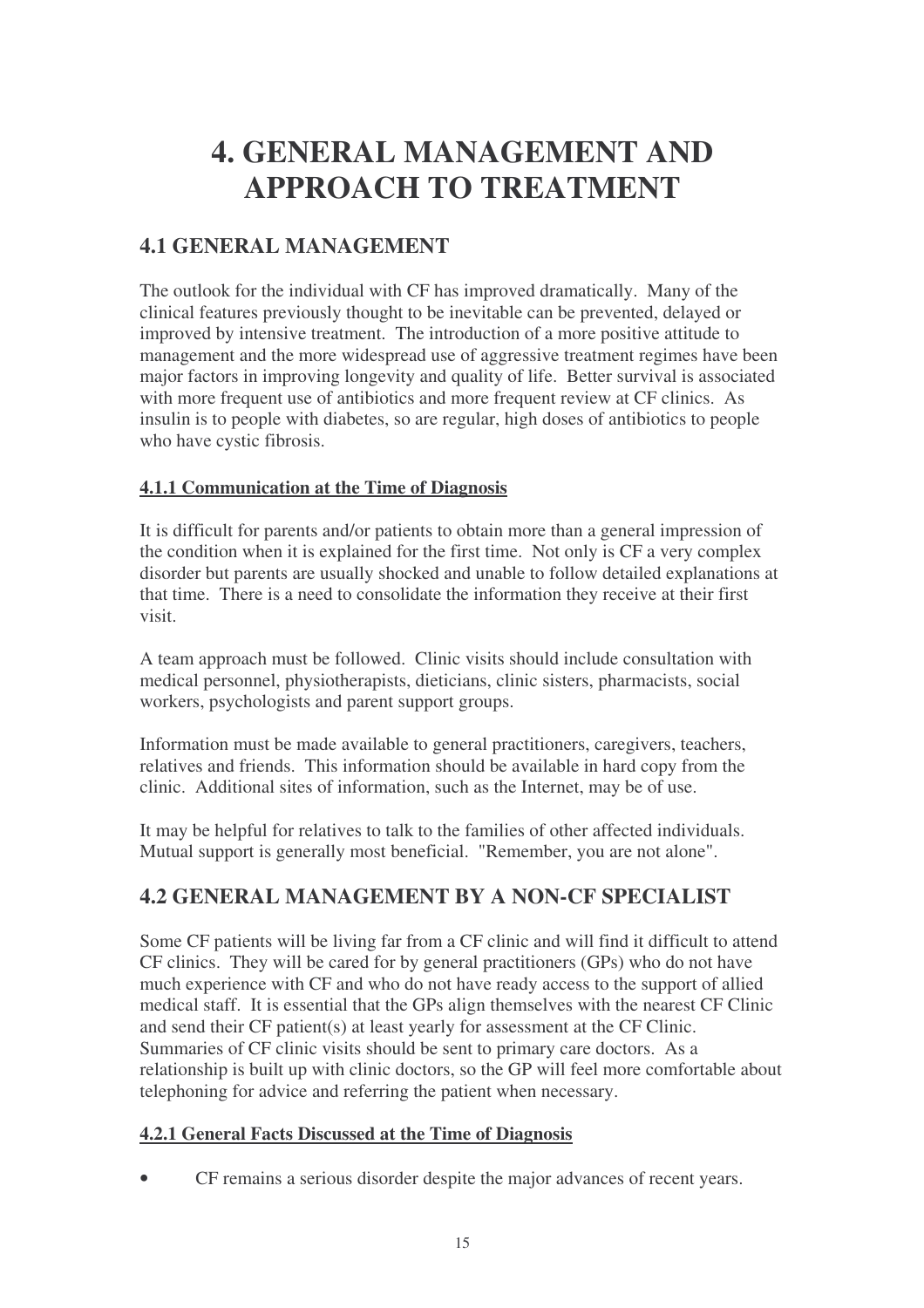- The condition of the patient and the long-term outlook depends on the effectiveness and aggressiveness of the treatment.
- The outlook continues to improve year by year.
- Individuals who have CF will always need regular follow-up at a hospital. The condition is so complex and advances in treatment so rapid that all patients **must** be cared for under the guidance of the CF specialist at the regional CF clinic.
- The hereditary aspects of CF.
- Families are told about the Cystic Fibrosis Association. If they agree, their names are forwarded to the relevant CF association. For contact addresses, see Appendix 10.

#### **4.2.2 General Precautions for the Individual who has CF**

There are a number of reasonable precautions that should be observed by the CF individual and the family.

- Immunisation is very important (see Section 4.3, p 18).
- **NO SMOKING (active or passive).** Smoking is particularly bad for people with CF**.**
- Starting nursery school or crèche should be delayed (ideally until 3 years of age).
- Reduction of exposure to friends and relatives who have just started with a "cold" as this is when they are at their most infectious.
- If an infant with CF is admitted to hospital, every effort should be made to provide a cubicle to reduce the risk of acquiring an acute viral infection from other acutely ill children.
- Avoidance of close contact with stables, compost or other forms of rotting vegetation is advised because of the risk of the inhaling *Aspergillus* spores or infection by *Burkholderia cepacia*.

#### **4.2.3 CF patients should attend a specialist CF Clinic**

- Patients should attend a CF Clinic every one to three months.
- Here the patient's progress must be reviewed by the entire team, if possible.
- At every visit the patient must be weighed and measured.
- At every visit a sputum sample or cough swab should be sent for microscopy, culture and sensitivity.
- Parents should have a sputum container at home to send to the laboratory in the event of new respiratory infection or production of unusually purulent sputum.
- From the age of five years, spirometry should be performed (by experienced personnel).
- Oxygen saturation should be measured using a pulse oximeter.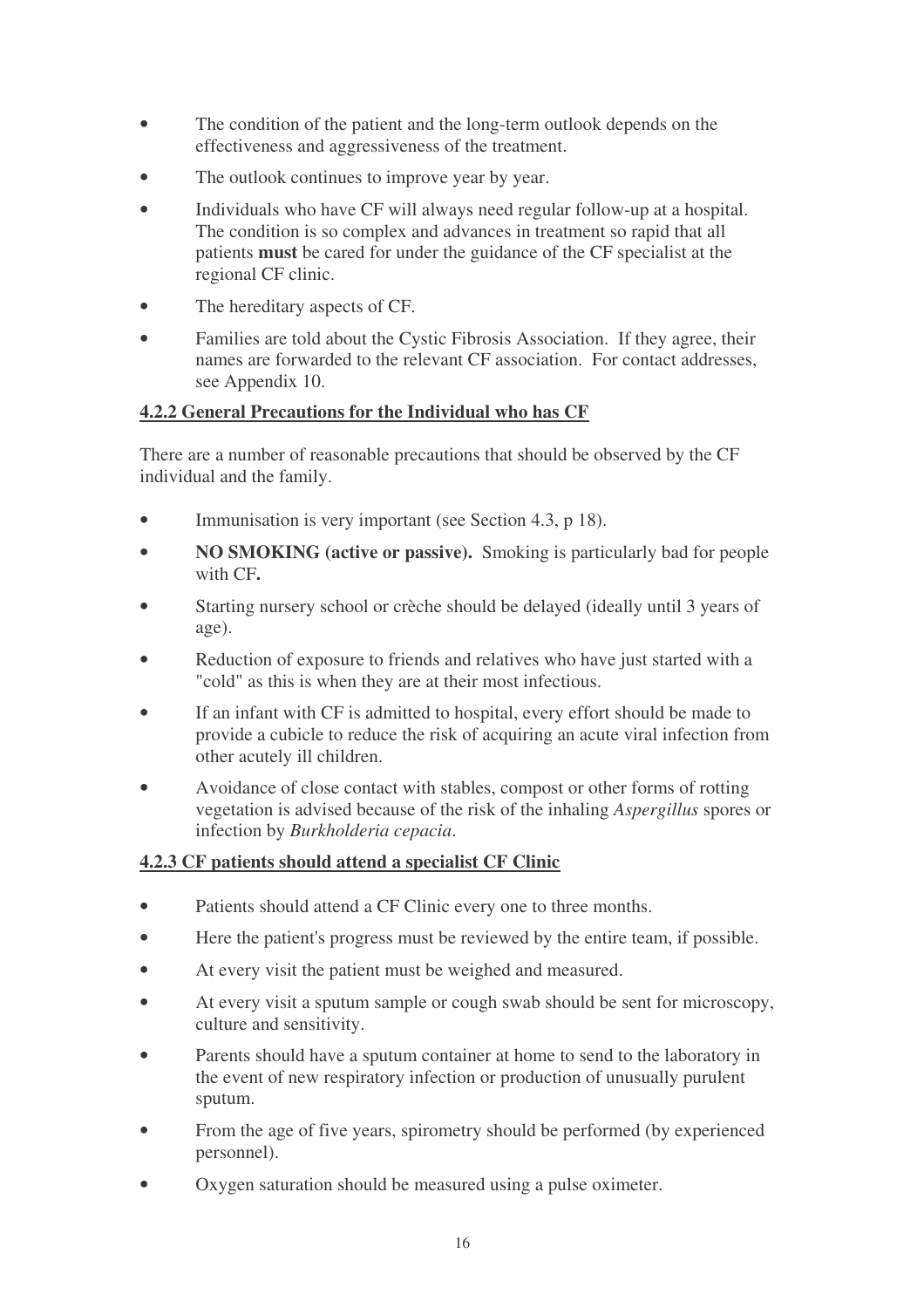- To avoid cross infection when using all respiratory function equipment, the use of bacterial filters is advised.
- All staff must wash their hands between patients.
- A comprehensive CF assessment is recommended at diagnosis and annually (see sections 4.2.4.and 4.4 respectively).

#### **4.2.4. Details of the Initial Comprehensive CF Assessment**

#### *History/examination*

Anthropometrics (height, weight, etc) Immunisation status Family/personal smoking

*Confirmation of diagnosis* Sweat test DNA testing

#### *Lung status and Tests*

Respiratory function Bronchodilator test Physiotherapist's assessment X-ray chest Sputum culture *Aspergillus* precipitins & RAST (depending on age and symptoms) Total IgE

#### *Gastrointestinal status*

Dietician's assessment Electrolytes

Faecal human pancreatic elastase 1 (at diagnosis) or Faecal chymotrypsin (at diagnosis) Modified GTT (if >10 years or younger if losing weight or there are symptoms suggestive of diabetes mellitus) Vitamin A, D, E serum levels (if available) Adult diagnosis: ultrasound of liver and portal system

#### *Additional tests*

Full blood count Liver function tests (C reactive protein may be helpful) Adult diagnosis: bone mineral density estimation

#### *Other*

Social worker consult Genetic counselling (Section 3, p11), diagnostic testing of siblings.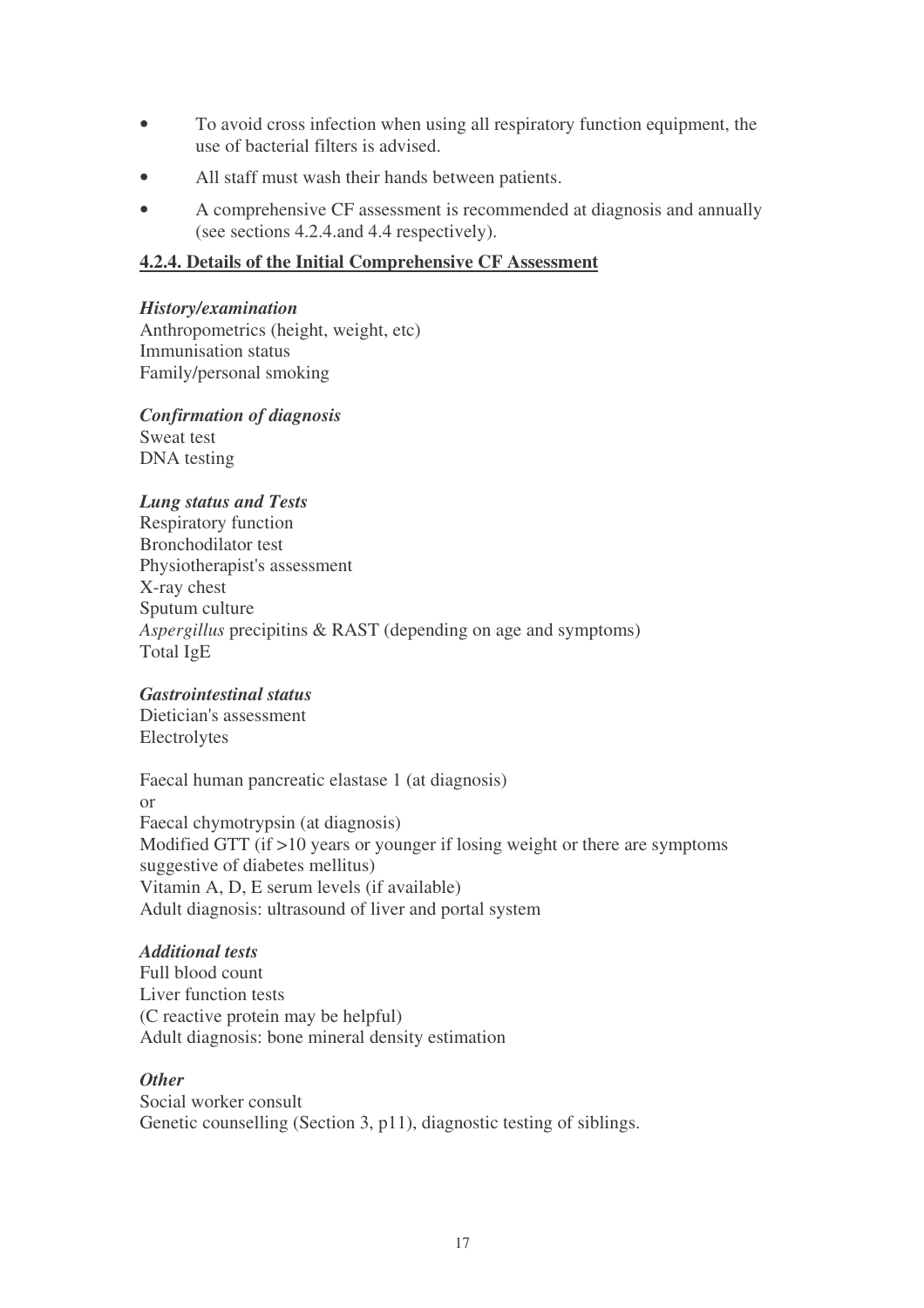# **4.3 IMMUNISATION**

Normal childhood immunisations should be administered since viral respiratory tract infection can have a detrimental effect on the patient's lung function and disease progression.

An annual influenza vaccine covering the expected strains for that season should be given as a routine in March/April except if there has been anaphylaxis to egg.

Passive immunisation against the respiratory syncytial virus (Synergis®) for children under the age of 2 years is thought to be useful during epidemics.

Immunisation against chicken pox and hepatitis A is recommended.

A vaccine to *Pseudomonas aeruginosa* is under trial at present. When/If it becomes available it should be given prior to colonisation with the organism.

Multivalent pneumococcal vaccine is recommended for the young child.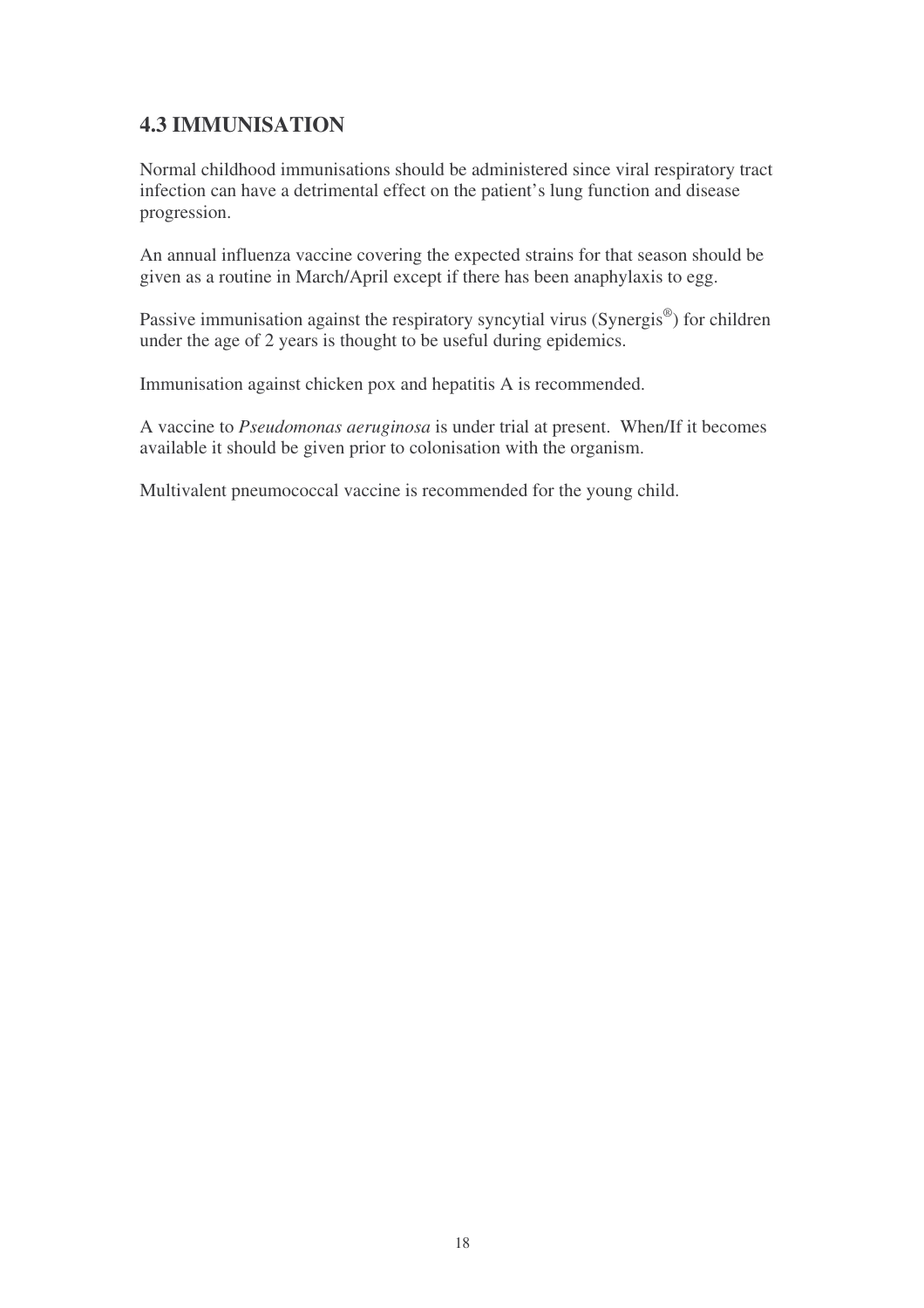# **4.4 ANNUAL REVIEW**

#### *History/examination*

Anthropometrics (height, weight, etc) and review of progress over the year Immunisation status

#### *Lung status and Tests*

Respiratory function and review of the year Physiotherapist's assessment X-ray chest Sputum culture and review of the year Full blood count Total IgE, *Aspergillus* precipitins & RAST (depending on age and symptoms)

#### *Gastrointestinal/Nutritional status*

Dietician's assessment Sodium, potassium, urea, creatinine, cholesterol, calcium, magnesium, alkaline phosphatase blood levels Faecal human pancreatic elastase 1 if pancreatic sufficient at time of review Modified GTT (if >10 years) Vitamin A, D, E levels (if available) Ultrasound of liver and portal system (>10 years)

#### *Additional tests*

Adults: bone mineral density estimation

#### *Other*

Social worker review Review and discussion of genetic/family issues.

The results of assessments and tests should be discussed with the patient and/or parents. Included in the discussions should be:

- Current health status
- Meaning of the changes (if any) over the year reviewed (good and notso-good news)
- Adjustments to treatment regimes for the coming year
- Aims of the adjustments
- Discussion of the patient's CF care in general
- Planning for life events in the coming year e.g. school, employment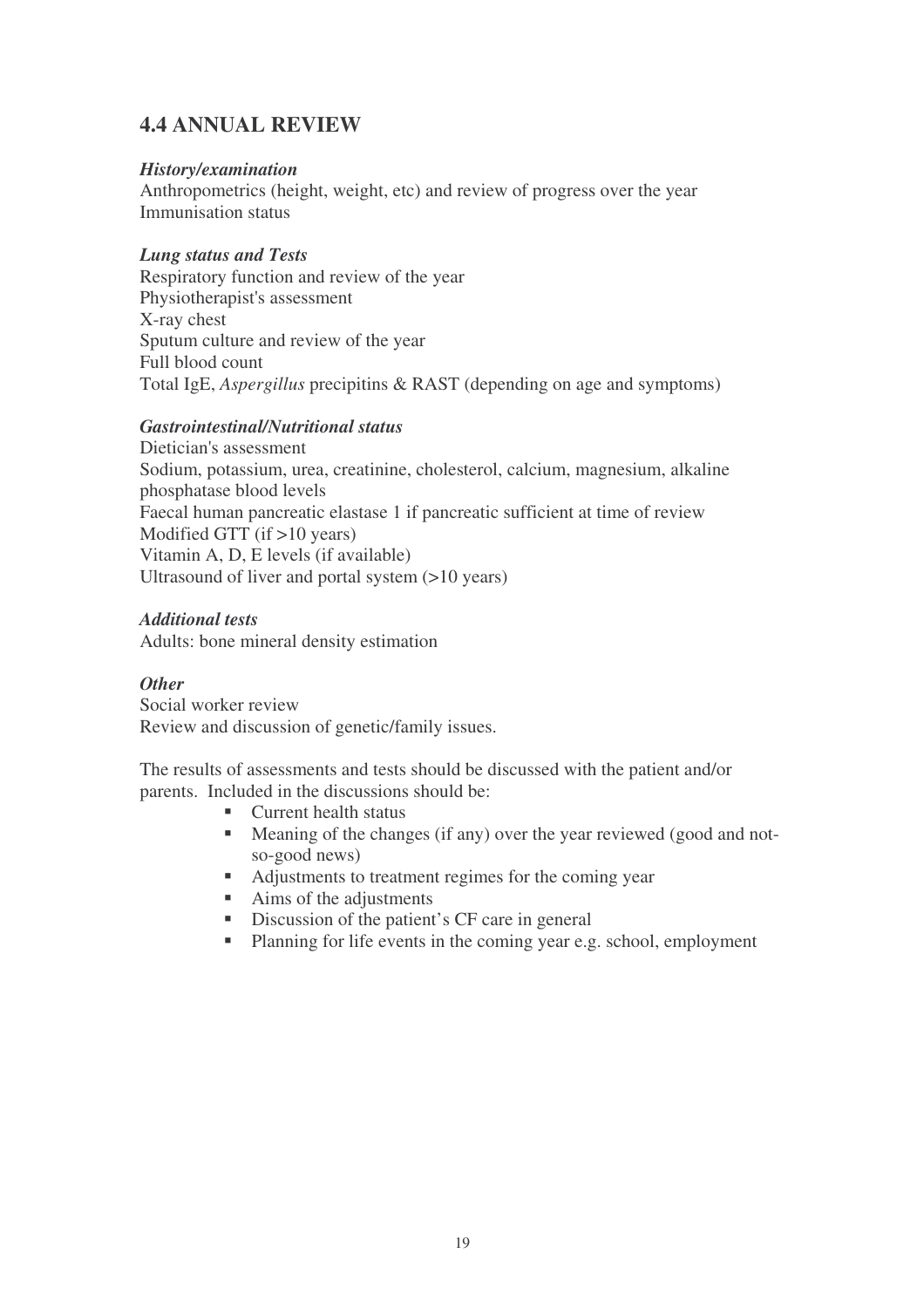# **5. MANAGEMENT OF RESPIRATORY PROBLEMS**

# **5.1 LUNG DISEASE**

Management should aim to minimise the extent and effects of the chest infection and includes early diagnosis, good nutrition, minimising exposure to colds and acute viral respiratory infections, ensuring adequate immunisation, avoidance of smoking (active and passive) and most importantly, *early use of appropriate antibiotics* and *physiotherapy*.

# **5.1.1 PHYSIOTHERAPY**

Chest physiotherapy (CPT) forms an integral part of the treatment for CF. The mucous secretions in CF are thick and tenacious. CPT facilitates the loosening and expectoration of this mucus and enhances mucociliary clearance. The aims of CPT are to prevent airway obstruction, prevent respiratory complications (pneumonia, bronchiectasis and atelectasis) and to maintain or improve pulmonary function.

Compliance with CPT is generally poor and, when patients reach adolescence, it becomes a greater problem. For this reason it may need to be individualised. The physiotherapy modality must be effective, time-efficient and allow for independence. Parts of one modality can be applied and integrated in other methods and a combination can be beneficial.

#### **Physiotherapy at different ages:**

#### *0 - 3 years*

Parent(s) and caregivers are largely responsible for CPT. CPT is performed before meals to prevent vomiting. The technique used is modified postural drainage (PD) with percussion, vibration or shaking. The recommended PD positions are supine lying, alternate side lying and sitting. Head down position should NOT be used because of the risk of reflux and aspiration.

From 2 years, blowing games can be introduced and huffing on to mirrors can begin. At this age, children cough and swallow. This can be accepted.

#### *3 years - adolescence*

From the age of 3 years, some patients will begin to expectorate. The 3-year-old can be taught the Forced Expiration Technique (FET). The FET is incorporated into the Active Cycle of Breathing Techniques (ACBT) that children can manage independently by the age of 8 or 9 years.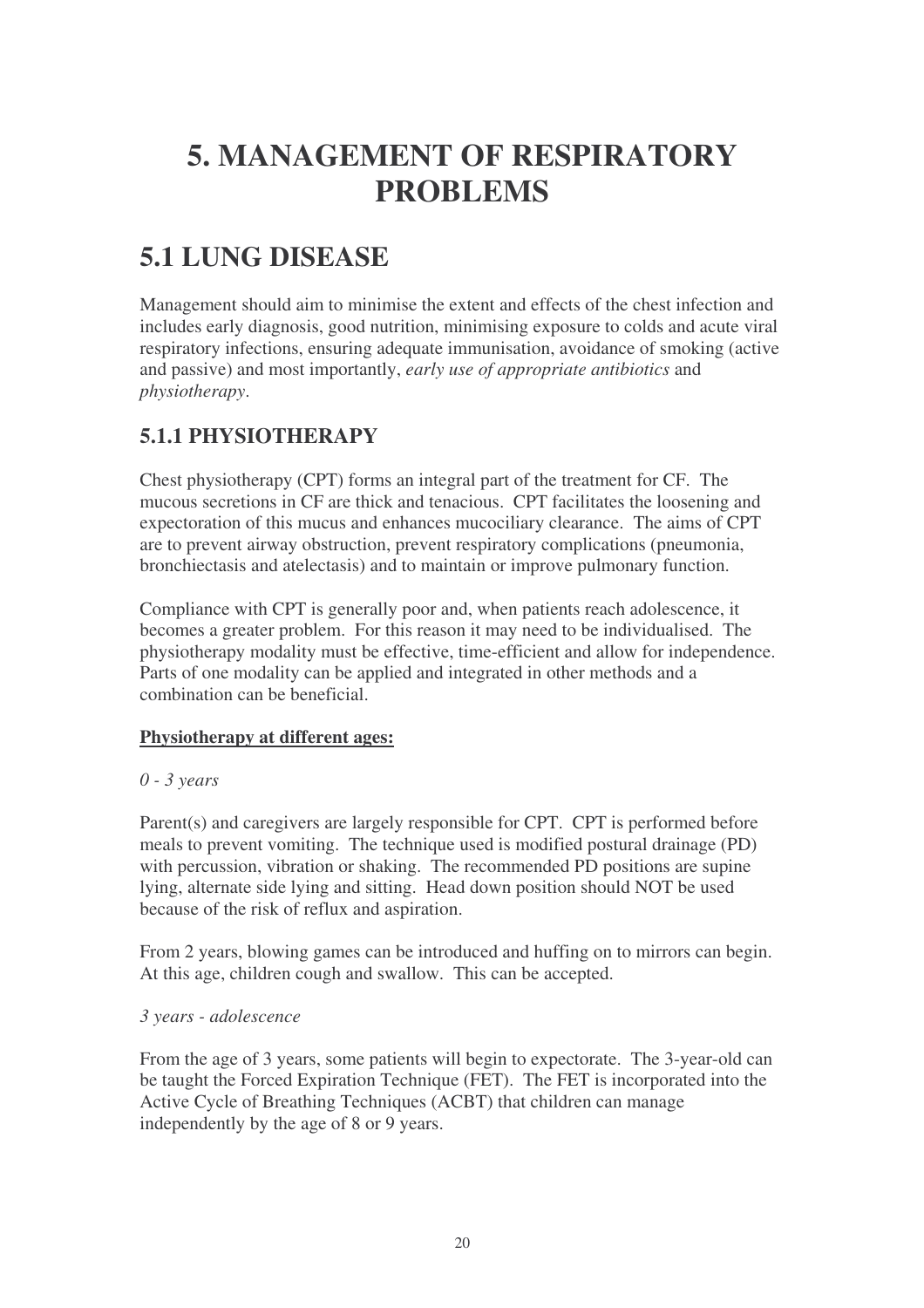The Active Cycle of Breathing Techniques (ACBT) consist of the following:

- Relaxation and breathing control (normal gentle breathing at tidal volume, using the lower chest, with relaxation of the upper chest and shoulders).
- Thoracic (chest) expansion exercises 4 or 5 deep breaths, emphasising inspiration with a quiet unforced expiration. This may be combined with chest shaking or clapping.
- FET or "huff" is used to mobilise and clear secretions. One or two forced expirations are combined with a period of breathing control. A huff from high lung volume (when a breath has been taken in) will clear secretions from the upper airways. A huff from mid to low volume will clear secretions from the lower more peripheral airways.

The ACBT encourages independence and is a means of clearing secretions without the assistance of another person or mechanical device.

Play activities and physical games should be encouraged at an early age. The older child should be encouraged to participate in school physical activities on all possible levels. The choice of exercise should be determined by the patient and depends on the severity of their lung disease, their environment and their motivation. To stay physically fit is of great importance.

#### **Games and exercise do not replace regular physiotherapy**.

During pulmonary exacerbations, assisted treatments are preferred. This would entail PD with percussion, vibration or shaking.

Patients with minimal or no chest symptoms are encouraged to do CPT once a day. Those with more frequent chest symptoms should do CPT twice a day or 3 to 4 times during acute or sub-acute chest infections.

#### *Adolescence - adulthood*

The same techniques and principles apply as in category three years to adolescence.

Adolescents and adults become responsible for their own chest care and need to recognise the signs of increased chest infection. They need to be aware of correct posture and of its influence on the mechanical dynamics of respiration. Incorrect posture creates a mechanical disadvantage and contributes to increased work of breathing and muscle fatigue.

At all ages, physiotherapy should include exercises to promote improved posture awareness with stretches and strengthening exercises for the relevant musculature.

#### **OTHER PHYSIOTHERAPY TECHNIQUES**

There is no evidence that one technique of physiotherapy is necessarily better than any other. Using a number of modalities enhances compliance through a reduction in boredom.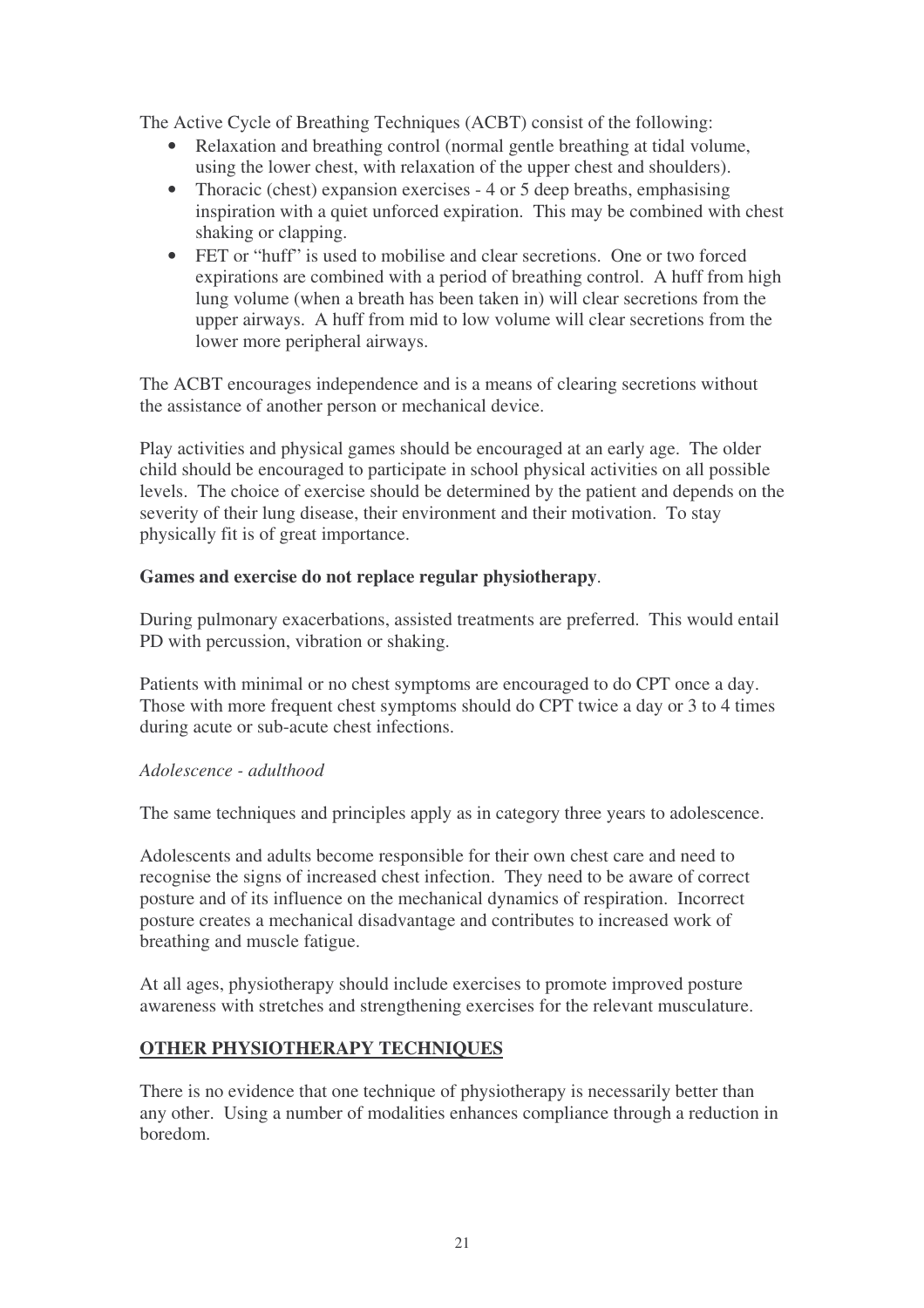#### *Positive expiratory pressure (PEP) mask*

The treatment consists of a facemask and a one-way valve to which expiratory resistors are attached. The rationale for use of PEP is that it will open and recruit obstructed regions of the lung allowing air to move behind secretions and assist in their removal. The PEP pressure must not be more than 20cm of water. Treatment is performed in the sitting position. The patient inspires slowly and deeply through the mask. Expiration is active but not forced. The cycle is continued for 10-15 respirations, the patient then removes the mask and does FET to expectorate mobilised secretions. The PEP mask is a useful adjunct method of CPT and should be used in conjunction with other techniques. The technique is contra-indicated where patients have a history of pneumothorax or if cysts are evident on the chest X-Ray.

#### *Flutter VRPI / Bronch-u-Vibe*

These devices are small, simple hand held devices that contain a large ball bearing. As the patient exhales, the ball is displaced and then rolls back into place. The fluctuations in pressure result in oscillations of positive pressure and airflow. This PEP vibrates the airway walls, loosens mucus, decreases the collapsibility of the airways and accelerates airflow.

Use of these devices: In a sitting position, the patient breathes out normally and deeply through the device. The cycle is repeated 8-10 times. Mobilised secretions are then expectorated. Hyperinflation could result in dizziness and, should this occur, frequent short interruptions every 5 cycles are encouraged. The devices should be cleaned between physiotherapy sessions.

The Bronch-u-Vibe is available from MediTool, P.O. Box 2479, Pietermaritzburg 3200.

#### *Mechanical percussors / Vests*

Percussors and vests produce rapid oscillations of the chest wall, loosening mucus. They are comfortable pain-free devices that can be applied to a rigid, thin thoracic wall and may be used for longer periods than the manual techniques. They are as effective as manual physiotherapy techniques.

#### *Autogenic drainage*

Autogenic drainage (AD) is a technique based on the basic physiology of breathing. Expiratory flow becomes an active force that is used to mobilise the mucus. By adjusting the tidal breath at low-mid or high lung volume level, better flow rates are generated without causing appreciable increases of the airway resistance. This technique requires special training by an experienced physiotherapist.

*Main E, Prasad A, van der Schans C. Conventional chest physiotherapy compared to other airway clearance techniques for cystic fibrosis. The Cochrane Database of Systematic Reviews 2005, Issue 1. Art. No.: CD002011.pub2. DOI: 10.1002/14651858.CD002011.pub2.*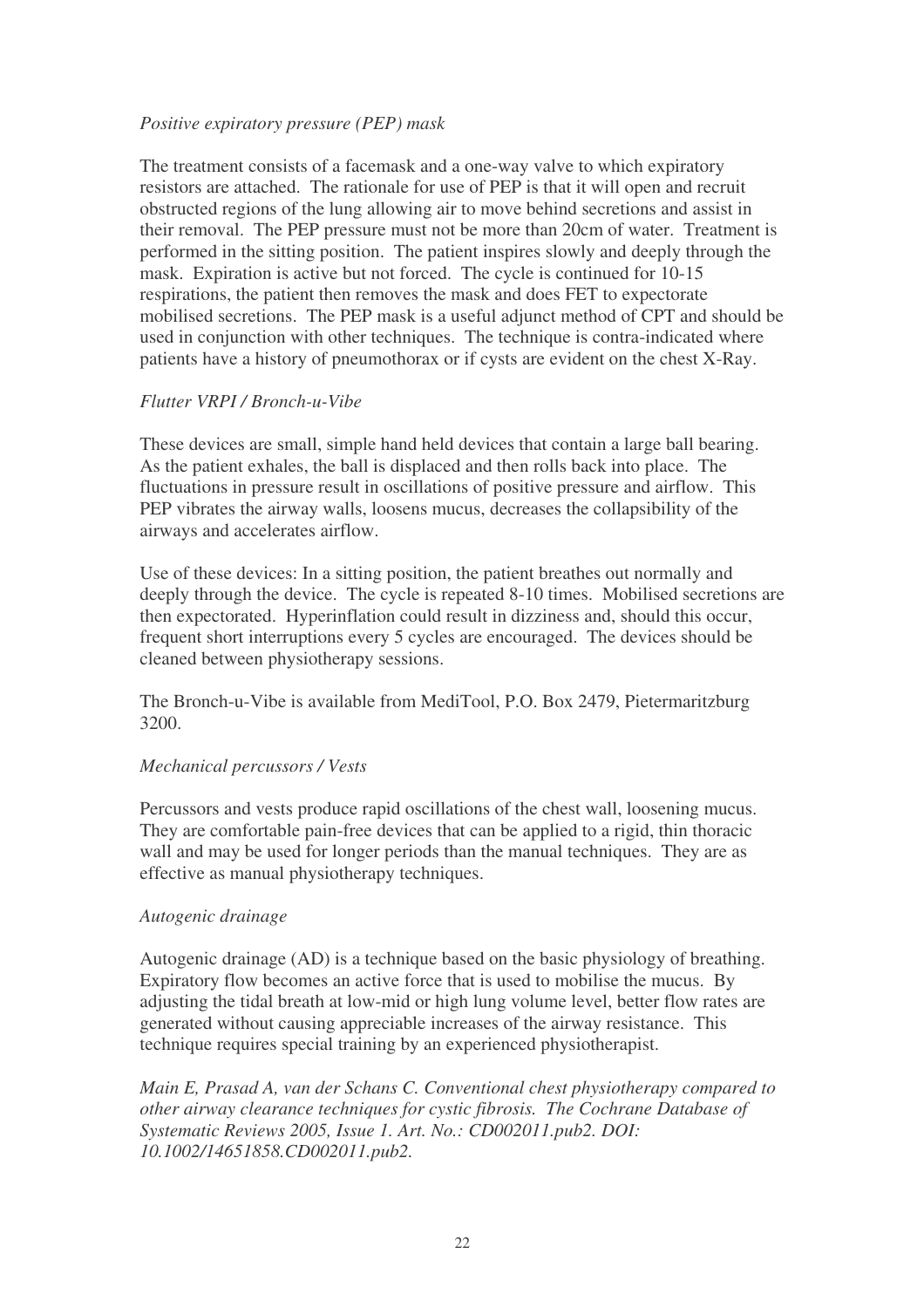### **BRONCHODILATORS AND PHYSIOTHERAPY:**

When bronchodilatation is used together with CPT, its timing is important. Metered dose inhalers (MDI) with spacers are more effective, time- and cost-efficient than nebulisers and are recommended.

- 1<sup>st</sup> USE THE BRONCHODILATOR (to open up the airways)
- $2^{nd}$ GIVE CHEST PHYSIO (to aid removal of secretions)
- $2^{rd}$ NEBULISE INHALED ANTIBIOTICS (if prescribed)

#### **Cross infection is a risk: devices that are breathed into should NOT be shared**

#### *CONCLUSION*

CPT is essential for CF patients, even those with minimal chest symptoms. Patients should be involved in decision making. This will enhance adherence both in and out of hospital. **Physiotherapy should be incorporated into the patient's lifestyle so that it is not seen as another "chore". It must become routine.**

# **5.1.2 ANTIMICROBIALS**

The liberal, frequent and early use of high doses of antibiotics, both orally and intravenously, has been the most important factor improving the outlook for CF. The most frequently encountered bacterial pathogens are *Haemophilus influenzae*, *Staphylococcus aureus* and *Pseudomonas aeruginosa*. All patients require regular cultures of lower respiratory tract secretions and should receive appropriate antibiotic treatment in an attempt to prevent chronic infection. It is important to recognise that chronic infection of the lungs can be postponed with early use of antibiotics. Acute exacerbations are treated on their own merit.

#### **Recognition of respiratory infections in CF**

The symptoms of significant lower respiratory infection in patients with CF differ from those in people who do not have CF. The symptoms are often less obvious and the respiratory signs may be subtle. Cough is one of the most important early signs of increasing infection of the respiratory tract. There are other symptoms and signs that suggest an increase in activity of the chest infection

- **lethargy**
- **a** reduction in appetite
- $\blacksquare$  reduced or absent weight gain or, more significantly, loss of weight
- a change of sputum colour from white to yellow or green
- a change in sputum quantity and smell, and/or
- an increase in cough or breathlessness.

Fever is uncommon. These signs are commonly associated with deterioration in the respiratory function tests (reduction of peak expiratory flow rate or  $FEV<sub>1</sub>$  and  $FVC$ ) and there may be new X-ray changes. **However, a change in the cough pattern is the most sensitive early sign.**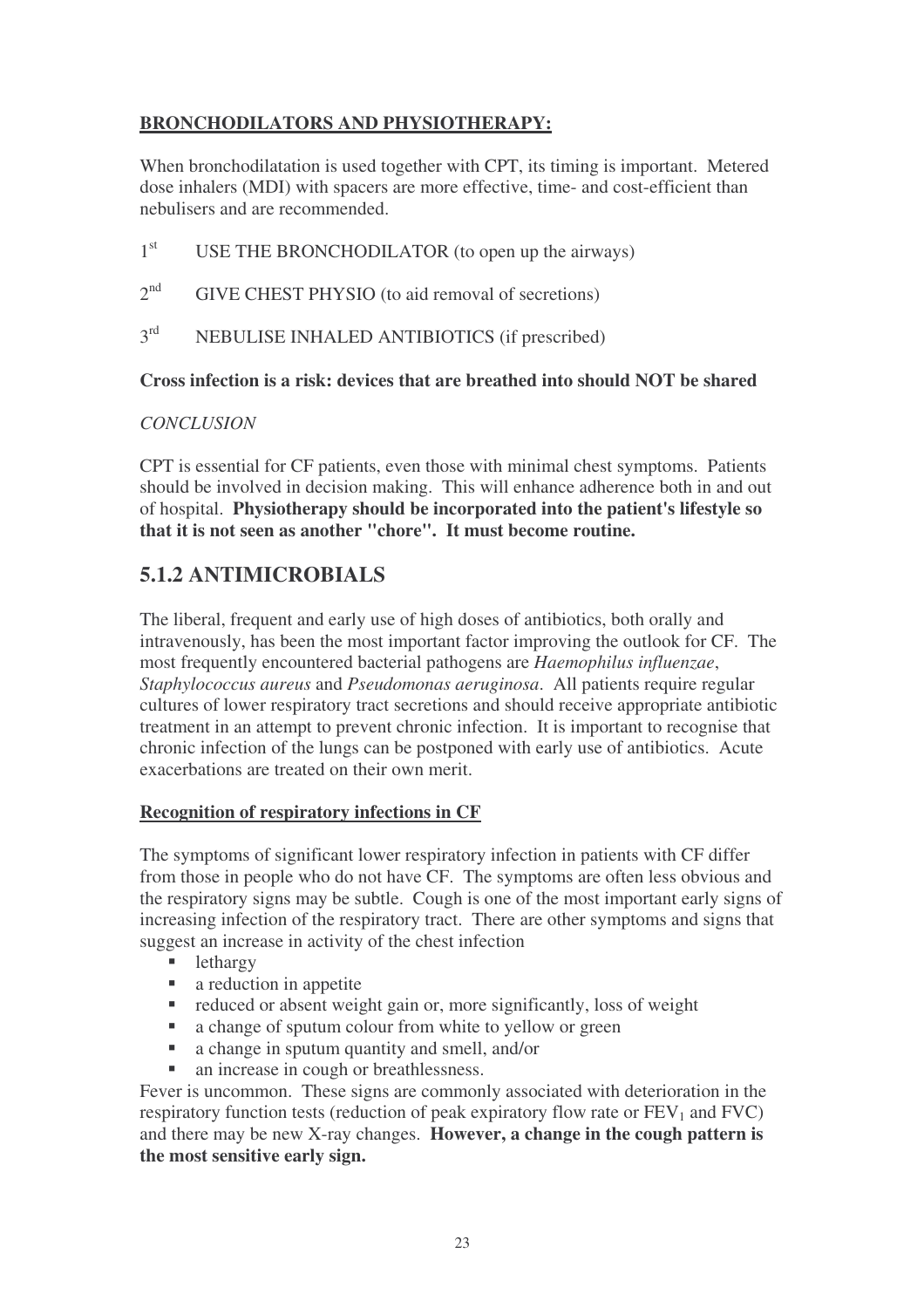**Significant new infection within the airways may not be detected by listening with the stethoscope or by a chest X-ray.** It may only be evident by the persistence of a cough which had not been present before. Such a new cough represents new bronchial infection and requires aggressive antibiotic treatment even if the patient is generally well. Lower airway obstruction (and asthma) may be a factor in ongoing cough. Chest X-ray is NOT necessary with each exacerbation.

Regular (1-3 monthly) cultures of lower respiratory tract secretions are recommended for the early detection of new pathogens.

Note: Growth of *S aureus* or *P aeruginosa* in the sputum from a colonised patient who does not have new symptoms does not represent an exacerbation.

#### **Viral respiratory infection in CF**

When a patient with CF presents with a probable viral infection, bacterial superinfection or exacerbation of existing bacterial infection is very likely to occur. Antibiotic therapy is usually indicated. The choice of antibiotic needs to be individualised. In young children who are free of colonising organisms, coamoxyclavulanate is the antibiotic of choice.

#### **Approach to common bacterial infections**

#### *Staphylococcus aureus*

Chronic infection of the respiratory tract by *S aureus* can be postponed by the use of prophylactic anti-staphylococcal antibiotics. However this may allow early infection with *P aeruginosa*. The risk of bacterial resistance to the antibiotic will also be raised by prolonged continuous use. Chronic infection with *S aureus* may also be postponed by giving a 2 week course of antibiotic each time *S aureus* is grown from respiratory secretions regardless of symptoms. This will only be achieved if regular specimens are collected (surveillance).

#### *Management of infective episodes.*

Asymptomatic or not previously colonised and not ill: A minimum of 2 weeks with flucloxacillin unless sensitivity indicates otherwise.

Ill: Oral or IV antibiotic depending on tolerance of the high oral doses and degree of illness (for 2 to 4 weeks). While combinations of antibiotics are often used, there is no evidence that these are better than a single agent.

#### First line: Flucloxacillin or cloxacillin

Alternatives: Macrolides, clindamycin, cephalosporins  $(1<sup>st</sup>$  or  $2<sup>nd</sup>$  generation), cotrimoxazole.

Methicillin resistance: Depends on sensitivities (discuss with microbiologist). Drugs include rifampicin (not alone), fusidic acid (not alone), vancomycin, teicoplanin or linezolid. Cotrimoxazole may be useful in community acquired MRSA.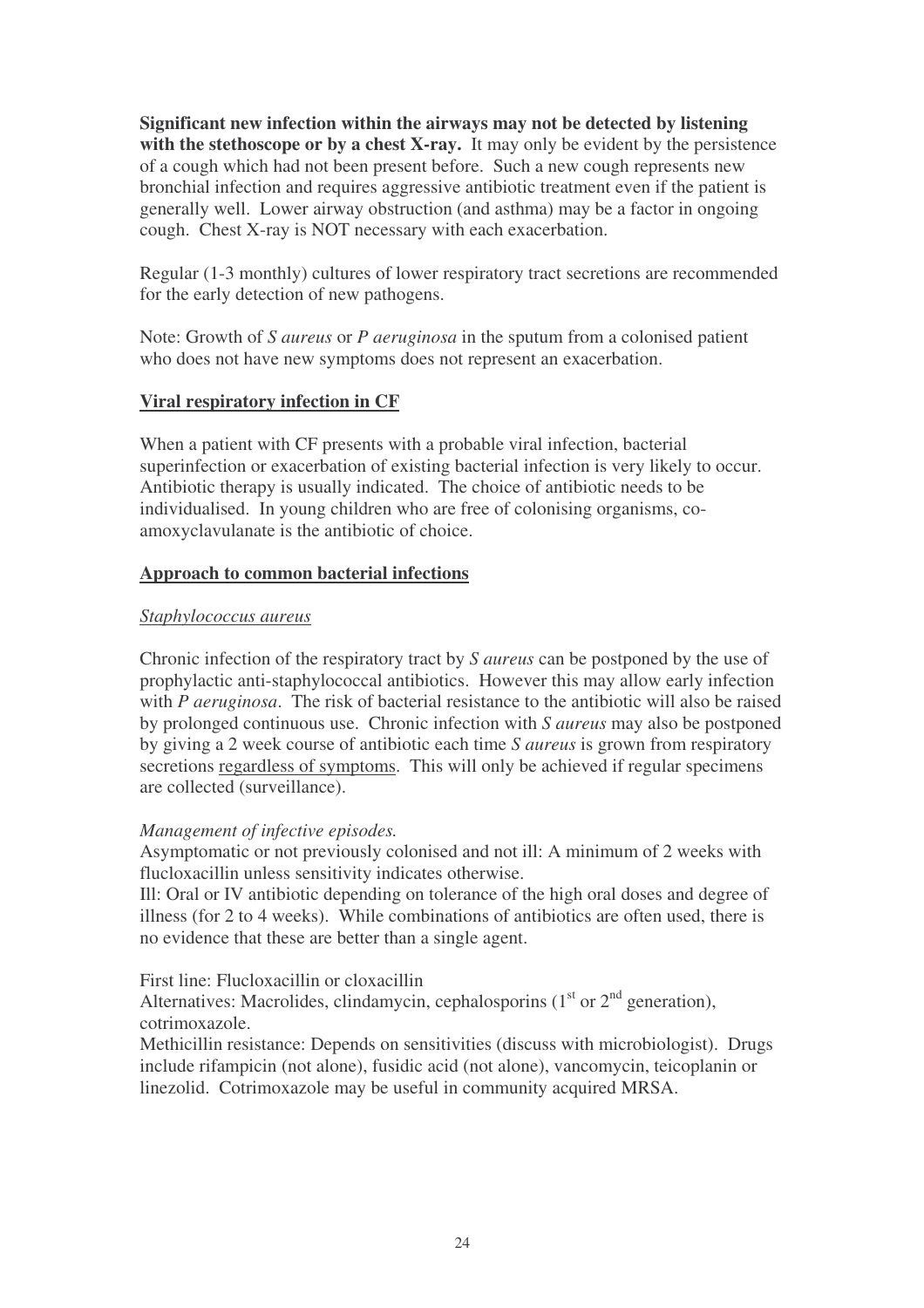#### *Haemophilus influenzae*

If the patient is well, there is no need to use an antibiotic if this organism is grown. If the child is ill, at least a week of an appropriate antibiotic is indicated.

First line: Amoxycillin (depending on local sensitivities), co-amoxyclavulanic acid. Alternatives:  $2<sup>nd</sup>$  generation cephalosporin, one of the newer macrolides.

#### *Pseudomonas aeruginosa*

**Pseudomonas infection is always significant.** It is now clear that chronic infection of respiratory tract with mucoid *P aeruginosa* can be postponed by regular surveillance and early use of anti-pseudomonal antibiotics. The presence of antipseudomonal antibodies indicates early infection with the organism (at present this test is not available in South Africa). Every effort should be made to postpone chronic infection as permanent infection with *P aeruginosa* increases the rate of damage to the lung.

#### *Suggested regimes on first detection or suspicion of infection:*

Patient well: 3 weeks of oral ciprofloxacin together with nebulised colistin or aminoglycoside. Sputum culture at 2 weeks. If still positive, either admit for a minimum of 2 weeks of IV antibiotics, or continue oral and nebulised regime for 3 months.

Patient unwell: At least 2 weeks of intravenous antibiotics.

Eradication can be deemed to have been achieved if, despite monthly sampling, the organism is not cultured within six months. Reappearance of the organism (or a rise in anti-pseudomonal antibodies) thereafter necessitates reinstitution of the above regime.

#### *Prophylactic therapy in the chronically infected patient*

There is good evidence that regular therapy with an inhaled antibiotic reduces the rate of deterioration of lung function. Gentamicin, tobramycin or amikacin (the intravenous forms) by inhalation are widely used in South Africa seemingly with good effect. Colistin and a special formulation of tobramycin (TOBI®) have been shown to have beneficial effects. These two antibiotics are considerably more expensive. In choosing an antibiotic sensitivity of the organism should be used as a guide (For details of administration see Section 5.1.2.3, page 27).

Macrolides are recommended as prophylaxis in chronically infected patients. This is discussed in Section 5.1.3.1, page 29.

#### *Treatment of pulmonary exacerbation in the chronically infected patient*

Early recognition of an exacerbation is vital. Symptoms that suggest an exacerbation include

• a decrease in energy, appetite or weight,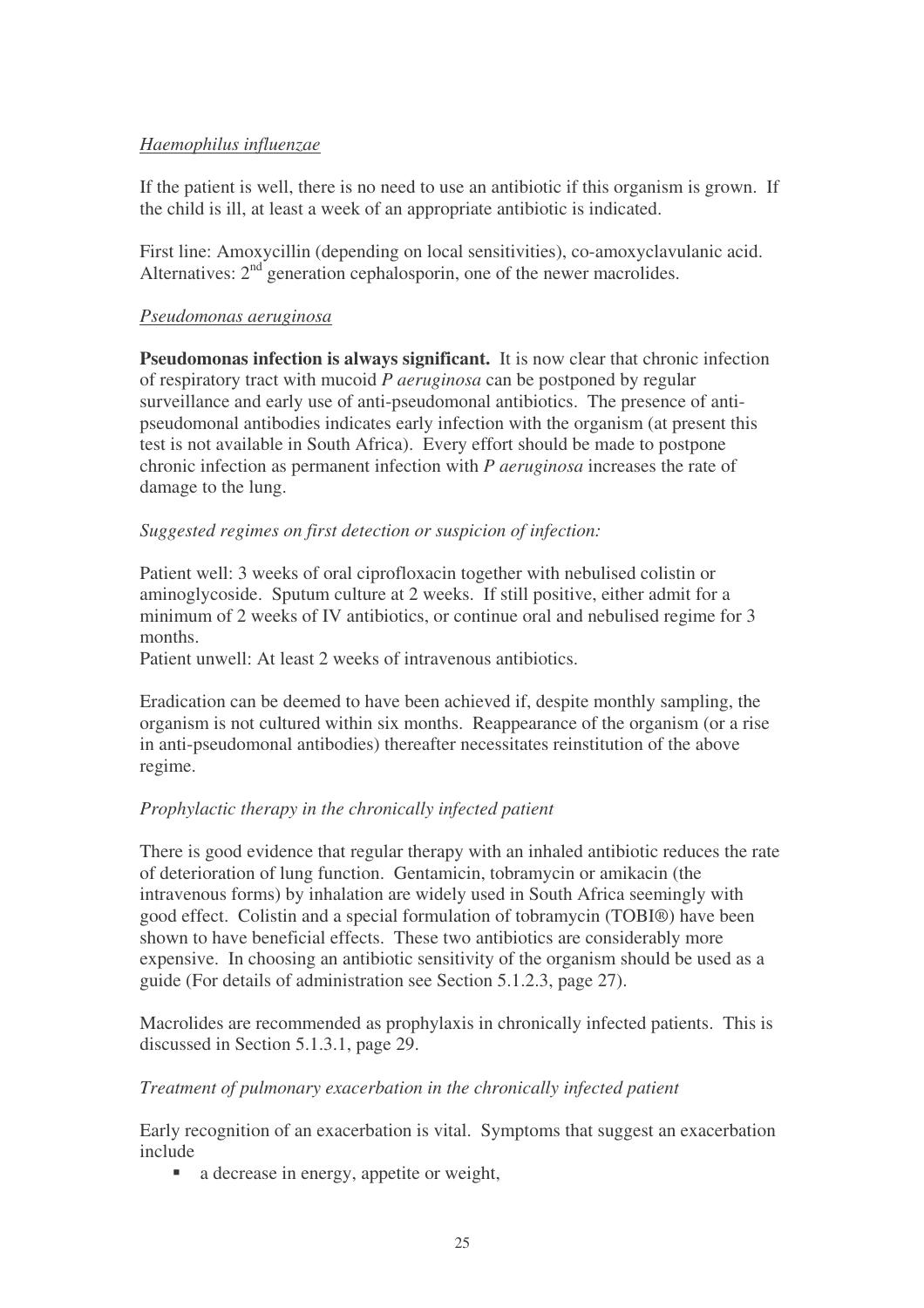- increase in cough, shortness of breath or increased sputum production, or
- significant decrease in lung function.

IV treatment (traditionally with 2 antibiotics) for a minimum of 2 weeks is strongly recommended under these circumstances. Antibiotic blood levels should be done when using aminoglycosides (trough ~ toxicity; peak ~ efficacy). Oral ciprofloxacin for the same period may be used in mild exacerbations. Oral ciprofloxacin has few side effects although photosensitive skin rashes may occur. Cartilage problems have not been documented in humans and are not a contraindication to using the drug in children. Ciprofloxacin should not be used in CF patients who are pregnant.

#### *Other infections*

Infections with unusual bacteria such as *Burkholderia cepacia* and *Stenotrophomonas maltophilia* may occur in CF. Management of these infections should be undertaken in specialised CF centres. See Section 5.1.4 page 30.

#### **5.1.2.1 THE USE OF INTRAVENOUS ANTIBIOTICS**

#### **Indications for intravenous antibiotics are given in Section 5.1.2 (pages 23-6).**

#### *Admission for Intensive Treatment and Intravenous Antibiotics:*

It is important to stress that the "hospital treatment package" should include removal from the home environment (where there may be exposure to cigarette smoke!), some rest, temporary transfer of the responsibility of treatment from the patient/family to the hospital staff, expert dietary advice, regular meals with possible increased compliance with pancreatic enzymes and vitamin supplements. These are additional advantages over and above the regular professional CPT and intravenous antibiotics.

The duration of a course of intravenous therapy varies but must not be less than 2 weeks. The frequency of courses varies between patients. Usually a combination of an aminoglycoside plus ceftazidime or cefipime is used. Other antibiotics are used according to sensitivities. The doses must be large as CF patients tend to utilise some drugs, including antibiotics, more rapidly than normal (see Appendix 2).

Improvement during a course of IV treatment can be demonstrated by performing regular respiratory function tests and carefully assessing the other signs including body weight.

#### **5.1.2.2 HOME INTRAVENOUS ANTIBIOTIC TREATMENT**

Many studies have demonstrated that adequately supervised home IV antibiotic treatment (or OPAT) is a practicable, effective and acceptable alternative to hospital treatment for many CF patients. Some patients have the first few days of treatment in hospital and complete the course at home. Adequate support and training of the caregivers is essential. Antibiotic blood levels should be done where appropriate and IV technique reviewed.

At the end of the two-week course of home IV antibiotics the patient ideally attends the CF Unit: Respiratory function tests are performed and sputum is obtained. The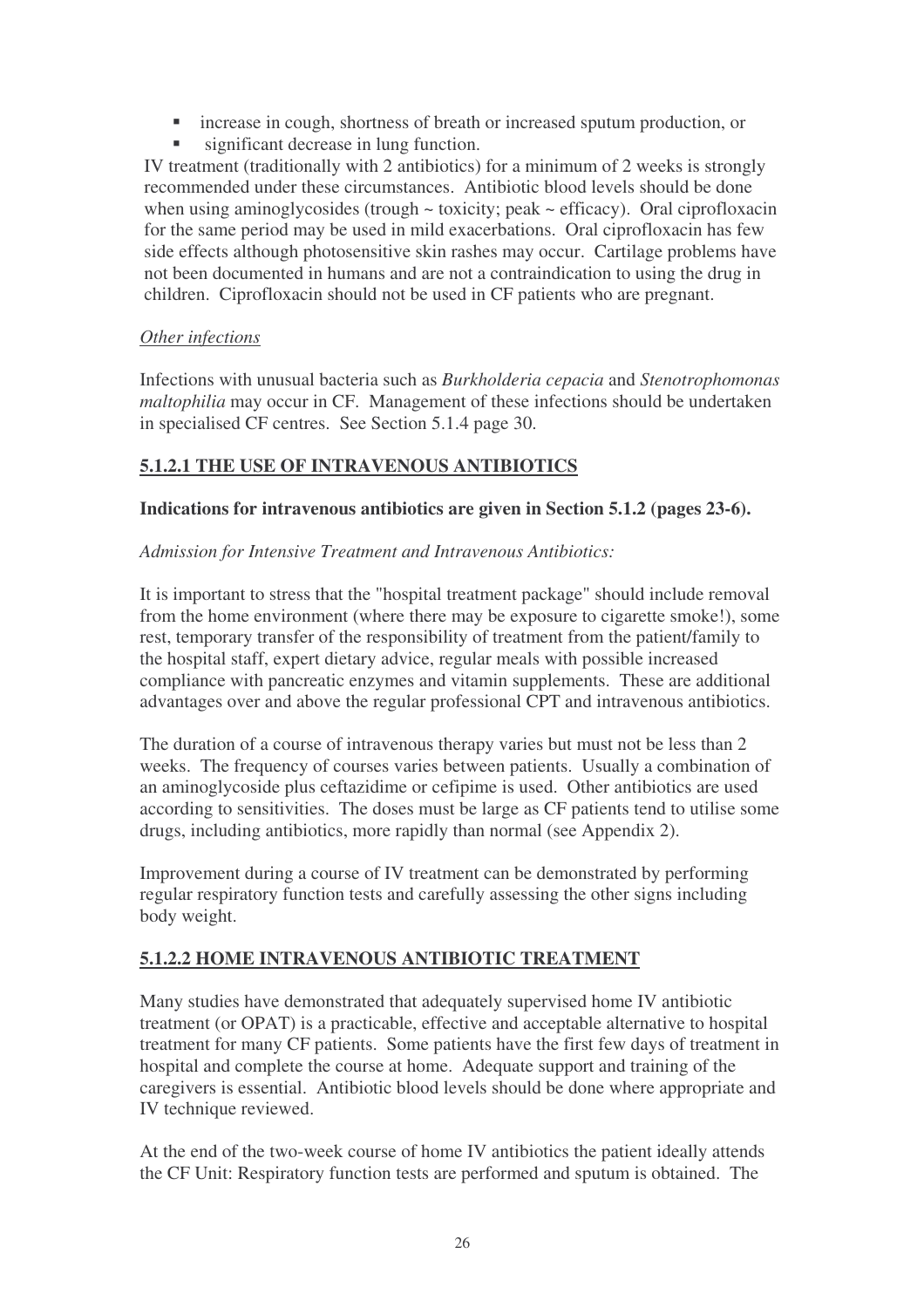patient should also be seen by the doctor and physiotherapist. The CF team decides whether maximal improvement has occurred and whether further treatment is required.

Simple cost effective devices may make ambulatory home and school based IV therapy practical. The Springfusor pump (Cobros Medical Supplies) provides one such option.

Totally Implantable Venous Access Devices (TIVADs) (e.g. Port A Cath® or Implantofix®, Braun®) have proved valuable in overcoming problems of venous access for many patients having regular IV antibiotic therapy. It is essential that both family and professionals are familiar with the use of these devices. Complications limit their use and peripheral IV sites remain a first choice where possible. Supervised follow-up must be meticulous. (For more detail see Section 5.1.9, p35)

#### **5.1.2.3 NEBULISED ANTIBIOTICS**

Nebulised antibiotics have an established place in the management of CF. Their major use is in attempting to prevent chronic infection and to control established chronic infection when it occurs.

Although colistin is the antibiotic used in most of the initial studies on this mode of therapy, it has no clear advantage over aminoglycosides (tobramycin, gentamicin, and amikacin) or other antipseudomonal antibiotics (provided they can be nebulised). The choice of antibiotic is usually based on the bacterial sensitivities found on sputum culture (although these results do not always equate to *in vivo* efficacy).

Nebulised antibiotics do not cause toxicity (systemic absorption of aminoglycosides in one study was only  $+0.5\%$  of the dose). Nebulised antibiotics often cause some degree of bronchoconstriction (related mainly to hypertonicity of the solution and/or possibly preservatives) and it is recommended that they be administered after a bronchodilator. (Note: The bronchodilatator is best administered via an MDI (with or without a spacer device) and not a nebuliser. This technique reduces the time needed for nebulisation therapy and increases patient adherence.)

In order to facilitate maximal deposition of drug in the lungs for as long as possible, the following are recommended:

- Administer nebulised antibiotics after sputum clearance (physiotherapy + RhDNase or hypertonic saline)
- Use a mouthpiece. Small children may require a mask.
- Breathing at a relaxed tidal volume through the mouth (rather than "big" breaths")
- Use a suitable nebuliser and compressor: The best being an active Venturi nebuliser (breath assisted) with a 6 l/min flow rate.

*Preparation of antibiotics for nebulisation*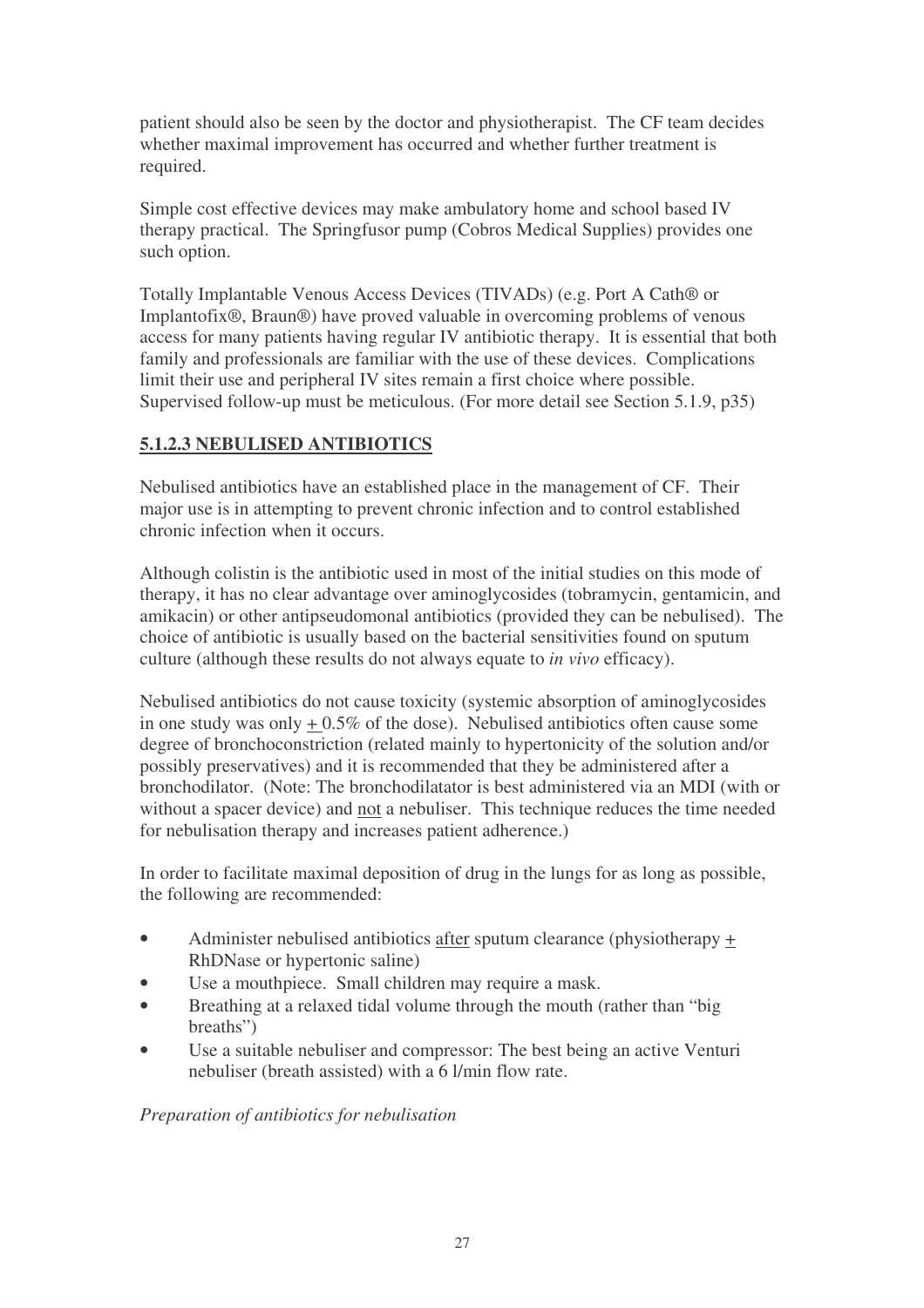Standard IV preparations of antibiotics are used in South Africa. The solutions should be reconstituted with sterile water or saline to a volume of 4 mls. The preparation of isotonic solutions of colistin appears in Appendix 3.

Clinical indications are discussed in Section 5.1.2 (pages 23-6).

*Campbell PW, Saiman L. Use of Aerosolized Antibiotics in Patients with Cystic Fibrosis. Chest 1999;116:775-788*

#### **5.1.2.4 BACTERIAL RESISTANCE TO ANTIBIOTICS**

Frequent antibiotic use, either for prophylaxis or treatment of exacerbations of infections, is associated with the risk of resistance. However frequent high dose antibiotic therapy is an essential part of CF management.

Monotherapy is usually not recommended for the treatment of Pseudomonas infections because it may lead to resistance.

Regular surveillance of sputum cultures is essential to have current information on the patient's flora and susceptibility patterns.

The choice of antibiotic treatment of exacerbations is influenced by bacterial susceptibilities. It is recommended that nebuliser therapy with an antibiotic continues even if there is laboratory resistance to the antibiotic as the concentration delivered to the lungs is very high. Successful treatment may still occur when antibiotics to which the organism is resistant are used. Where aminoglycoside resistance occurs they should still be used in combination with another class of anti-pseudomonal agent as synergy can occur rendering the combination more effective than the nonaminoglycoside agent on its own.

Carbapenems ideally should not follow quinolones within the same antibiotic course as resistance is likely to occur. Fourth generation cephalosporins such as cefepime can be given as a continuous infusion. This may reduce bacterial resistance and is costeffective.

#### **5.1.2.5 ALLERGY TO ANTIBIOTICS**

Allergic reactions can be problematic especially with  $\beta$ -lactam antibiotics but can occur with any of the agents used to treat infections. Whether the symptoms associated with antibiotics are allergic in nature should be confirmed by a doctor. Reactions usually take the form of skin rashes that may range from mild erythematous reactions to full blown Stevens Johnson syndrome. Angio-oedema and interstitial nephritis are rare reactions as is anaphylaxis.

When an allergic reaction is diagnosed, the offending drug should be withdrawn and not used again. Mild skin reactions respond to drug withdrawal and antihistamines but severe skin reactions will require steroid therapy. The patient must be requested to apply for a Medic Alert bracelet.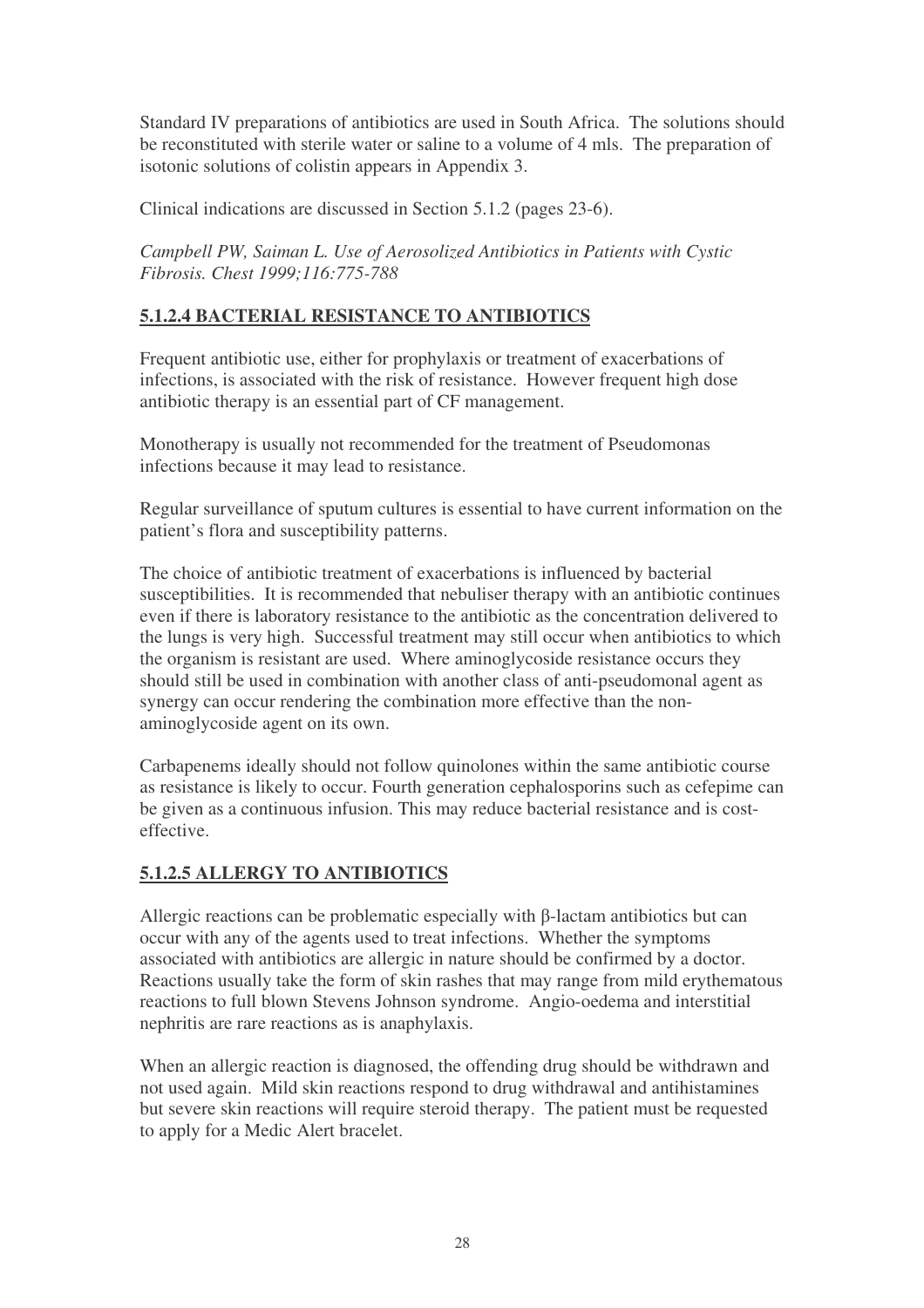Treatment of pulmonary infections can be problematic in the face of combined drug resistance and hypersensitivity. In extreme circumstances desensitisation can be considered according to standard protocols in an intensive care unit setting (see Appendix 9).

# **5.1.3 ANTI-INFLAMMATORY DRUGS**

Corticosteroids have a very complex but impressive anti-inflammatory action in a number of clinical situations. In CF they are well established as the treatment of choice for allergic bronchopulmonary aspergillosis (ABPA) (see page 30).

Oral steroids have been used to try to suppress the harmful effects of inflammation but, although patients treated with a dose of 1mg/kg had better respiratory function, the side effects of growth retardation and diabetes were unacceptable if long term therapy was used.

Corticosteroids can be very helpful, particularly in young patients who are wheezy and have associated asthma. Short courses of oral steroids may be used for acute asthma. The use of inhaled steroid therapy is controversial. However they are indicated in the long term management of CF patients who also have asthma. (For the use of corticosteroids in asthma see Section 5.1.7)

Occasionally, corticosteroid treatment should be considered in the adult patient with CF when other standard therapies have failed to control wheeze, when sputum production remains copious despite appropriate IV antibiotic treatment, or when inflammatory markers remain persistently elevated.

It is common for oral steroids to cause abnormalities of glucose metabolism in CF patients and precipitate diabetes mellitus.

Ibuprofen at high doses has been shown to slow the rate of annual decline in  $FEV<sub>1</sub>$  in children below 13 years of age. Dosage-finding pharmacokinetic studies need to be done. Liver and kidney disease and a bleeding diathesis are contraindications to ibuprofen therapy.

#### **5.1.3.1 Macrolide antibiotics as anti-inflammatories in CF**

Inflammation plays a major role in the pathophysiology of lung disease in CF. This response is probably triggered primarily as a reaction to the inability of the affected lung to resist the invasion of the most common bacterial pathogens. Debate continues as to whether or not there is a pre-inflammation of the lungs as part of the basic functional defect of CFTR. The anti-inflammatory treatment modalities most tested to date are: oral corticosteroids, inhaled corticosteroids and ibuprofen. Novel antimicrobial and anti-inflammatory properties of macrolides may result in clinical benefits, particularly in conditions where the infectious agent is inherently resistant to macrolides. The most promising newcomer is azithromycin, acting as a long-term anti-inflammatory agent with an excellent safety profile.

A meta-analysis confirmed a significant improvement in  $FEV<sub>1</sub>$  among the 286 CF subjects.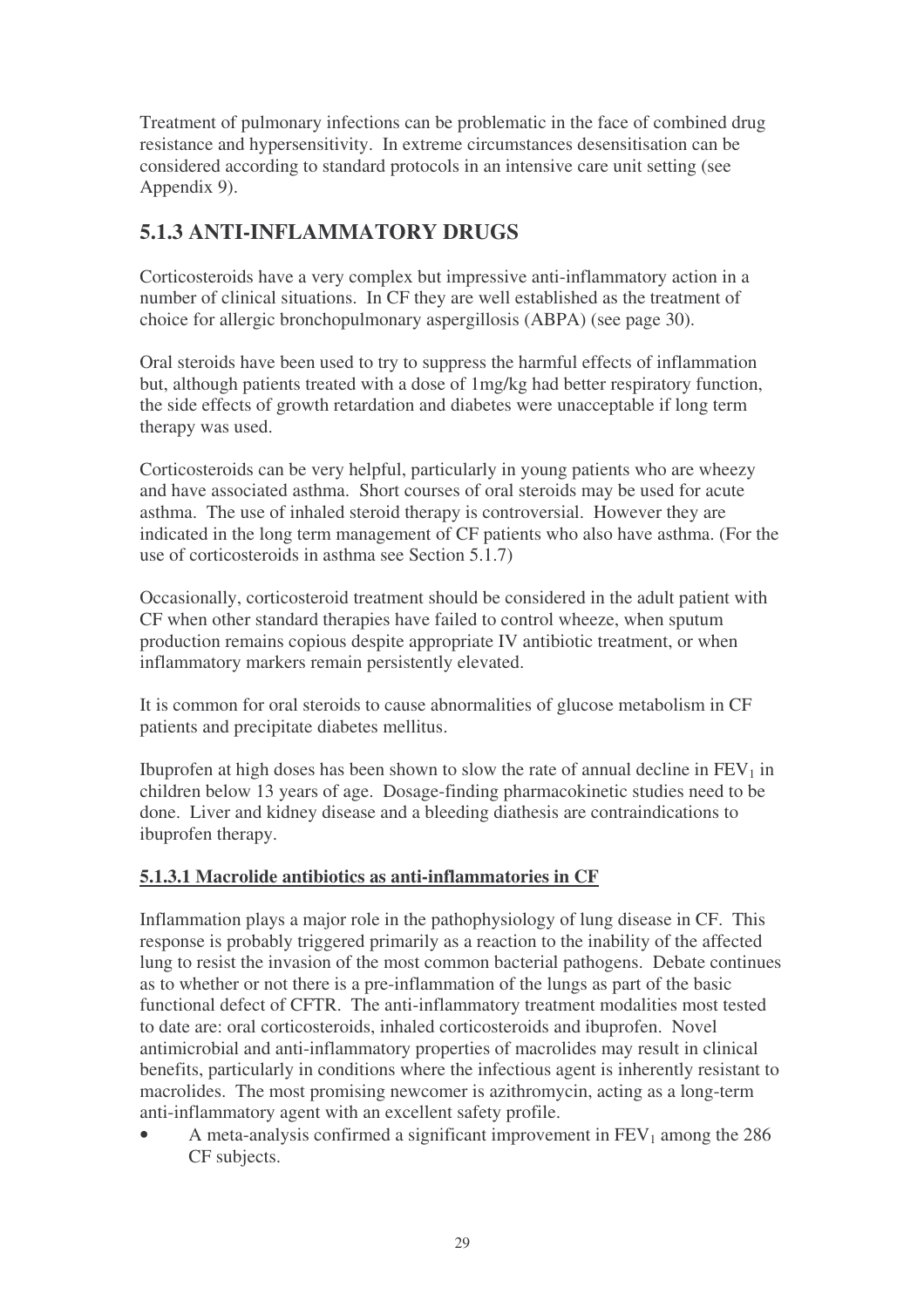- Most short term studies (three to six months) have not shown the development of increased bacterial resistance or the emergence of new pathogens but this should be monitored locally.
- There is no clear guideline on dosage but even a weekly dose may be beneficial. Suggested dosage: 15-40 kg: 250 mg od; >40kg: 500 mg od; alternative is 3 times per week.

Recommendation for use:

- Azithromycin if available rather than other macrolides
- Patients chronically infected with *P aeruginosa*
- Low dose daily or 3 times per week or even weekly
- Monitor organism sensitivities with regular sputum culture (3-6 monthly)

*1. Dinwiddie R. Anti-inflammatory therapy in cystic fibrosis. J Cyst Fibros 2005; suppl 2:45-8*

*2. Saiman L. The use of macrolide antibiotics in patients with cystic fibrosis. Curr Opin Pulm Med 2004; 10: 515-23*

*3. Prescott WA Jr, Johnson CE. Antiinflammatory therapies for cystic fibrosis: past, present, and future. Pharmacotherapy 2005; 25:555-73*

# **5.1.4 OTHER IMPORTANT INFECTIONS**

These should be considered in patients not responding to conventional treatment and include TB (very important in South Africa), *Mycoplasma*, *Nocardia*, *Chlamydaphyla* (*Chlamydia*), *Stenotrophomonas*, *Burkholderia* species, *Achromobacter xylosidans* and fungi. All these organisms should be considered to be potential pathogenic and eradication attempted. Non-tuberculous mycobacteria (MOTT) only require treatment if they are thought to be the cause of symptoms.

*Allergic Bronchopulmonary Aspergillosis (ABPA)*

ABPA is an allergic reaction to inhaled *Aspergillus* spores. ABPA is a type 3 allergic response with proximal bronchiectasis. Unrecognised and untreated it may lead to an acceleration of bronchiectasis. Diagnostic criteria are shown in the Box on the following page.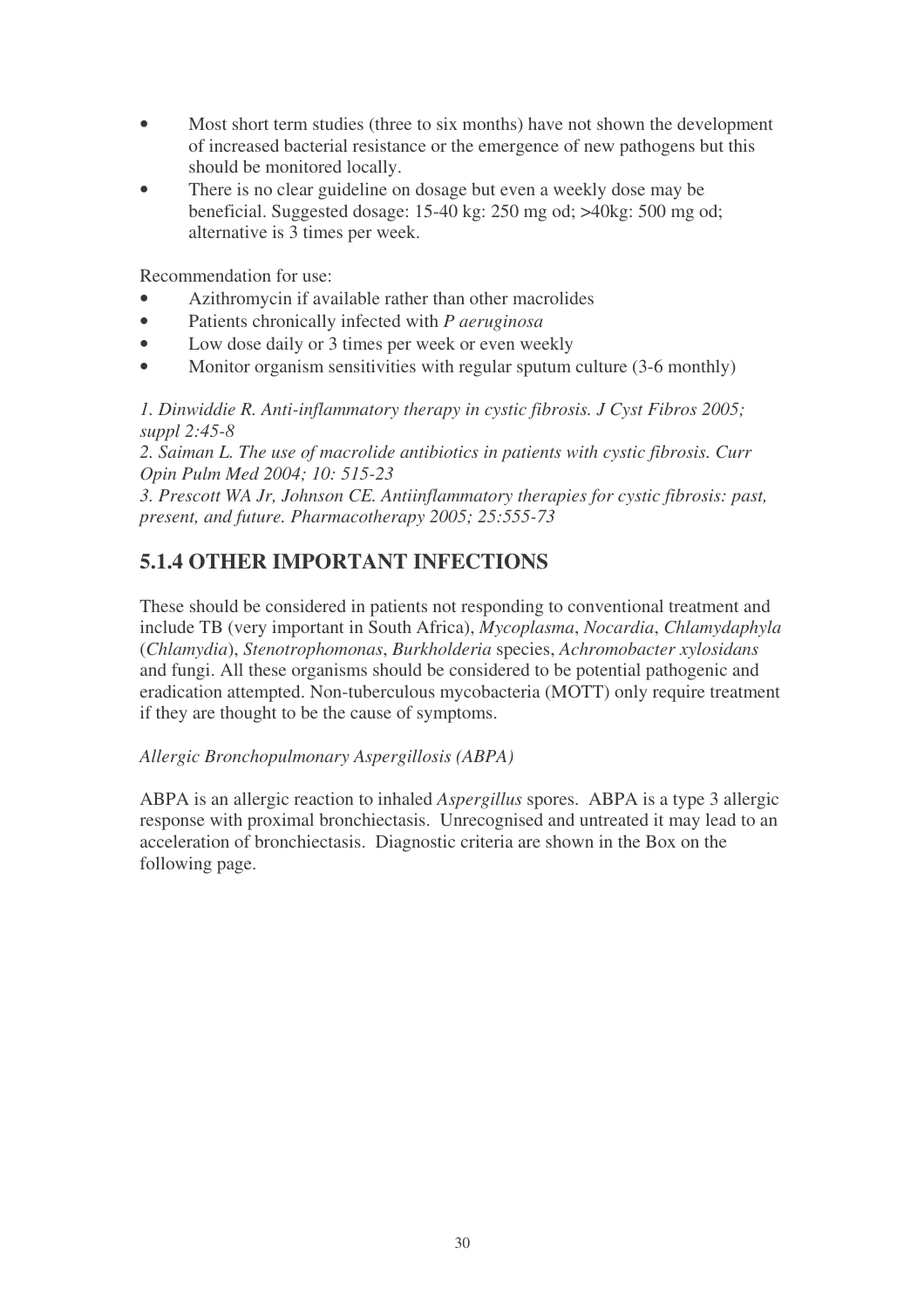| Diagnostic criteria for allergic bronchopulmonary aspergillosis in cystic fibrosis patients                                                                                                                                                                                                                                                             |
|---------------------------------------------------------------------------------------------------------------------------------------------------------------------------------------------------------------------------------------------------------------------------------------------------------------------------------------------------------|
| All immunologic parameters required<br>Skin Prick Test positive to Af or IgE-Af (RAST)<br>IgE elevation >500 iu/ml <sup>3</sup><br>$\bullet$<br>IgG antibodies to Af or precipitins<br>$\bullet$<br>Hypereosinophilia <sup>1</sup> >400/ml<br>$\bullet$<br>Reduction by >50% in IgE after 2 weeks of daily systemic corticosteroid therapy<br>$\bullet$ |
| Supportive (at least 3 required)<br>Airway obstruction/wheezing<br>Bronchiectasis on chest CT<br>$\bullet$<br>Pulmonary infiltrates on chest radiograph<br>٠<br>Af in sputum culture<br>$\bullet$<br>Decrease in pulmonary function $(>19\%$ decreases in FEV <sub>1</sub> )                                                                            |
| <sup>1</sup> Hypereosinophilia not required when on systemic steroids<br>$^{2}$ 1 iu = 2.4ng<br>$Af-Aspergillus fumigatus$<br>$CT$ – computed tomography<br>$FEV1$ – forced expiratory volume in 1 second<br>$SPT - skin$ prick test<br>RAST – radioallergosorbent test                                                                                 |

Since *Aspergillus* spores are widespread in the environment, avoidance of this fungus is difficult. Patients should avoid situations where there is an increased risk of inhaling these spores - in stables, compost and other forms of rotting vegetation. Likewise, when gardening, mixing compost should not be undertaken.

Oral steroids are the therapy of choice. The lowest doses possible should be used. ABPA does not respond to inhaled steroids. There is some evidence that the antifungal itraconazole and voriconazole may confer benefit when added to steroid therapy and prevent invasive disease. Long term therapy may be needed.

Suggested dosage regime for oral steroids in ABPA:

6 weeks of tapering doses of prednisone orally according to response. The starting dose is 0.5-1mg per kg. It may not be possible to stop steroid therapy in the short term. Serological markers (see Box, page 30) should be monitored to evaluate response to therapy.

#### **5.1.5 HAEMOPTYSIS**

Haemoptysis (coughing up blood) is mostly seen in older CF patients with advanced lung disease. It may occur in as many as 60% of adolescents or adults. It usually represents an exacerbation of infection. Other factors are coughing spells, atypical lung infections including TB and clotting disorders (particularly where there is CF liver disease).

In most cases there is only a small amount of bleeding with blood flecks in the sputum. However, life-threatening bleeds (greater than 250mls/24 hrs) can occur (in 5 – 10% of adolescents and adults).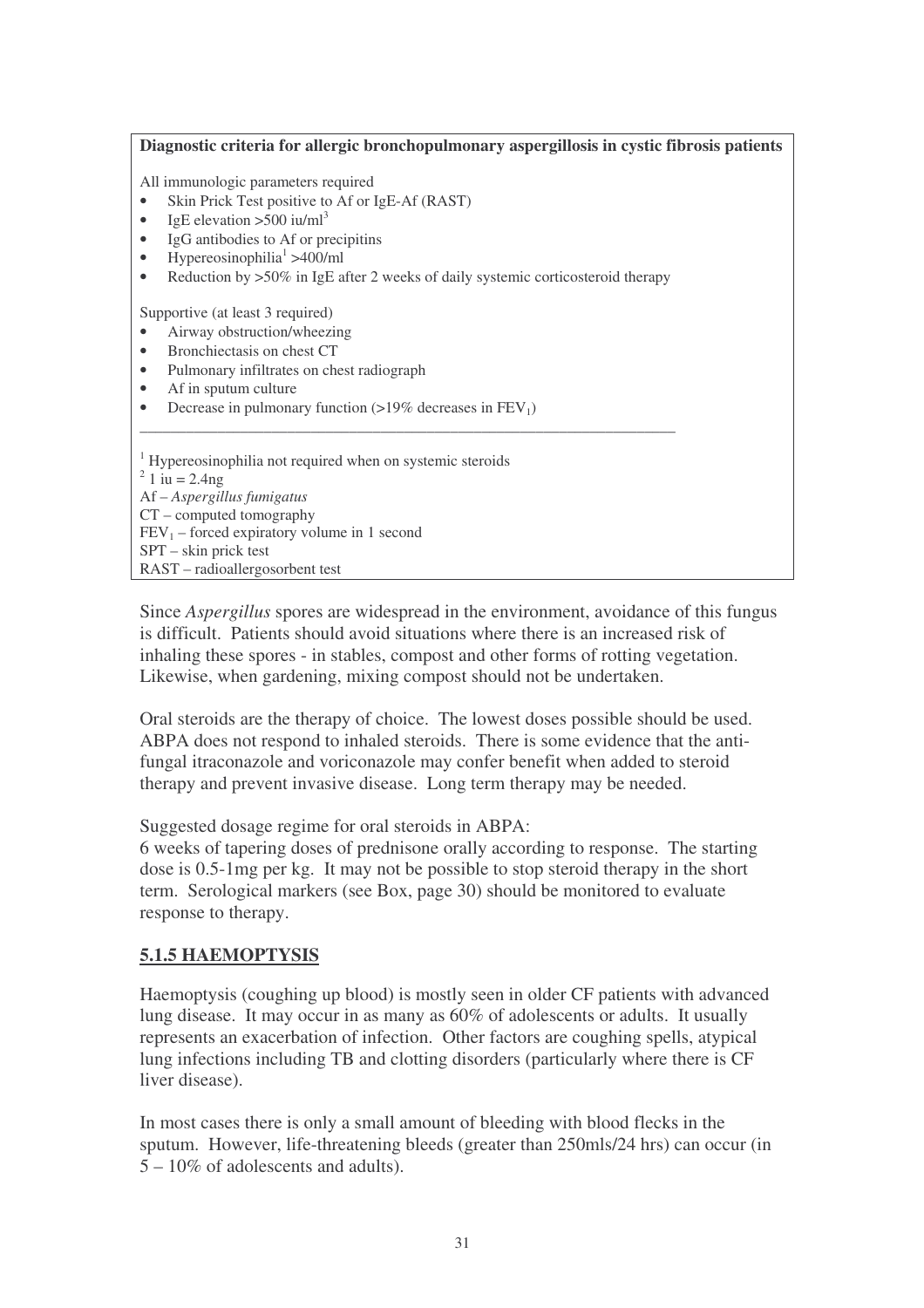Primary treatment remains conservative with reassurance and possibly a cough suppressant e.g. codeine phosphate for the first 48 hours only. Gentle physiotherapy can be continued. Antibiotics must be given. RhDNase can safely be continued.

With large bleeds, blood transfusion may be necessary, together with fresh frozen plasma or cryoprecipitate. Pro-coagulants may be useful. Vitamin K should be administered although its benefit is not immediate. Any non steroidal antiinflammatory or aspirin-containing preparation must be discontinued.

In the event of larger, recurrent or unrelenting haemoptysis, bronchial artery embolisation should be undertaken in specialised centres. This should be performed sooner rather than later. As a last resort thoracotomy with ligation of the affected artery and possible lobectomy are necessary. This is associated with a poor prognosis.

# **5.1.6 PNEUMOTHORAX**

A pneumothorax is an air leak into the pleural space secondary to rupture of a subpleural bleb, alveolus and/or air tracking via the pulmonary lymphatic and interstitial spaces. It may be associated with pneumomediastinum, surgical emphysema and more significantly, generalised interstitial emphysema.

The air leak is often confined because, in advanced CF lung disease, the lung is very stiff and may not collapse to the same degree as a healthy lung. If the air leak is under tension, there is acute collapse of the lung with a rise in the carbon dioxide level and respiratory distress. Pneumothorax may complicate severe infection, coughing or the placement of central lines. It is relatively uncommon in young children with CF. An incidence of up to 20% has been reported in adolescents and adult patients. Pneumothorax is more common in males than females, affects either side equally and is usually associated with advanced disease and marked airflow obstruction.

Presentation is often subtle. Acute onset pleuritic pain and some respiratory distress are often evident in the absence of overt infection. A high index of suspicion should be maintained. Chest X-ray is used for confirmation.

Recurrences are common (up to 60%) on the same side or even on the other side.

Treatment:

- Small pneumothorax: Conservative with high  $FiO<sub>2</sub>$ .
- If after 24 48 hours the lung is not re-expanded or if the pneumothorax is significant, intercostal tube drainage with a suitable sized drain is required.
- Chemical or limited surgical pleurodesis (with non-resolution or recurrences), keeping in mind that this procedure would be a relative contraindication to future lung transplantation.

Treatment must include step up therapy for the lung infection. The presence of an intercostal drain may exacerbate underlying chest infection if pain is not relieved. Gentle negative pressure using suction may be applied to the drain to help to expand the lung fully.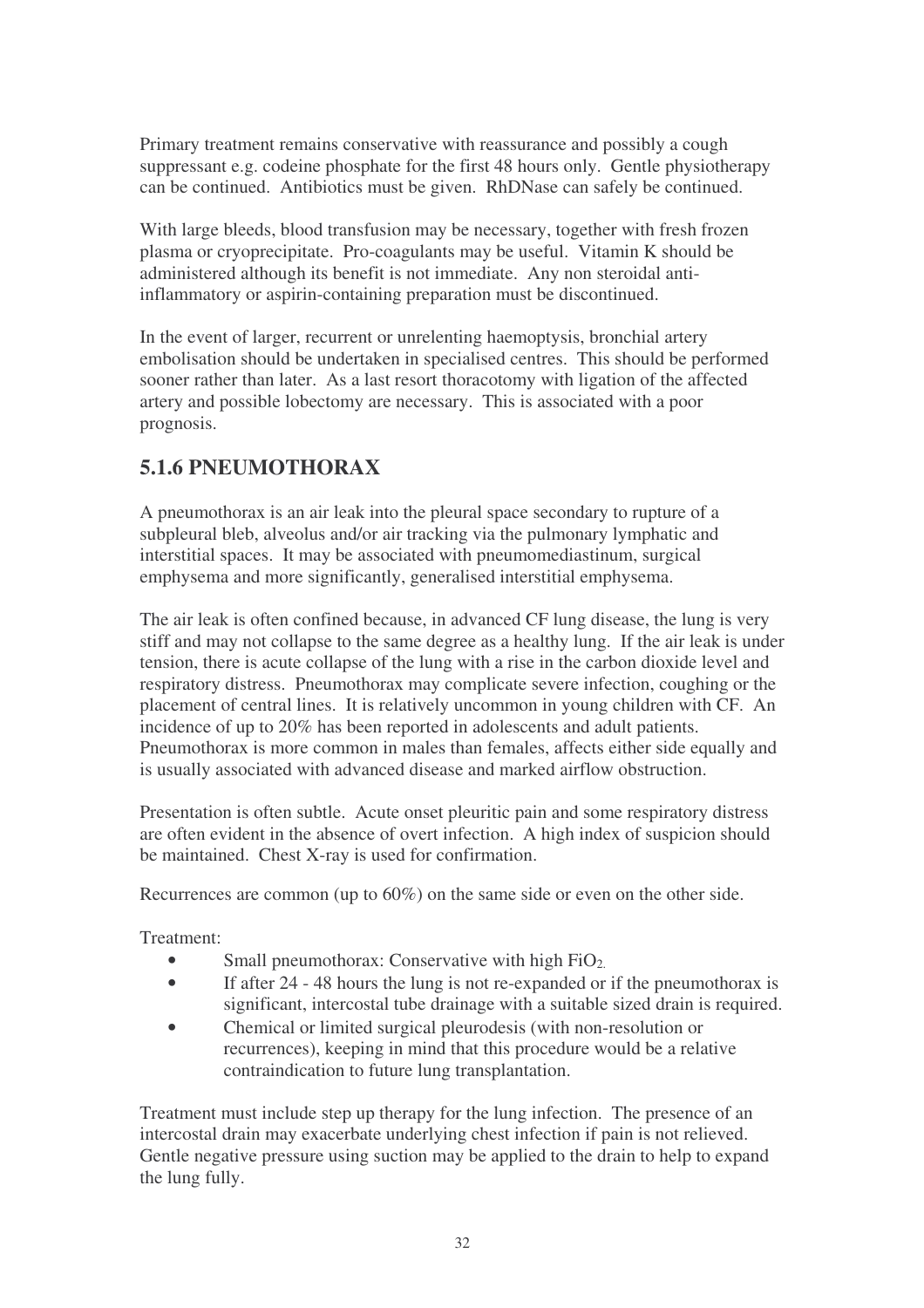# **5.1.7 ASTHMA**

Asthma is an inflammatory disorder of the airways characterised by recurrent, reversible airway obstruction. The reversibility should be demonstrated before maintenance therapy is established.

- 1. As many as 40% of cystic fibrosis patients will have varying degrees of bronchial hyperreactivity which manifests as wheezing or coughing.
- 2. Bronchodilator therapy will be of value in these patients.
- 3. Bronchodilators in the form of  $\beta_2$  agonists (e.g. salbutamol, fenoterol) can be given in a number of ways: MDIs, MDIs with spacer (especially good for children), breath activated devices, dry powder inhalers or via a nebuliser. A long acting  $\beta_2$  agonist may be used in combination with inhaled steroid therapy.

All CF patients with asthma should have an inhaler device. Nebulisers for asthma control are less effective than other inhaler systems.

#### *Role of steroids:*

Inhaled steroids are mandatory in all CF patients with persistent asthma symptoms. The dose of the inhaled steroid is adjusted according to the individual's need. Inhaled steroids, often with a long acting  $\beta_2$  agonist such a salmeterol or formoterol, will benefit patients with asthma. Further details are available in the SATS guidelines on asthma for children and adults (http://www.pulmonology.co.za/guidelines.htm)

To date, clinical experience and research data on the anti-inflammatory effects of leukotriene receptor antagonists such as montelukast in CF are limited.

# **5.1.8 NEBULISERS AND COMPRESSORS**

#### *Choosing a compressor and nebuliser*

There must be attention to detail or the exercise is waste of time. Ultrasonic nebulisers should not be used for treatments in CF as they denature nebulised antibiotics and rhDNase.

Compressor: Minimum specification: 10 litres/min with nebuliser attached. Cheap compressors are NOT cost effective as little of the active medication may reach the lungs.

Recommended: Turbimed® (Medix), Parihaler<sup>®</sup> (Boehringer) or equivalent

Nebuliser: Mouthpiece, not mask except in younger children 3-5 um median droplet diameter Minimum residual volume

Nebulisation should not last longer than 10 minutes. If the chamber is not empty at this stage, there is something wrong. When a mask is used, it should be closely applied to the face. The face should be washed after the nebulisation to prevent irritation of the skin.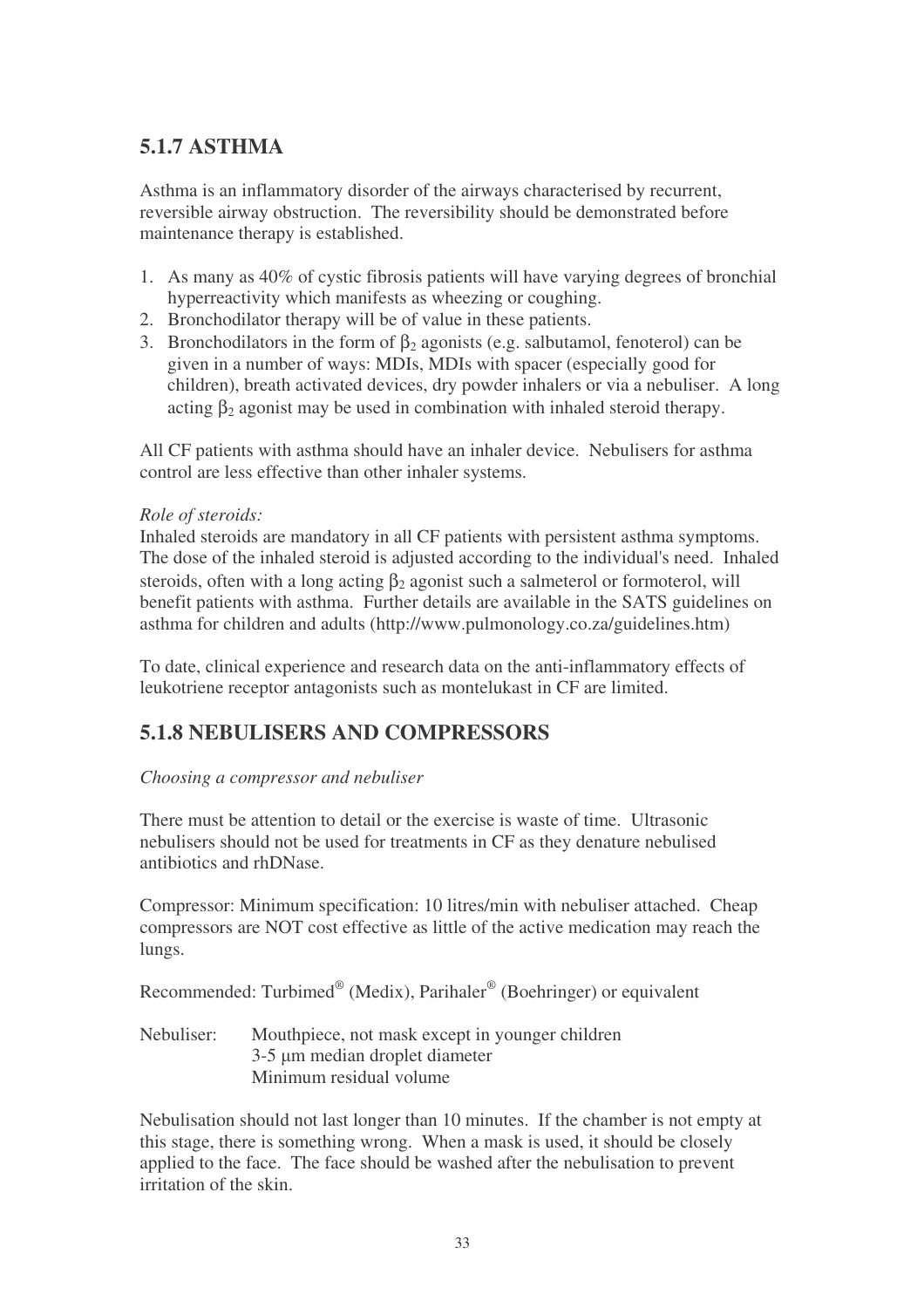#### Ideally: Electronic inhalation triggered nebulisation In-line bacterial filters to prevent contamination from the compressor

#### *CLEANING OF HOME NEBULISERS:*

Nebulisers are designed to convert liquid into small particles of water vapour. The droplet nuclei produced by jet-type nebulisers vary from  $0.5$  to  $10 \mu m$  in size and are therefore large enough to disseminate microorganisms and small enough to reach the lower respiratory tract. Hence any reservoir nebuliser is capable of generating a bacterial aerosol that can cause lung infections in persons using contaminated equipment.

Studies have shown that contamination of home nebuliser equipment and inhalation solutions poses a serious problem. About half of all nebulisers studied were contaminated by microorganisms such as *P aeruginosa*, *Klebsiella* and *S aureus*. Nebuliser reservoirs and syringes used for periods longer than one month were found to be contaminated. The same was true in cases where nebulisers and masks were not cleaned at all or were only rinsed with tap water.

- If a drug is available in both a MDI formulation or as a solution that can be nebulised, the MDI remains the desired form in which the drug should be used.
- Hand-washing is of the utmost importance in preventing contamination of equipment and inhalation solutions. Hands should always be washed before and after performing nebulisation, whether gloves are worn or not. For routine hand-washing, lathered hands should be rubbed together vigorously for at least 10 seconds, followed by thorough rinsing under running water. If bar soap is used for hand washing, a small bar is preferable and the soap should be kept on a rack to allow excess water to drain away. Should liquid soap be used, the dispenser should always be cleaned and dried before being refilled with soap.
- All nebulisers should be sold with specified instructions regarding effective cleaning and maintenance of the equipment.
- After the use of the nebuliser, all residual fluid should be discarded from the reservoir. The masks/mouthpiece and reservoirs should be washed with warm soapy water and dried thoroughly with disposable paper towels. The equipment should either be stored dry or, alternatively, stored submerged in a diluted disinfectant solution.
- Disinfectant solutions that may be used to decontaminate equipment include a 1.25% acetic acid (AA) (white vinegar) solution, a quaternary ammonia compound (QAC) (bleach) diluted in a ratio of 1 to 8 with sterile water, or a  $2\%$  solution of glutaraldehyde (Cidex®). In addition to soaking the reservoir and mouthpiece/mask in the solution for 10min in the case of QAC and 30 min in the case of AA and Cidex, the solution should also be nebulised for at least 10 min to ensure sterilisation of the jet. The use of disinfecting solutions should be followed by rinsing and thorough drying of equipment. Where the equipment is only washed and dried after use, disinfecting should be undertaken twice weekly.
- Only sterile medication and fluid should be used in nebulisers. Single dose vials are therefore preferred to large containers, especially in the case of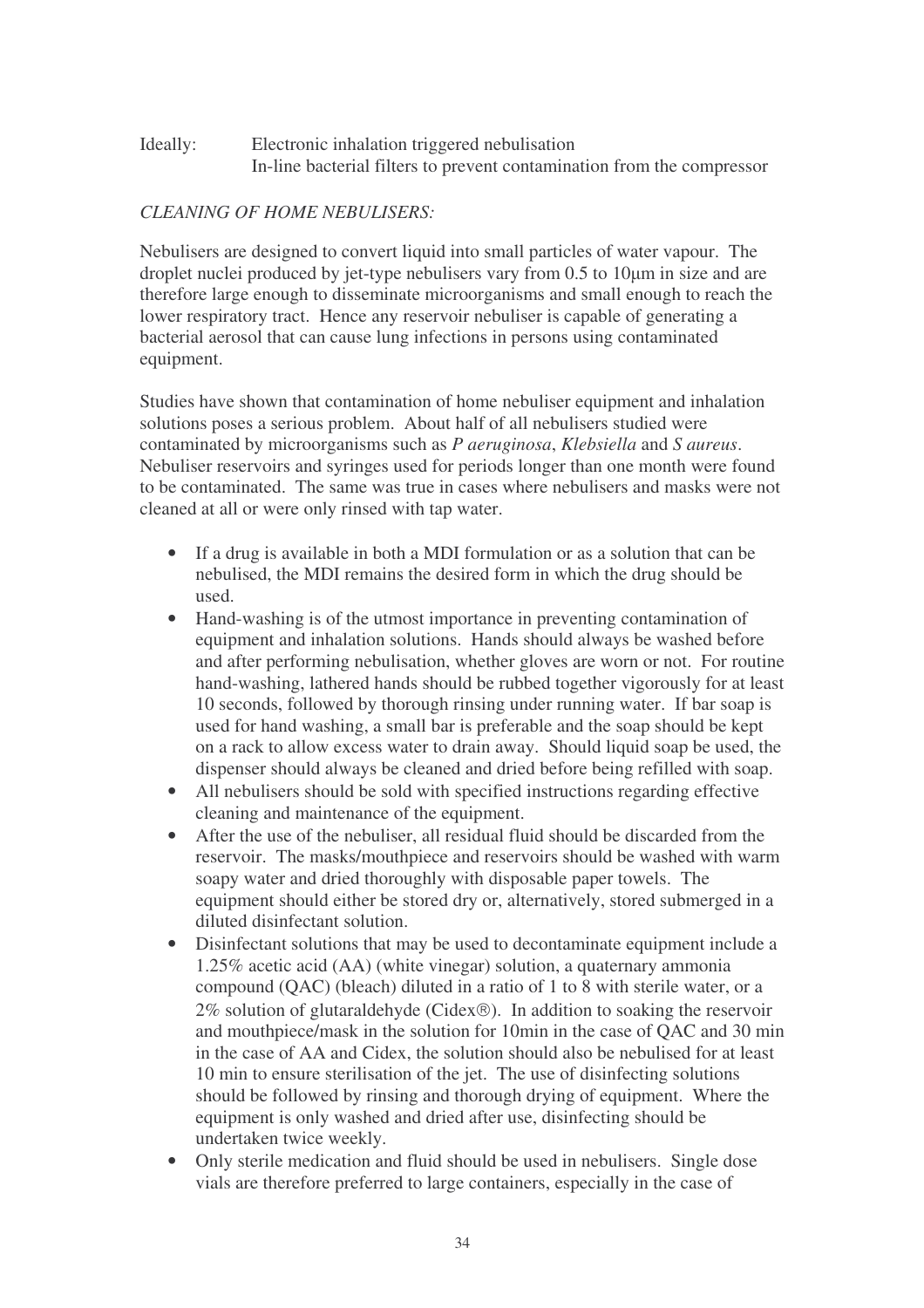solutions not containing antibacterial agents, such as saline. In the case of multi-dose vials the container should be kept securely closed between usages and should not be kept for prolonged periods. Refrigerating of multidose vials should also be considered to minimise bacterial proliferation. Drugs and solutions to be nebulised should only be poured into the reservoirs immediately before use. Syringes used to draw up drugs should also be replaced regularly to reduce the risk of contamination.

• Disposable nebuliser reservoirs with jets should not be used for more than three months and should preferably be changed once a month. Long-use (durable) nebuliser reservoirs and jets should be changed once a year. The nebuliser compressor should be serviced annually and the filters on the compressor should be changed when they become discoloured.

#### **5.1.8.1 NEBULISED MEDICATIONS**

#### *Hypertonic saline:*

Hypertonic saline (5 - 7.5%) has been evaluated and shown to benefit some patients. It can be helpful where secretions are particularly tenacious. It is by far the most cost-effective mucolytic. This therapy should be initiated under controlled conditions, monitoring for bronchospasm.

#### *RhDNase:*

RhDNase (Pulmozyme®) represents an important treatment for CF patients and good clinical trials have demonstrated that it works well and is safe. An improvement of 5 - 7% in lung function can be achieved but the high cost is a limiting factor.

Optimally rhDNase should be available in selected patients with *demonstrable* responsiveness to the drug in whom the  $FEV<sub>1</sub>$  is <70% of expected. RhDNase should only be used as an add-on therapy to patients on established pulmonary treatments.

Ultrasonic nebulisers should not be used for rhDNase.

*Other Mucolytics e.g. N-acetyl cysteine:*

No proven benefit, but some patients feel better using them.

Mucolytics should be used alone in the nebuliser and not mixed with other medication. See also Appendix 7.

#### **5.1.9 VENOUS ACCESS**

Peripheral intravenous cannulae are the preferred option for venous access. Distal veins should be used where possible. For children, topical anaesthetic creams should be applied prior to siting intravenous cannulae.

When peripheral access becomes difficult, alternatives are needed. Peripherally inserted long lines (PICC lines) or Midlines can be placed. Silastic catheters may remain *in situ* for extended periods. They are easy to handle and are often preferred by patients. The use of such catheters should be considered as an alternative in ambulatory IV treatment.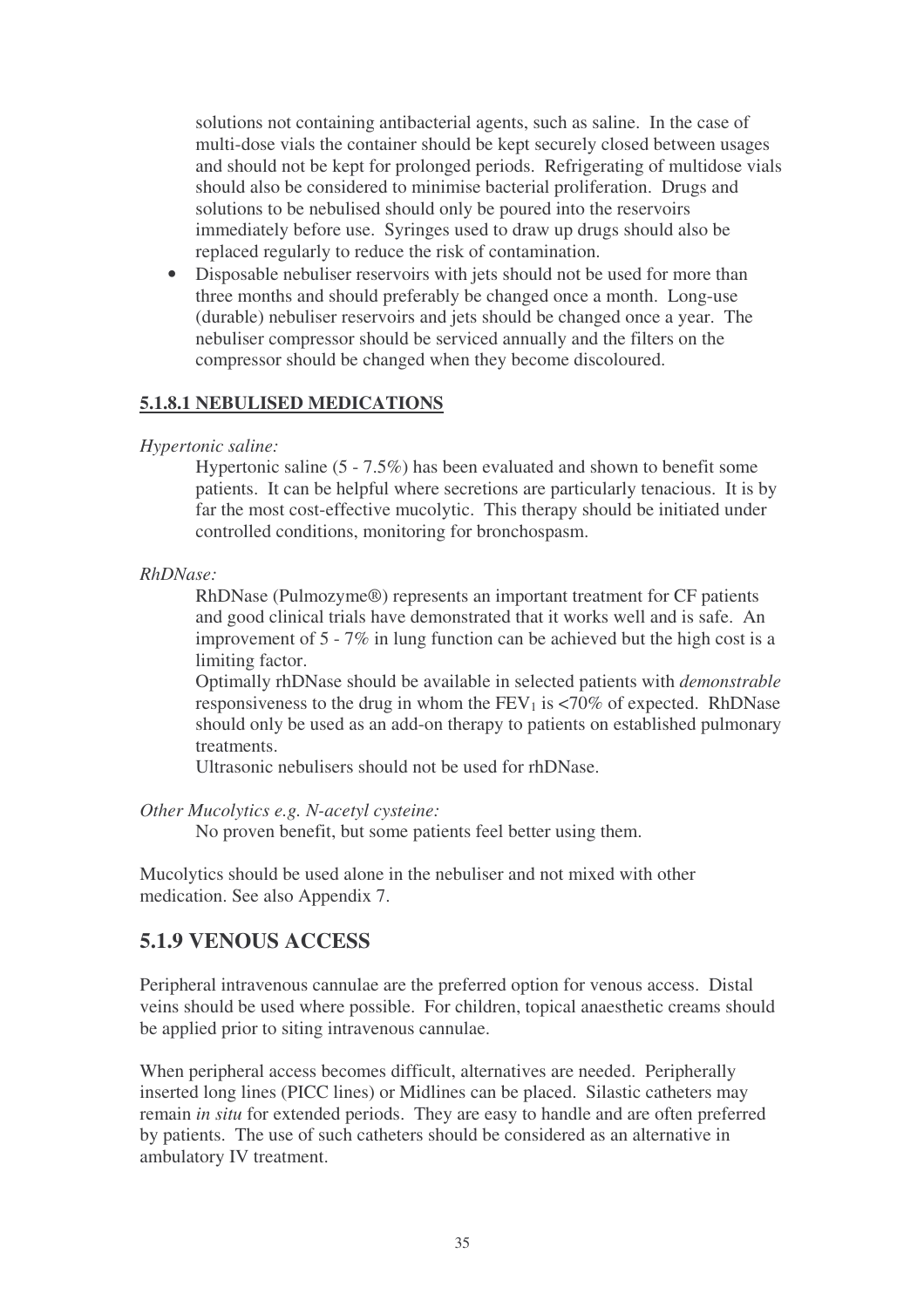*Buck C. Holl R. Kohne E. Wolf A. Silastic catheters: An alternative to the conventional peripheral venous infusions access in patients requiring IV therapy for an extended period for home antibiotic therapy in patients with cystic fibrosis: European Journal of Pediatrics. 1997;156(3):209-211*

Where peripheral access is no longer possible, the use of Totally Implantable Venous Access Devices (TIVADs) provides a safe, effective and convenient means of venous access. The site where TIVADs are implanted is chosen according to the patient's medical condition, their way of life and the treatment required. These ports can be implanted into the anterior chest wall or on the ventral aspect of the upper arm or forearm.

#### *Complications*

Despite the obvious benefits of the TIVADs, the complications are potentially serious and can cause appreciable morbidity.

- ♦ Catheter-related sepsis including bloodstream infections
- ♦ Thrombosis.
- Other complications are rare but include
- $\triangle$  Superior vena cava syndrome
- ♦ Air embolism
- ♦ Pneumothorax
- ♦ Pulmonary thromboembolism.
- ♦ Mechanical problems
- ♦ Blockage
- ♦ Leakage
- $\rightarrow$  Dislodgement of the catheter
- ♦ Inversion or extrusion of the port chamber.

Lifestyle issues that might be affected by implanted TIVADs include unacceptable cosmetic scars and a bulge on the chest wall or interference with clothing, seatbelts, as well as interference with sport. Tissue overlying the implanted TIVAD port can be sensitive and may interfere with regular chest physiotherapy needed by these patients. Girls may find the scar on the upper anterior chest wall cosmetically unacceptable.

Selecting the right port system, proper installation of the TIVAD, and efficient handling and maintenance by trained staff and patients can prevent most port-related complications. To reduce the risk of port and catheter sepsis, they should not be used as multipurpose devices but purely for the administration of antibiotics. Furthermore the strictest adherence to aseptic technique must be observed at all times when administering antibiotics or flushing the system with an anticoagulant. Periodic ultrasonography with doppler to detect early thrombosis which may reduce the morbidity due to this not uncommon complication that can be serious but asymptomatic.

It is important that all patients should be well informed about the maintenance requirements and possible complications of TIVADs before such devices are implanted in them. It is also essential that surgeons with the necessary experience place TIVADs. X-ray documentation of final catheter position is obligatory.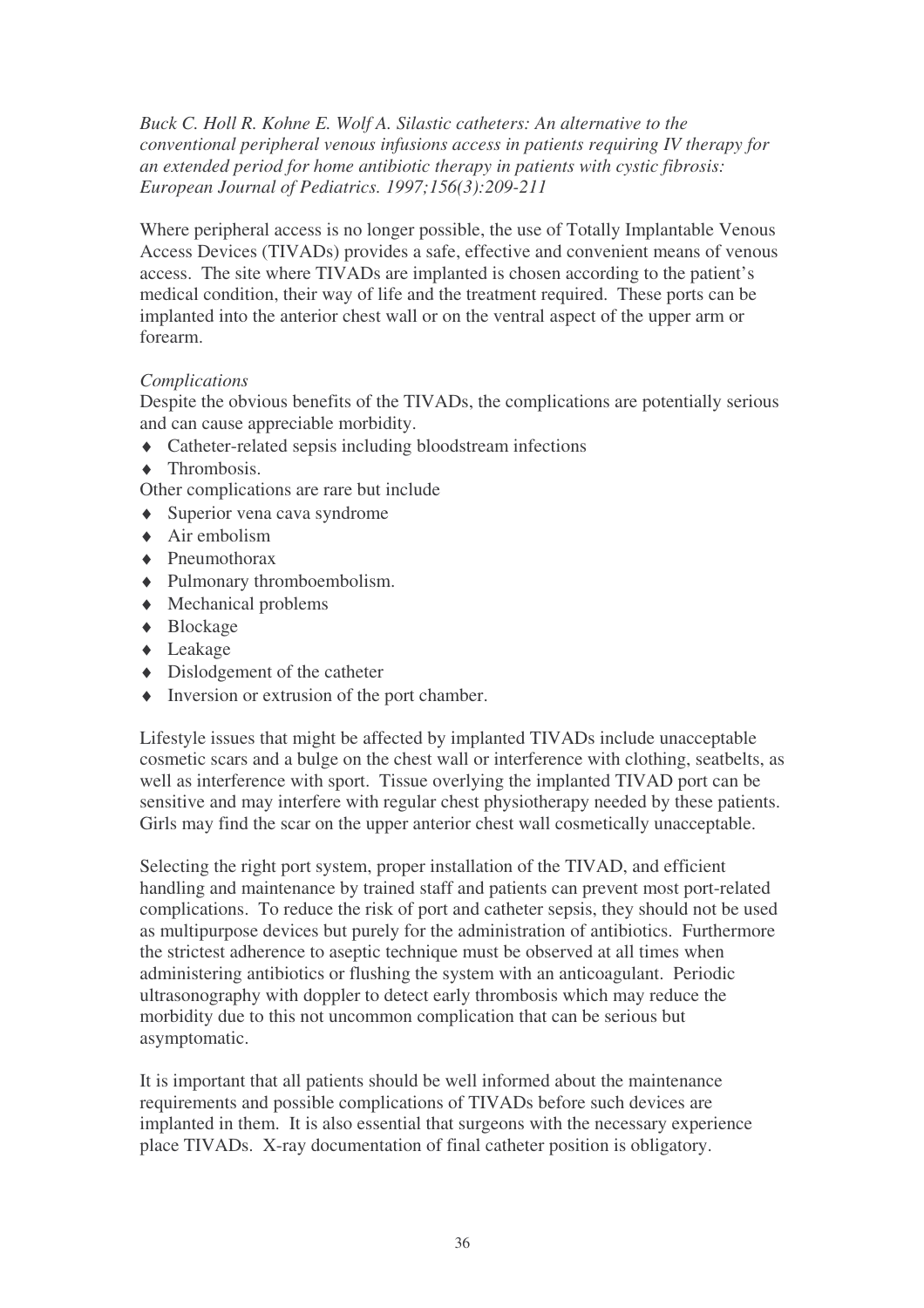To maintain a patent TIVAD when the TIVAD is not actively used between antibiotic courses, these devices should be flushed with an anticoagulant every 4 to 6 weeks. 10-20 ml of 100 units/ml heparin/saline solution should be used for this. Intracatheter streptokinase is to be used in cases of blocked catheters. Force-feeding heparin into the catheter and leaving it overnight may unblock the line. Standard hypodermic needles should not be used to penetrate the TIVAD's port septum as this will damage the septum and may result in leakage. Non-coring needles should be used. The needle should not be tilted or rocked once the septum has been punctured as this will also damage the port septum.

In port and catheter related infections, antimicrobial therapy should be initiated on the basis of the patient's acute illness and the potential pathogen(s) involved. The catheter must be removed.

# **5.1.10 RESPIRATORY FAILURE AND VENTILATION**

As the disease progresses, patients with CF become more hypoxic and eventually an elevation of carbon dioxide also occurs. When this stage is reached, patients should ideally and where feasible be given the opportunity to be assessed for lung transplantation if they so wish.

#### *Oxygen therapy:*

This can be prescribed for ambulatory as well as long term therapy. When assessing whether a patient requires oxygen, the following should be considered:

- blood gases should be measured.
- optimum medical management should have been carried out.

Long term oxygen may be prescribed in patients with CF when the  $PaO<sub>2</sub>$  is  $\lt 8kPa$ . Supplemental oxygen may also improve exercise capacity in patients who desaturate on exercise.

Oxygen concentrators are the most practical way of providing domiciliary oxygen continuously. Flow rates are adjustable up to 5l/min. Portable cylinders with conserver devices are available for ambulatory oxygen. Oxygen concentrators and portable cylinders are available from VitalAire and Afrox.

Acute and acute-on-chronic respiratory failure are treated with oxygen, bronchodilators, physiotherapy and appropriate antibiotics. In patients with end-stage respiratory failure who have already received maximal medical treatment, initiation of intubation and mechanical ventilation requires careful consideration as this may only prolong the process of dying. However, it can tide a patient over an acute exacerbation. In centres where transplantation is feasible, ventilation may allow for sufficient time to enable patients to receive lung transplants. In this setting, noninvasive ventilation techniques using nasal intermittent positive pressure ventilation (NIPPV) may be effective. This technique allows the patient to eat, talk and communicate. NIPPV may also be useful in the longer term for patients with chronic respiratory failure at home.

The goals of noninvasive ventilation are presented in the Box on the following page.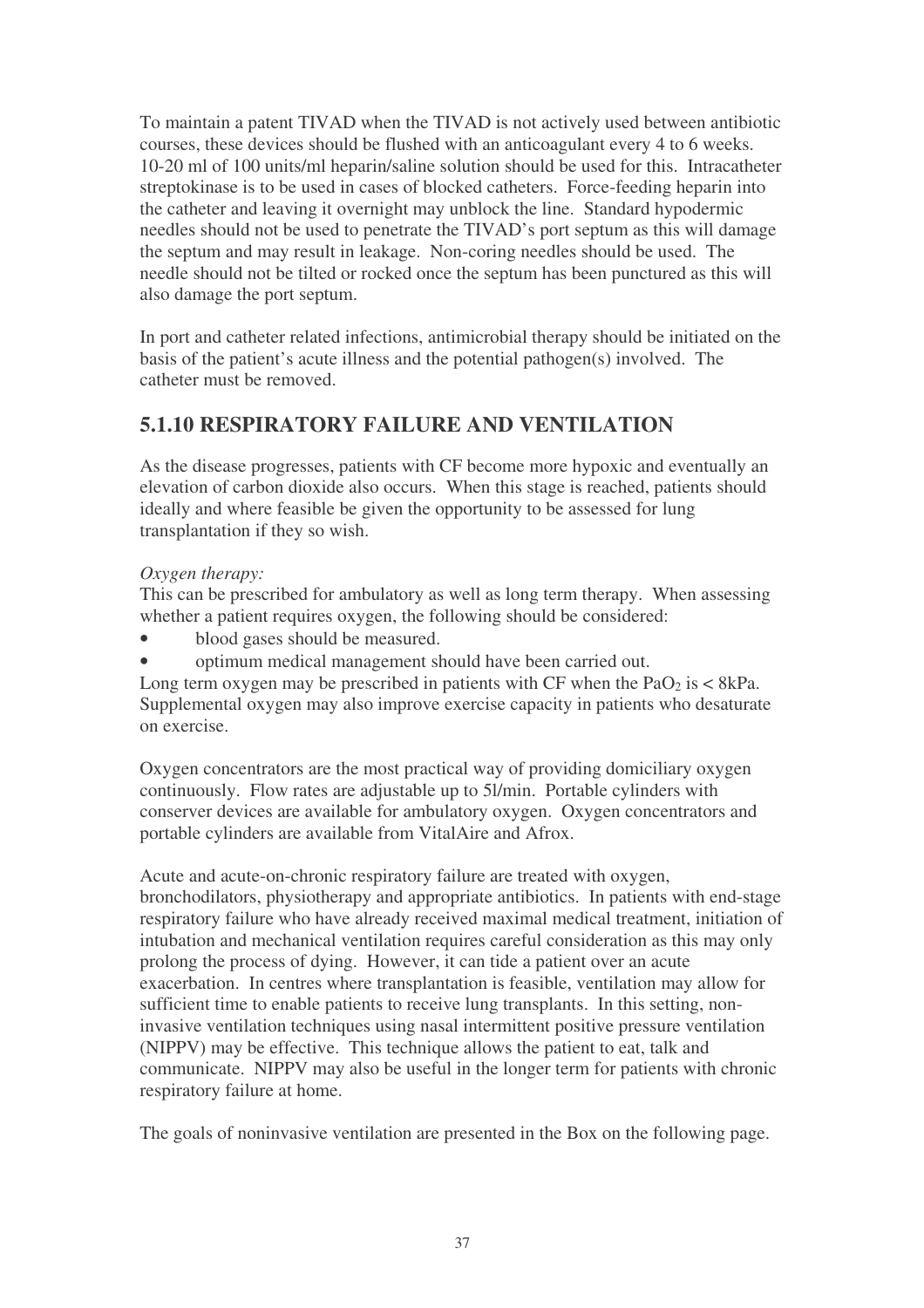# **Goals of non-invasive ventilation**

*Short-term (including acute):*

Relieve symptoms Reduce work of breathing Improve or stabilise gas exchange Optimise patient contact Good patient-ventilator synchrony Minimise risk Avoid intubation

*Long-term*

Improve sleep duration and quality Maximise quality of life Enhance functional status Prolong survival

*Melitas S, Hill NS. Noninvasive Ventilation. Am J Respir Crit Care Med 2001; 163:540-577 Hodson ME, Madden BP, Steven MH, Tsang VT, Yacoub MH. Non-invasive mechanical ventilation for cystic fibrosis patients - a potential bridge to transplantation. Eur Respir J 1991; 4:524-527*

# **5.1.11 LUNG TRANSPLANTATION**

Transplantation remains the best option for prolonging life for many patients with CF who are nearing death. In South Africa, transplantation for CF is in its infancy and limited facilities exist. This is compounded by the universal problem of a shortage of donor organs. Bilateral sequential cadaver lung transplantation is the usual procedure of choice with survival rates in established centres at 1 year of between 70 and 80%. There are now several patients from centres abroad who have survived more than 10 years after transplantation. Progress is also being made with living-donor lobar transplantation.

Appropriate selection and referral is essential in order to try and achieve the most favourable outcome. Basic selection criteria for lung transplantation appear in the Box on the following page.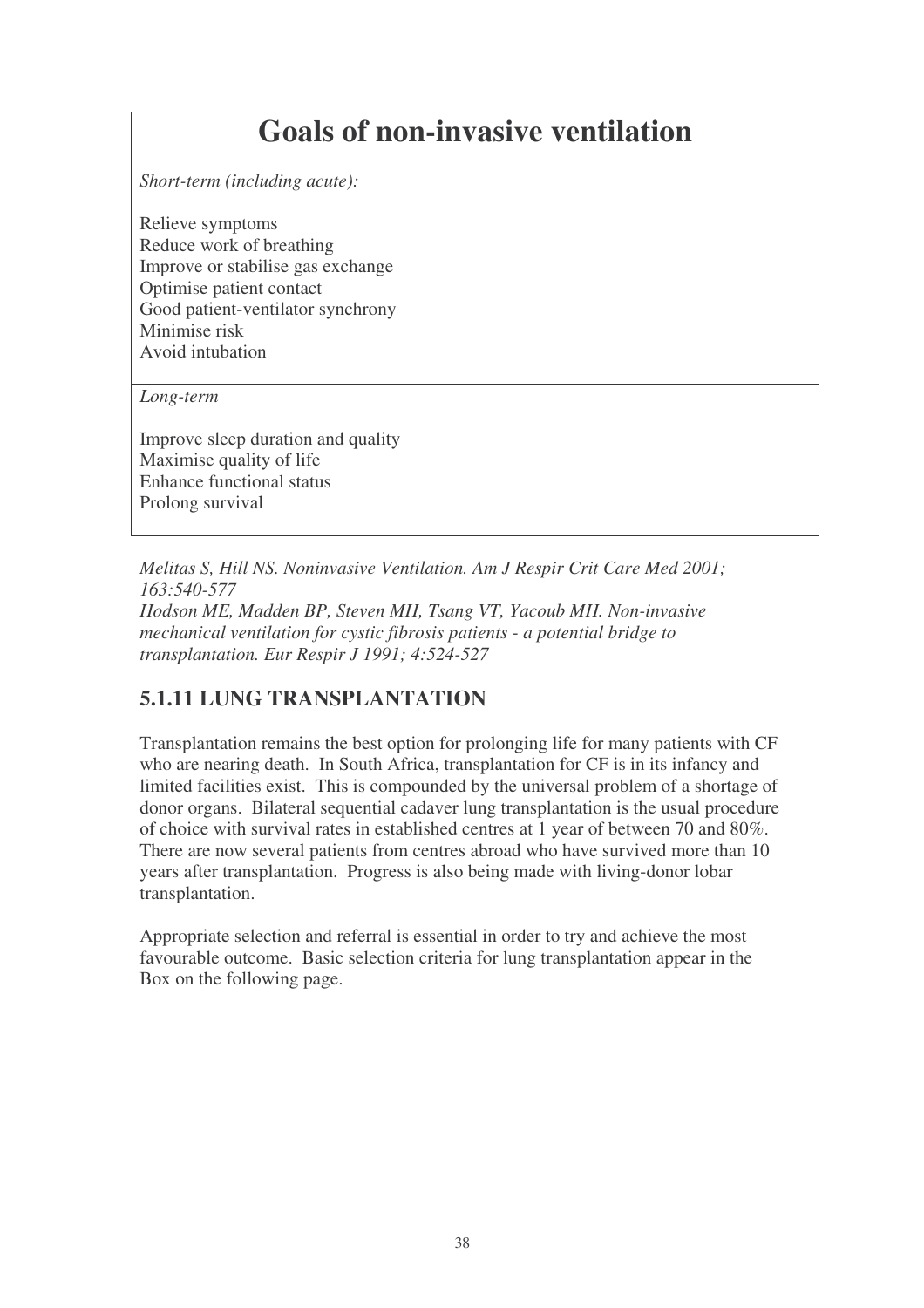#### **Selection criteria for lung transplantation**

#### *Indications:*

Severe respiratory failure (FEV <30% predicted normal, despite optimal medical therapy) Severely impaired quality of life

Patient positively wants transplant

#### *Strong contraindications:*

Active *Aspergillus* or mycobacterial infection

Pulmonary bacterial pathogens resistant to all available antibiotics

Non-compliance with treatment

Negative psychological state

Prednisone therapy >10mg/day

Other end-organ failure

Gross malnutrition

#### *Risk factors:*

Pre-operative ventilation Previous thoracic surgery (pleurectomy, abrasion pleurodesis Chemical pleurodesis Severe liver disease necessitating combined transplantation

#### *References:*

*Madden BM: Lung transplantation; in Hodson ME, Geddes DM (eds): Cystic Fibrosis, Edition 2. London, Arnold, 2000, Chapter 18 Starnes VA, Barr M, Cohen R et al. Living donor lobar lung transplantation experience: Intermediate results. J Thorac Cardiovasc Surg 1996: 112:1284-1291*

# **5.2 SINUSITIS and NASAL POLYPOSIS**

Paranasal sinuses are affected in 90% of CF patients but acute purulent sinusitis is uncommon.

Regular examination for nasal polyposis is needed. If the polyps are symptomatic, nasal steroids should be tried. If this fails, surgical treatment is indicated and should preferably be undertaken by a surgeon who is familiar with CF.

Acute sinusitis should be treated with topical steroids and antibiotics as dictated by sputum cultures. Patients with chronic sinus symptoms such as headache and congestion should be referred to an ENT surgeon who is skilled in functional endoscopic surgery, the management of choice for chronic sinusitis.

Allergic rhinitis may occur in CF patients and especially in the atopic patient with asthma. Standard guidelines-based treatment principles for allergic rhinitis should be followed. Topical corticosteroids form the basis of this therapy. Older antihistamines should not be used.

*Gysin C, Alothman GA, Papsin BC. Sinonasal disease in cystic fibrosis: clinical characteristics, diagnosis, and management. Pediatr Pulmonol. 2000;30(6):481-9*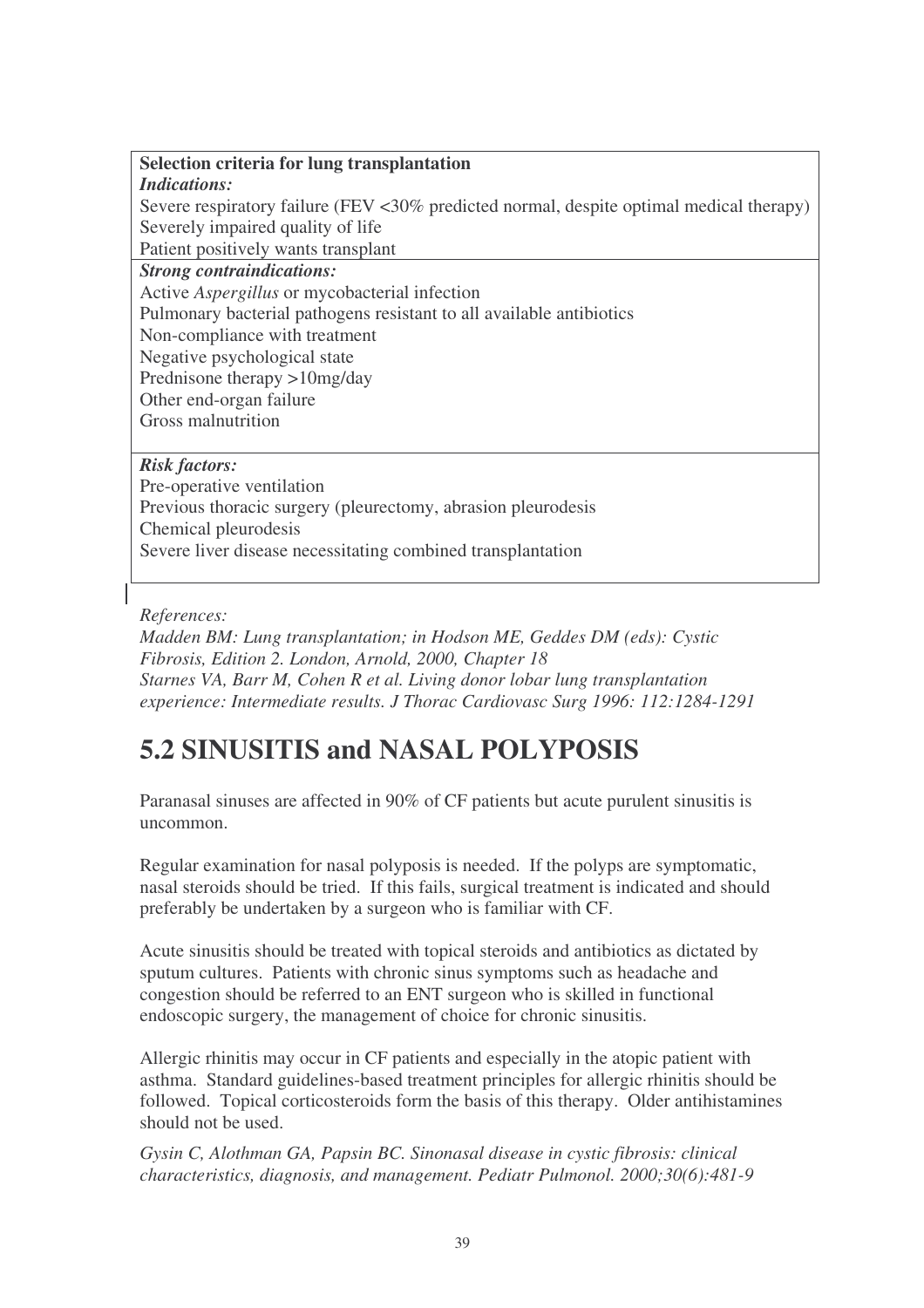# **6 NUTRITION**

The secretion of digestive juice from the pancreas is severely reduced in most CF patients from an early age and, unless treated with pancreatic enzyme supplements, the digestion and absorption of food are severely impaired. Inadequate absorption of food from the bowel will lead to unpleasant digestive symptoms, malnutrition, poor growth and specific deficiencies of fat soluble vitamins A, D, E and K.

Well-nourished patients have fewer infections, better quality of life and increased life span. It is, therefore, essential that CF patients be referred to a dietician experienced in the management of CF. Every effort must be made to achieve normal growth in CF as good nutrition promotes good quality of life and longevity.

## **6.1 FEEDING OF INFANTS**

Most infants with CF will thrive on breast milk (or a standard infant milk formula if breast feeding is problematic). A predigested medium chain triglyceride fat containing formula such as Pregestimil<sup>®</sup> or Alfare<sup>®</sup> may be beneficial for infants who have undergone bowel resection for meconium ileus or those who have co-existing cow milk intolerance. If the infant is breast fed and thriving, this method of feeding should be encouraged. Bottle fed infants may require up to 200ml/kg body weight/day. Nutritional outcome is no better when babies are formula fed.

If the infant is failing to thrive despite adequate pancreatic enzyme supplements and an adequate oral intake, additional energy supplements are added to the milk. Early weaning is not usually necessary. Some babies may require sodium supplementation (see Section 6.4.1, p41).

An acid-resistant microsphere enzyme preparation (e.g. Creon®, Pankrease®) should be given to all pancreatic insufficient infants from diagnosis. Capsules are opened and the microspheres mixed with breast milk or puree fruit (e.g. apple puree) and given by spoon at the beginning of the feed. One third to half a capsule per feed is a reasonable starting dose. As requirements vary greatly, doses need to be reassessed regularly on an individual basis. To avoid oral mucosal erosions, microspheres should be mixed with a little expressed breast milk. In infants beyond 6 months, microspheres can be given with yoghurt or puree. If too much enzyme is given, excess active microspheres in the stool may cause an irritant nappy rash.

## **6.2 PANCREATIC ENZYME SUPPLEMENTATION**

Virtually all CF patients (95%) require pancreatic enzyme supplementation owing to inadequate pancreatic secretion. A number of preparations are available. Higher doses than those recommended in the manufacturers' literature are usually required. The acid-resistant microsphere preparations are significantly more effective than the older pancreatic enzyme preparations which should NOT be used for CF patients.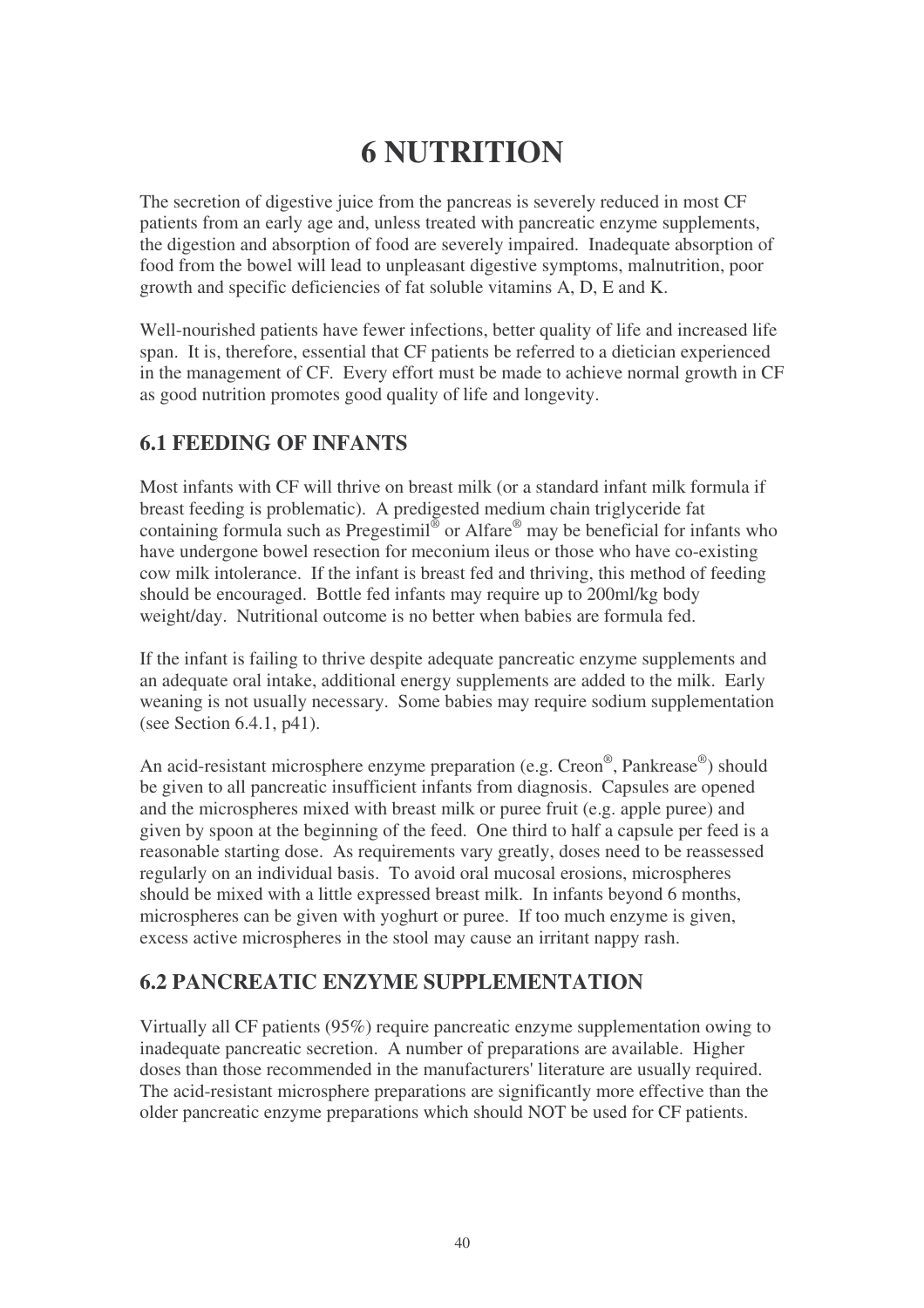#### *High Lipase Pancreatic Preparations*

Pancreatic preparations containing three to five times the quantity of lipase (Creon 25000<sup>®</sup>) are available for older children. Care should be taken to avoid total daily lipase intake of greater than 10000 U/kg/day.

#### **General guidelines on use of pancreatic enzyme supplements**

- 1. Type Use one of the acid-resistant microsphere preparations.
- 2. Time Enzymes are best given at the beginning or early in the meal. Half the dose at the beginning and half in the middle of the meal is recommended.
- 3. Method Capsules should be swallowed whole from as early an age as possible. If removed from the capsule, the microspheres should *not* be sprinkled on or mixed with the whole meal. Microspheres should be mixed with a little fluid and taken in one swallow. If mixed with food or fruit puree, they should be mixed with one teaspoonful and taken in one or two swallows. Microspheres must not be chewed.
- 4. Dose Enzymes are required with all meals and drinks that contain fat.

Start with  $\frac{1}{3}$  or  $\frac{1}{2}$  capsule (i.e. 3000 to 5000 units) in infants and one or two capsules per meal in older patients. Increase gradually until the bowel symptoms are controlled.

Increase the dose with more fatty meals. It is advisable not to exceed a dose of 3000 units of lipase/kg body weight/meal or 10 000 units of lipase/kg body weight/day. Some patients may require higher doses.

Changes in dose should be made gradually to avoid constipation.

Insufficient pancreatic enzyme will cause symptoms of malabsorption e.g. abdominal pain, pale, loose, fatty, offensive stools, and will eventually lead to growth failure.

Patients who require larger doses than recommended may warrant the addition of an H<sup>2</sup> blocker or proton pump inhibitor to reduce gastric acid secretion. This may permit a reduction in the number of capsules required.

#### **6.3 NUTRITIONAL MANAGEMENT**

Most individuals who have CF have higher than normal energy requirements due to incompletely controlled intestinal malabsorption, increased energy expenditure, chest infections and physical therapy.

A diet that is high in both energy and protein is required to achieve normal weight gain and growth. Individual requirements vary but most patients need 20 to 80% more energy than an unaffected individual of the same age. The food intake of most patients does not meet this increased energy requirement.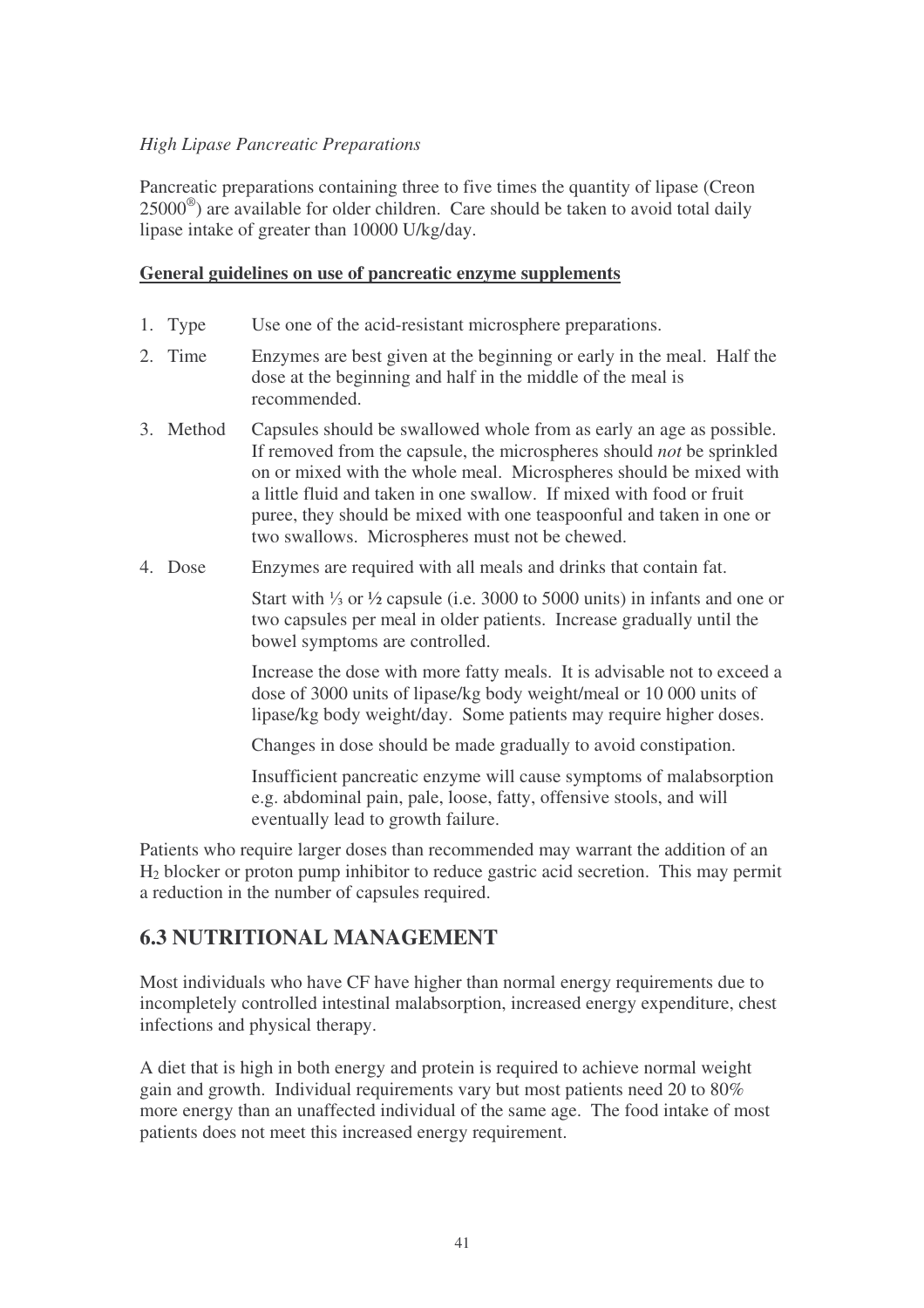Patients are encouraged to take foods rich in energy such as fried foods, crisps and chocolate and those rich in protein such as milk, cheese and meat as part of their total balanced diet. Dietary sources of fat such as butter, margarine, cream or mayonnaise can be added to food to increase the energy density.

Dietary fat intake should never be restricted as this nutrient is essential to achieve a high energy intake and a normal nutritional state with growth. If foods with a high fat content cause abdominal pain or more frequent and paler stools, the dose of pancreatic enzymes should be increased whenever that food is taken. The dose is gradually increased until the food is tolerated and the steatorrhoea resolves.

Many CF patients do not eat enough. Dietary intakes must be assessed regularly to ensure that energy requirements are being met. As part of their annual assessment, patients should record a 3-day dietary diary from which their nutritional intake is analyzed and advice is given accordingly.

It is very important that children are given frequent meals and snacks (5-6 per day) from a young age to maximise daily energy intake. Toddlers should get into the habit of regular eating. This habit will stand them in good stead as they grow up.

Psychological factors may play a major role in poor food intake patterns in some children and adolescents.

A booklet by Dr. Tony Westwood of the Red Cross Children's Hospital in Cape Town provides useful recipes and advice on CF nutrition (available from SACFA or CF centres).

## **6.4 DIETARY SUPPLEMENTS**

If the patient's weight gain is inadequate or the appetite poor, dietary energy supplements can improve energy intake. See Appendix 9 for a list of available products and their use. The type and amount of supplement recommended depends on the patient's age, preference and requirements and should be prescribed on an individual basis. The supplements should be taken in addition to normal food to increase the total daily energy intake. They should not replace a meal. They should be given with a snack between meals or as a drink after meals.

#### **6.4.1 SALT**

There is excessive loss of salt in sweat in CF. Most South African diets contain sufficient salt to compensate for this. There are two circumstances under which excess salt loss may cause clinical problems for someone with CF.

All infants with CF lose about 0.5 mmol/kg more sodium than non-CF infants. Salt deficiency can contribute to poor weight gain and must be sought where other explanations (e.g. inadequate pancreatic supplementation) are not present. Hyponatraemic dehydration may be a presenting feature of CF. In these circumstances, 0.5-1mmol/kg of salt per day in a 3% solution should be given until the age when solids constitute most of the child's diet.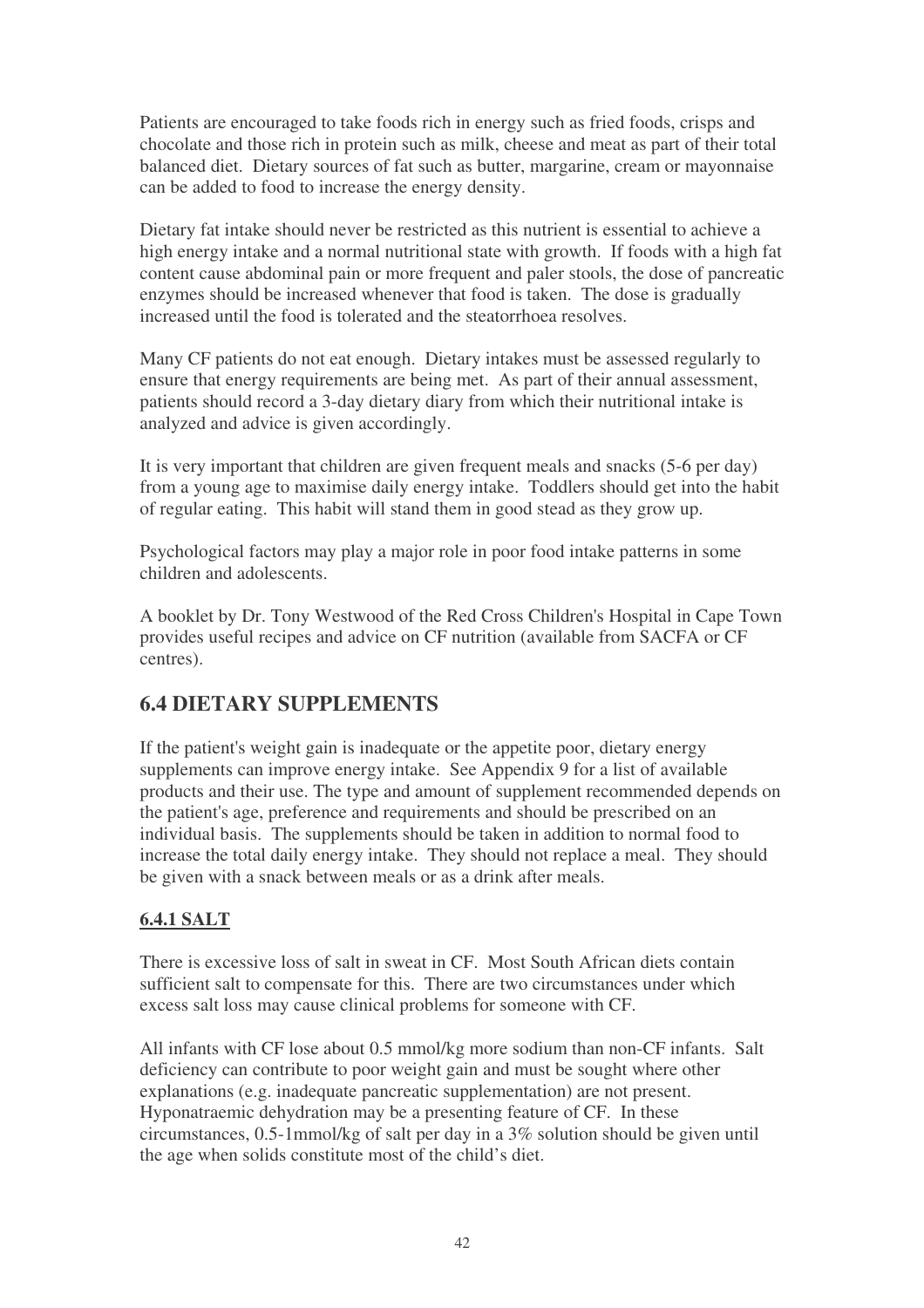Older children who live in and all who exercise in conditions of high environmental temperature should take salt tablets (1-3 per day) or increase their dietary salt and also increase their fluid intake.

Salt intake should not be restricted but excessive salt intake is dangerous.

### **6.4.2 VITAMINS**

All CF individuals should receive supplements of the fat soluble vitamins A, D and E. The recommended daily supplements that usually achieve normal plasma levels are

- vitamin A 4000 10000 units
- vitamin D 400 800 units, and
- vitamin E  $100 200$  IU.

These are considerably greater than the usual daily recommended intake. The plasma fat soluble vitamin levels should be checked annually and the dose adjusted depending on the levels.

#### *Vitamin A*

Vitamin A deficiency may cause night blindness in older patients. Clinical progress improves when low levels of vitamin A detected at assessment are corrected.

#### *Vitamin D*

Vitamin D deficiency may cause rickets (which is rare) and osteomalacia. Osteoporosis and low levels of vitamin D metabolites are well documented, particularly in older patients.

#### *Vitamin E*

Vitamin E deficiency may cause haemolytic anaemia in infants. In older CF individuals Vitamin E deficiency may cause neurological problems. Vitamin E appears to be important as an anti-oxidant in CF.

#### *Vitamin K*

Vitamin K may be low, particularly if there is an associated liver problem, and supplements of Vitamin K, 10mg daily, may be required if the INR is abnormal or if elective surgery is planned. Vitamin K is also important in bone disease.

#### **6.4.3 MINERALS**

#### *IRON*

Iron supplements are not routinely needed. Full blood count should be monitored annually. Patients with moderate to severe lung disease require iron supplementation.

#### *CALCIUM*

Many CF patients take insufficient dietary calcium. Calcium supplementation is recommended to maximise bone mineral accretion.

## **6.5 NASOGASTRIC AND ENTEROSTOMY FEEDS**

Supplemental tube feeds are frequently useful in patients with severe lung involvement. Before embarking on these forms of feeding the diet must be optimised,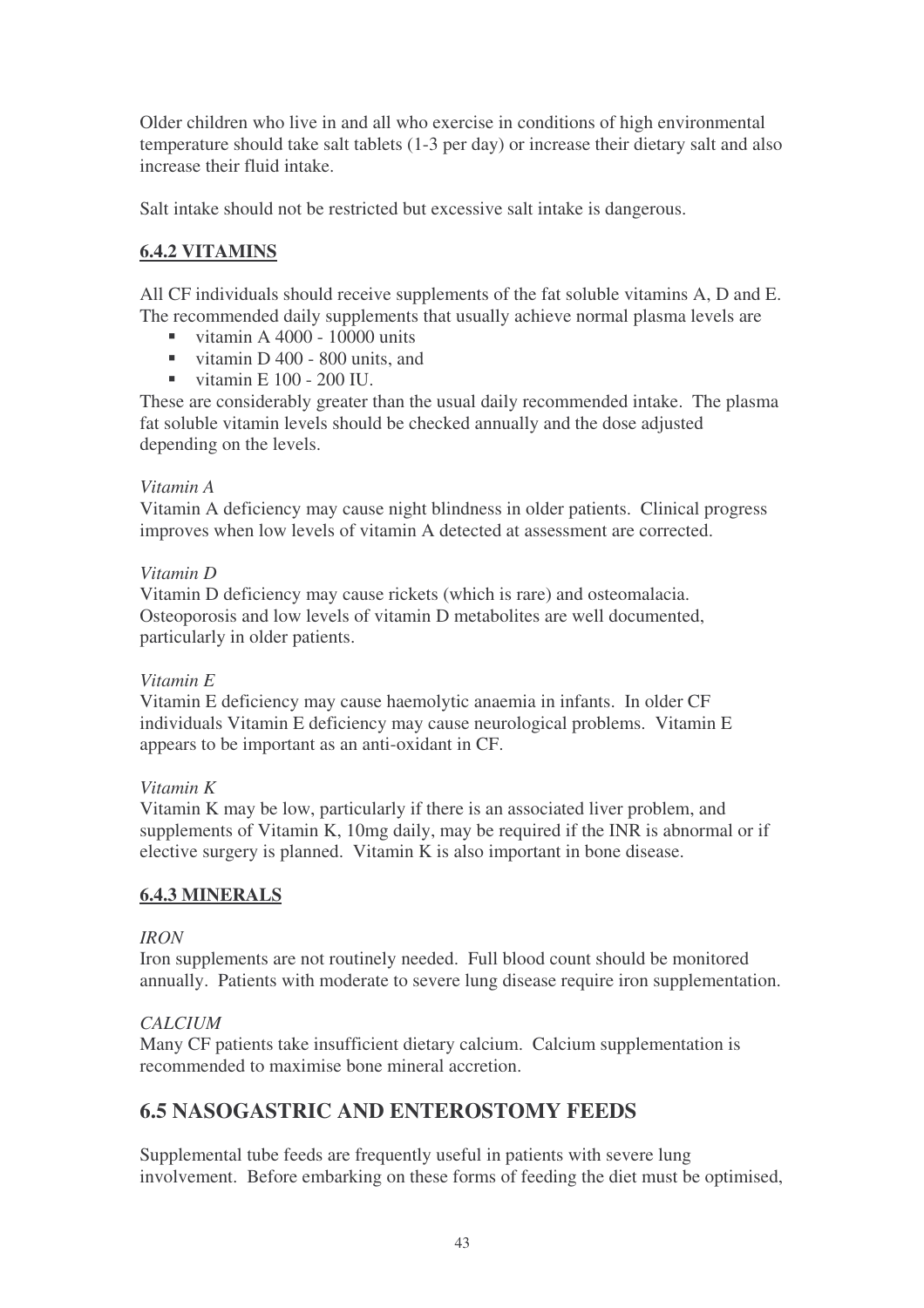pancreatic enzyme replacement therapy has to be maximised and H<sup>2</sup> blockers/protein pump inhibitors have been introduced.

#### *Indications:*

- Children less than 5 years: weight/height less than 85% expected; weight loss or plateau in weight gain over 4 months.
- Children 5-18 years: weight/height <85% expected; weight loss or plateau in weight gain over 6 months
- Adults: a BMI of <19; weight loss of >5% body weight for more than 2 months duration

### *Methods:*

- Fine nasogastric tube left in permanently or replaced every morning (not usually well tolerated in the long term).
- Gastrostomy:
	- Percutaneous endoscopic gastrostomy (PEG) with gastrostomy button.
	- Traditional surgical placement.

### *Technique:*

- Feed for 10 12 hours at night (stop 2 hours before morning physiotherapy session).
- Eat normally during the day. At least 40-50% of the total daily energy requirement should be given at night.
- Ideally use a peristaltic pump to avoid the tube blocking.
- Use Ensure<sup>®</sup> as food source (not semi-elemental expensive preparations).
- Take two thirds of enzymes at beginning and one third in morning on wakening or half on starting and half on going to sleep. Dosage to be adjusted according to usual enzyme requirement per gram of fat for the patient.
- Patients tolerate smaller volumes of higher concentration feeds (1 or 1.5kcal/ml) better than larger volumes of less concentrated formulae.
- Prokinetic agents may be required. Patients should be encouraged to sleep with the head elevated (30%).

#### *Dangers:*

- Vomiting, aspiration and increase in gastro-oesophageal reflux.
- Hyperglycaemia. Baseline oral GTT should be done before this type of feeding is commenced. Some patients will require insulin supplementation during feeding at night (see Diabetes mellitus section 8.1 page 48)
- Leakage, bleeding or ulceration at the gastrostomy site.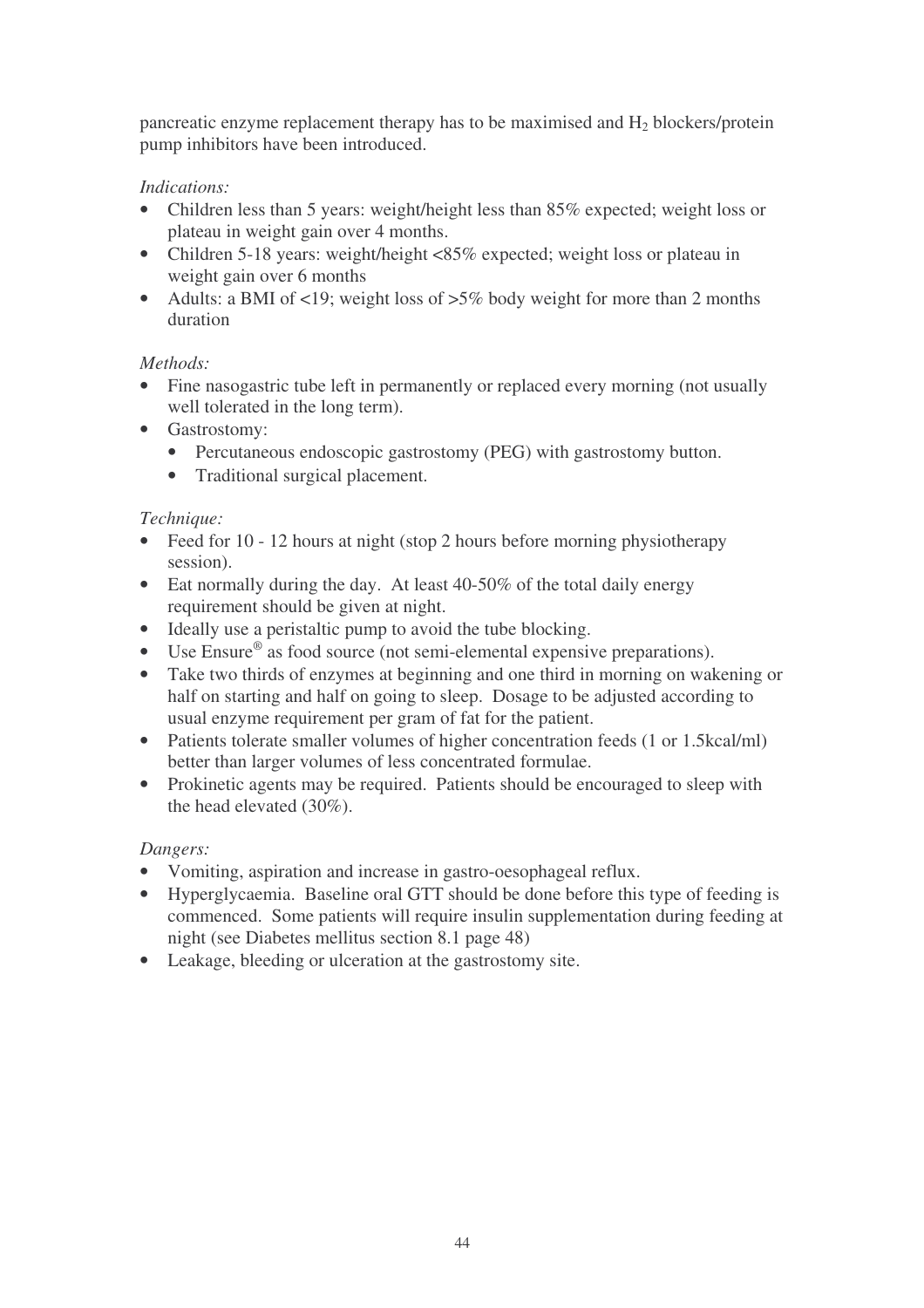# **7. GASTROINTESTINAL PROBLEMS**

# **7.1 ABDOMINAL PAIN AND PERSISTING BOWEL SYMPTOMS**

Abdominal symptoms may be acute, chronic, recurrent or obstructive. Ongoing bowel symptoms may be due to constipation, intussusception, malrotation, giardiasis, gallstones, appendicitis, colonic stricture, or inflammatory bowel disease.

#### **Distal intestinal obstruction syndrome (DIOS)**

*Contributory factors:*

- Poor compliance and insufficient enzyme supplementation.
- Insufficient fluid and water intake.
- Low fibre intake.

In DIOS there is an accumulation of the products of maldigestion mainly in the ileum and the right side of the large colon. The clinical effect is to produce colicky abdominal pain associated in many but not all cases with symptoms (vomiting, constipation) and signs (abdominal distension) of intestinal obstruction. Anorexia may also be a consequence. Often a right lower quadrant abdominal mass is felt. Faecal masses may also be felt elsewhere in the abdomen.

#### *Management:*

- Optimise diet, enzymes, fluid and fibre intake.
- X-ray abdomen to determine degree of faecal loading.
- Clear the bowel with: a) Gastrografin® mixed with fruit juice; or b) balanced electrolyte polyethylene glycol solution (Kleen-Prep®, Golytely®). Gastrografin® is the preparation of choice in severe cases. N-acetyl cysteine (Parvolex ® ) may be added by mouth.
- If acutely obstructed admit, keep nil per mouth (NPM), improve hydration and use Gastrografin®, Kleen-Prep® or Golytely®. If the obstruction persists, surgery may be required (uncommon).

#### **Hyperacidity/Dyspepsia**

Hyperacidity (with decreased bicarbonate secretions) with epigastric pain may respond to the introduction of an  $H_2$  receptor blocker or proton pump inhibitors.

# **7.2 GASTRO-OESOPHAGEAL REFLUX DISEASE (GORD)**

The incidence of GORD is significantly increased in CF patients. Factors playing a role are lower airway obstruction with flattening of the diaphragm, increased negative intra-thoracic pressure with inspiration, increased intra-abdominal positive pressure during coughing and also delayed gastric emptying.

As the signs and symptoms of GORD are perfectly mimicked by the traditional symptoms of CF, making a definitive diagnosis is difficult. GORD should be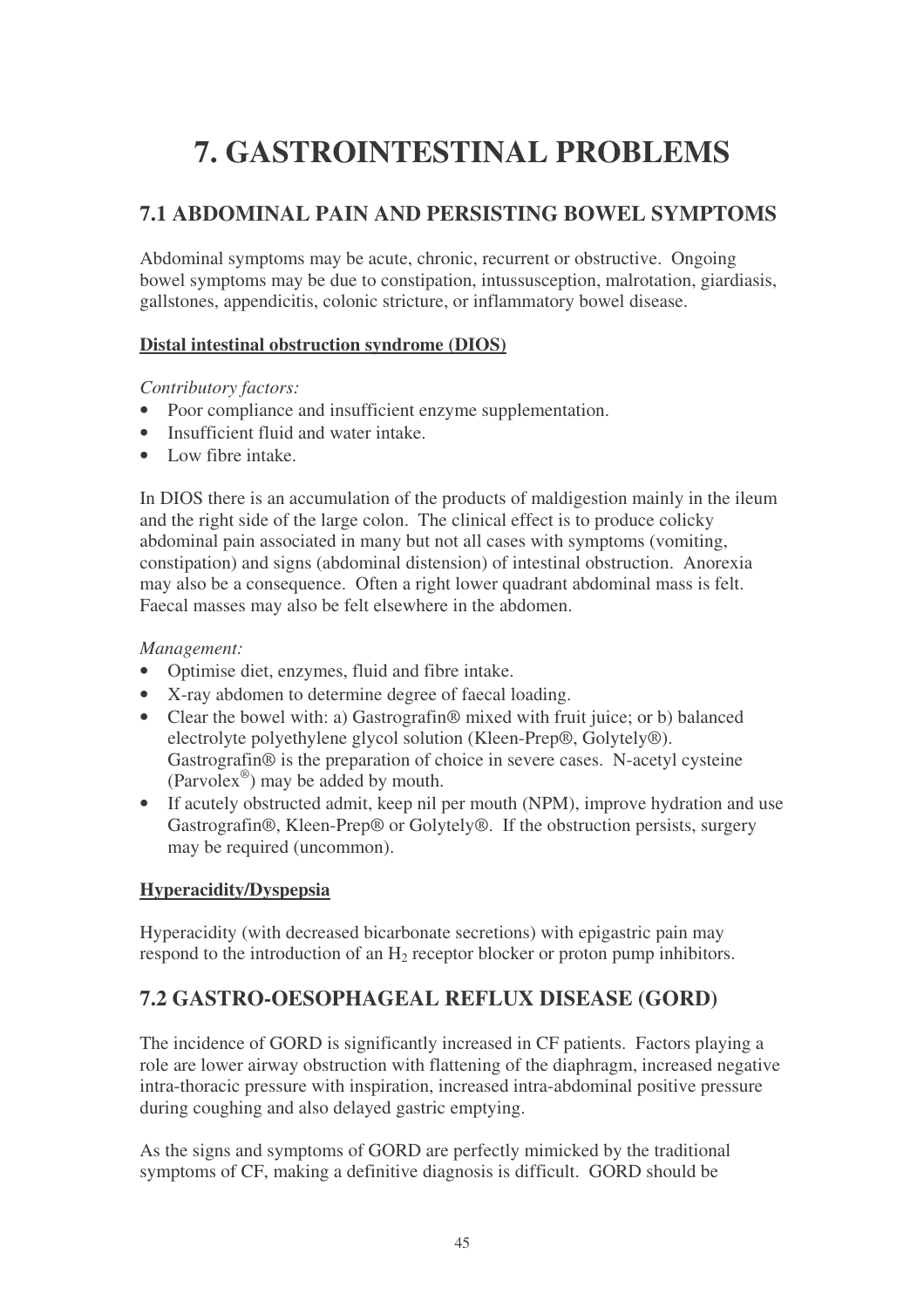considered in any CF patient who, despite compliance with CF therapy, continues to have problems with progressive pulmonary disease, vomiting, abdominal pain or failure to thrive. A high index of awareness is essential.

Investigations may include a barium swallow which gives good structural differentiation but the presence or absence of GOR may be over called or missed. Milk scans (scintigraphy) are more physiological and more informative but are only available at a few of the big centres. The same applies to oesophageal pH monitoring. If complications of severe oesophagitis such as stricture or bleeding are suspected, endoscopy is the definitive diagnostic test.

Posture, head of bed elevation and thickened feeds have little effect on GORD. There are no pro-kinetic agents available that do not have medico-legal implications. The use of Cisapride must be limited to children with a normal ECG and who are not on medications such as azithromycin or anti- fungals. Acid suppression with omeprazole remains the most effective therapeutic option. Current experience with long term use of omeprazole in young children has revealed few problems but the potential increase in infections remains a worry. Surgical intervention with a Nissen fundoplication has a much greater failure rate and breakdown in CF patients, most likely due to the recurrent stresses of coughing.

# **7.2 LIVER DISEASE**

Liver function tests should be done annually on all CF patients.

5% of CF patients have obvious liver disease. 20% of patients have minor abnormalities of liver function. An increased incidence of gallstones and cholecystitis is noted in older CF patients

Of this 5%, a major proportion will have portal hypertension. Severe liver failure is uncommon with most problems being associated with portal hypertension (bleeding varices, etc.).

Diagnosis is made based on clinical features such as a palpable liver, abnormal liver function tests, or ultrasound features. Annual review of liver function is recommended. The place of ultrasound in the early detection of CF-related liver disease is not clear. It is important to consider causes of liver disease not directly related to CF such as drug toxicity and infections.

#### *Management:*

- All patients with persistently abnormal liver function tests should receive ursodeoxycholic acid (20mg/kg/day) in 2 or 3 divided doses.
- Bleeding oesophageal varices should be sclerosed endoscopically.
- Liver transplant may be indicated in a few cases.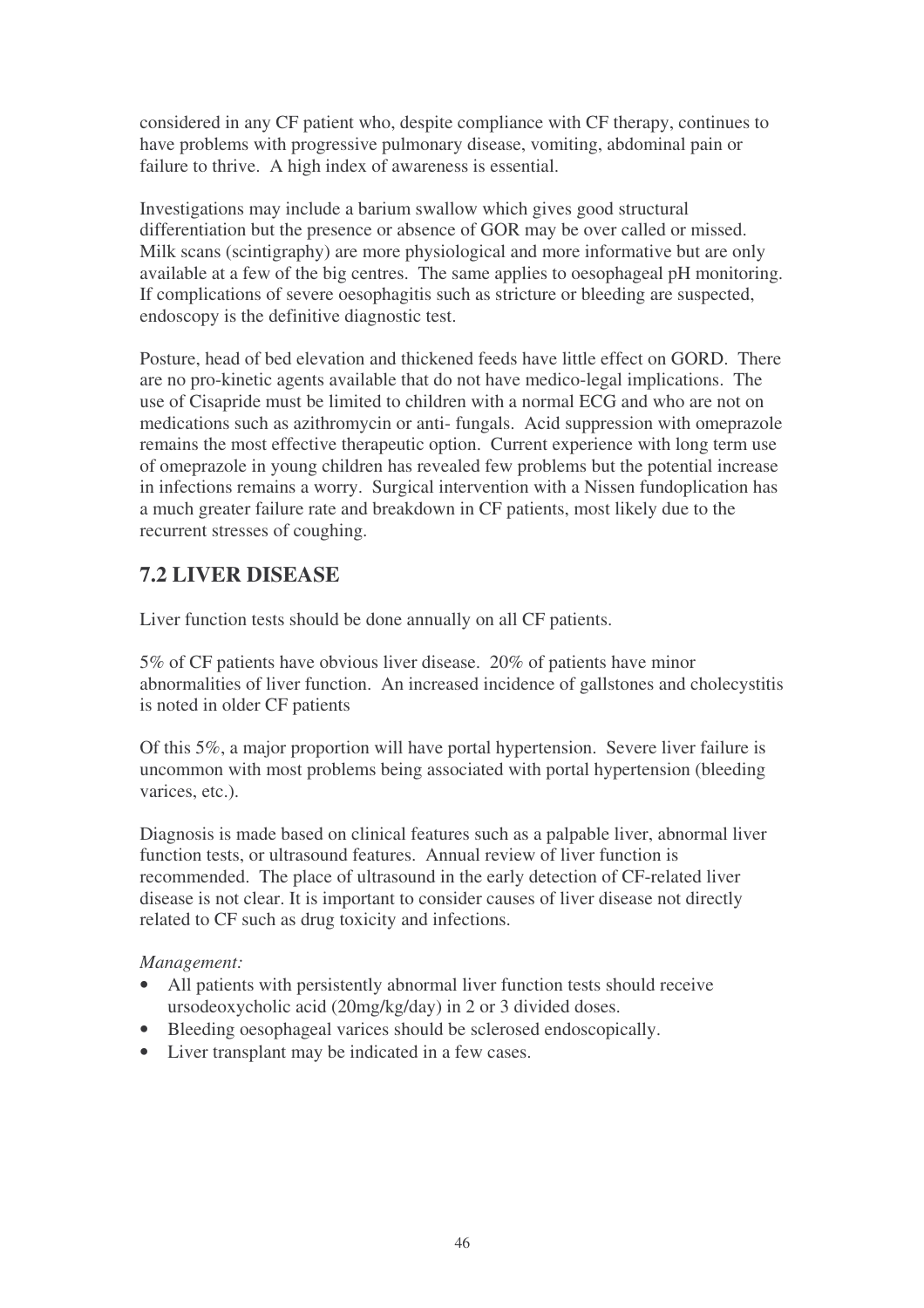# **8. OTHER PROBLEMS**

## **8.1 IMPAIRED GLUCOSE TOLERANCE AND CYSTIC FIBROSIS-RELATED DIABETES MELLITUS**

CF-related diabetes mellitus (CFRD) is the most common co-morbidity affecting CF patients. The reported prevalence of CFRD ranges from 4.9% to 17.3% and may be increasing as the lifespan of patients with CF increases.

The primary cause of diabetes and impaired glucose tolerance in CF is insulin deficiency. Obstruction of the pancreatic ducts by thick exocrine secretions leads to progressive damage to both the exocrine and endocrine pancreas and fibro-adipose replacement of the pancreatic tissue. Insulin resistance may also play an important role. In CF patients there seems to be a continuum of glucose tolerance ranging from

- Normal glucose tolerance, to
- Increasingly severe glucose intolerance, to
- Diabetes without fasting hyperglyemia, and ending in
- Diabetes with fasting hyperglycemia

Where patients fall in this spectrum is determined primarily by their insulin secretory capacity. During acute infection or glucocorticoid therapy, or, as chronic inflammation becomes more severe, patients become more insulin resistant. Glucose metabolism is also negatively influenced by factors unique to CF, including:

- Under-nutrition
- Acute episodes of infection superimposed on chronic infection
- Elevated energy expenditure
- Glucagon deficiency
- **Malabsorption**
- Increased intestinal transit time
- Liver dysfunction, and
- $\blacksquare$  Increased work of breathing

By adulthood 40% of CF patients have diabetes and a further 30% have impaired glucose tolerance. Ketoacidosis is unusual in CFRD.

Potential symptoms of CFRD include

- Polydipsia and polyuria
- Failure to gain or maintain weight
- Poor growth velocity
- Unexplained decline in pulmonary function or increased number of exacerbations, and
- Failure to progress normally through puberty

The presence of symptoms alone has proven unreliable in the diagnosis of diabetes in adults with CF, the majority of whom are asymptomatic.

The only way to diagnose impaired glucose tolerance or diabetes without fasting hyperglycemia is with an oral glucose tolerance test. HbA1C levels are not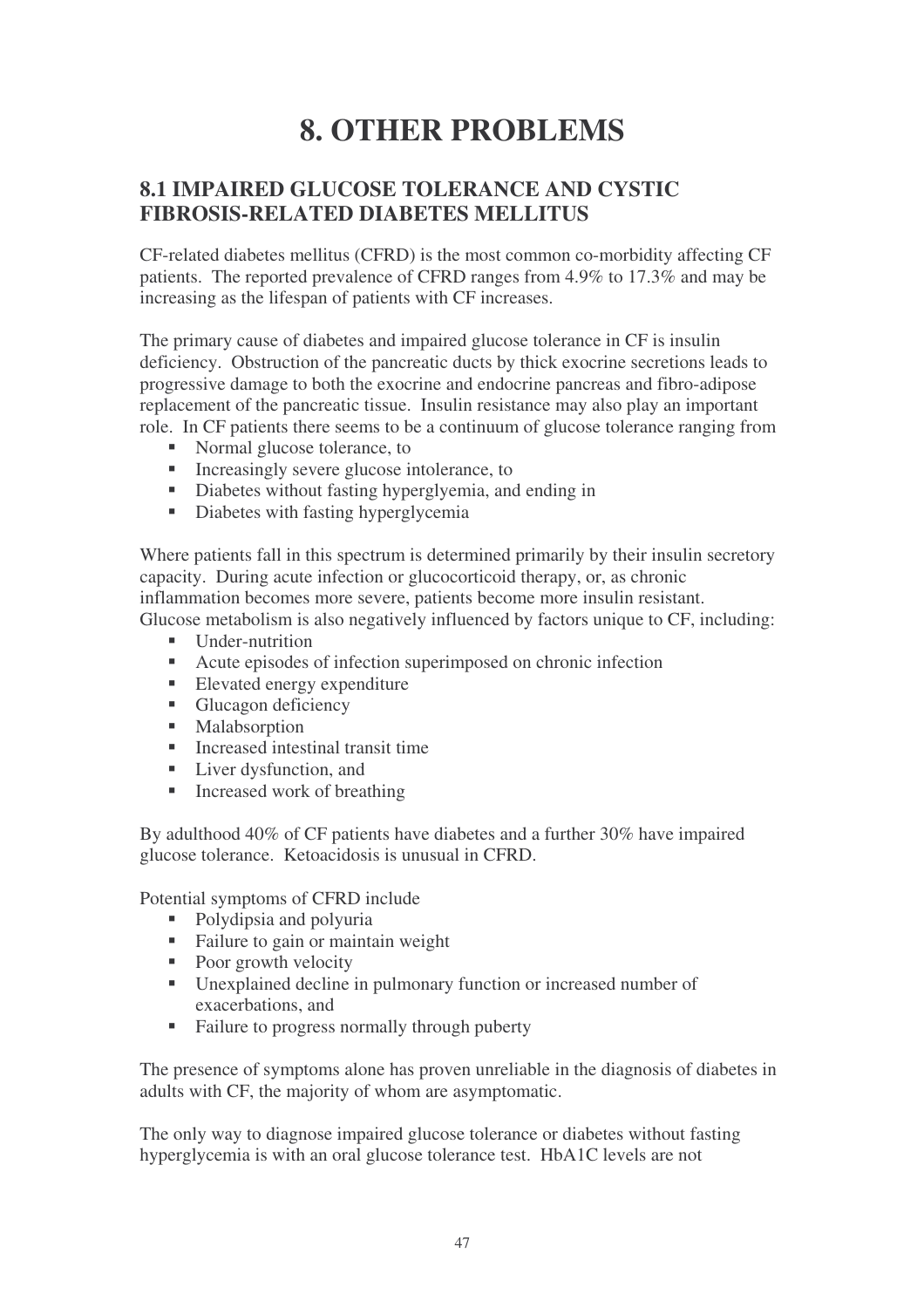appropriate for screening for CFRD because they are usually normal, perhaps because of increased red blood cell turnover.

Criteria for diagnosis of CFRD:

- $\blacksquare$  2-hour plasma glucose during OGTT  $\geq 11.0$  mmol/L
- **fasting plasma glucose**  $>$  7.0 mmol/L on two or more occasions
- fasting plasma glucose  $>$  7.0mmol/L plus a random glucose  $>$  11.1 mmol/L

**random plasma glucose of**  $\geq$  11.1 mmol/L on two or more occasions Criteria for the diagnosis of other hyperglycaemic states:

- Impaired Fasting Glucose (IFG): fasting plasma glucose of 5.6-6.9 mmol/l
- Impaired Glucose Tolerance (IGT): 2hr post OGTT of 7.8-11.1 mmol/l

All patients with fasting hyperglycemia must be treated with insulin.

The treatment of patients with impaired glucose tolerance (without fasting hyperglycaemia) is more problematic because so little data are available. Because these patients are at high risk of progression to fasting hyperglycemia, home glucose monitoring is recommended. Some of these patients may benefit from initiation of small doses of insulin. There is a body of evidence that fast acting insulin analogues given before meals and snacks and calculated on carbohydrate counts and postprandial glucose targets can successfully reduce long term glycaemic load and improve weight gain and lung function, long before fasting hyperglycaemia is evident. The use of long acting insulin analogues before fasting hyperglycaemia appears is also being investigated, in the hope of reducing glucotoxicity and maintaining C-peptide reserve for longer, as well as improving lung function.

In contrast to patients with type 2 diabetes, dietary restriction is never an appropriate means of treatment for patients with CF and the data on the effectiveness of oral diabetes agents are not promising. Insulin therapy is not routinely provided unless symptoms of diabetes such as poor growth, inability to maintain normal weight or an unexpected decline in pulmonary function are present.

The diet in CFRD remains high energy (>100% recommended daily intake), high in fat (about 40%) and no restriction on carbohydrate intake including refined sugars.

Identification of patients with abnormal glucose tolerance is important because these patients are at greatest risk for deterioration of their lung function. Whereas the optimal treatment of their insulin deficient state is debatable and awaits the completion of ongoing studies, these high risk patients should be closely monitored and their pulmonary status aggressively treated.

Patients with CFRD should have annual eye examinations.

# **8.2 SKELETAL PROBLEMS**

#### **8.2.1 OSTEOPOROSIS AND OSTEOPAENIA**

Osteoporosis and osteopaenia are common findings in patients with CF. Patients at most risk are those with severe disease and those who have used corticosteroids.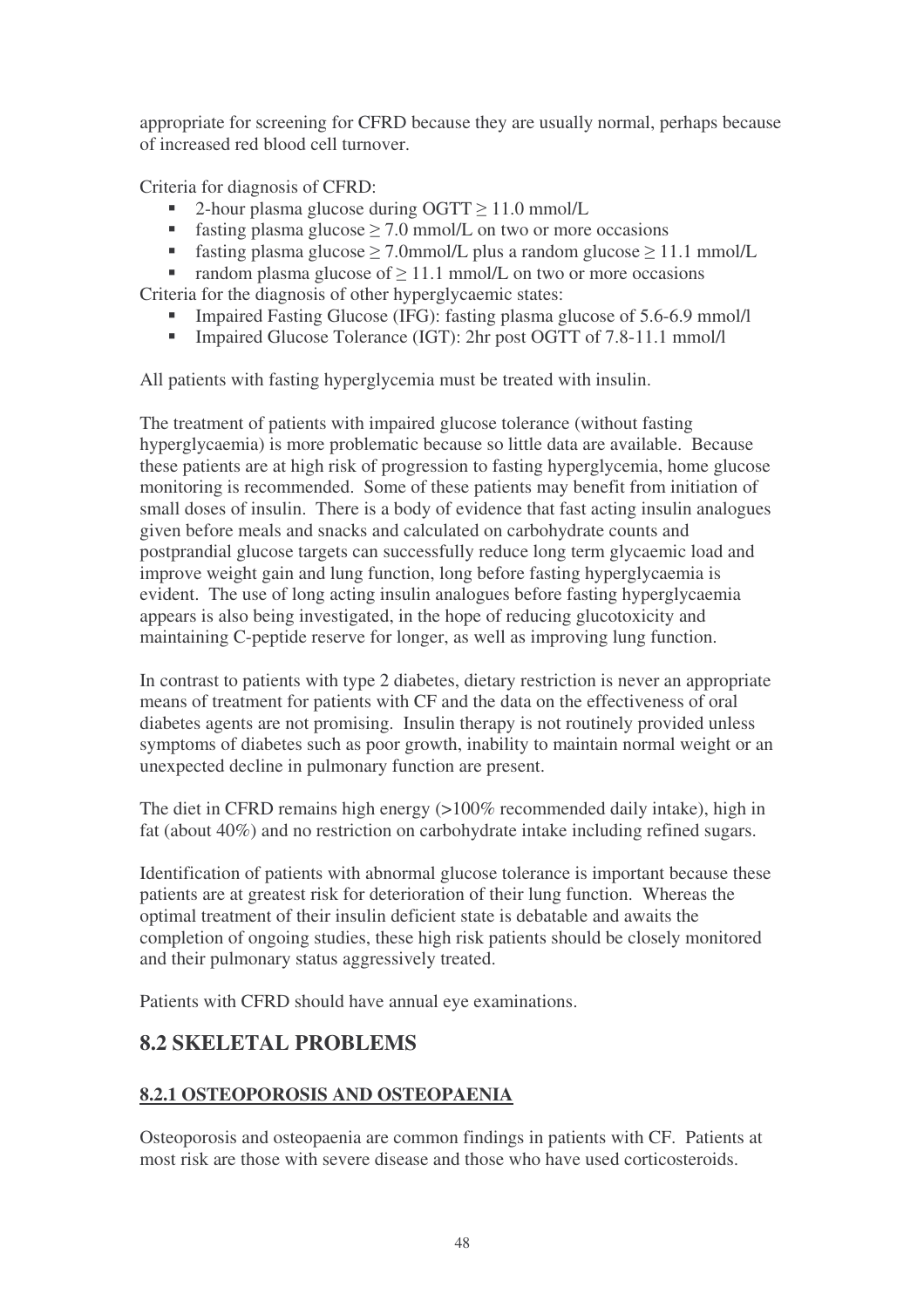Patients with CF have multiple risk factors for inadequate bone mineralisation. These include poor nutrition, pancreatic insufficiency and malabsorption, calcium and vitamin D deficiency, reduced weight bearing activity, delayed puberty, hypogonadism, diabetes mellitus and chronic infection.

Osteoporosis increases the risk of fracture 2 to 3 fold for each standard deviation fall in the bone mineral density (BMD) below the mean for a healthy population of the same age.

Fractures in patients with CF may result in pain and disability with impairment in cough efficiency and the ability to perform chest physiotherapy. Structural chest wall changes following vertebral and rib fractures may result in an accelerated decline in lung function.

Encouragement of regular weight bearing exercise (where feasible), attention to nutrition including a higher fibre intake, vitamin D supplementation with adjustments according to serum levels and judicious use of corticosteroid therapy are measures that should be routinely undertaken in all patients with CF in an attempt to limit this problem.

It is recommended that all adolescents and adults be screened for osteoporosis and osteopaenia with measurement of BMD. Because puberty is often delayed, an X-ray of the hands should be done to allow for correction to bone age.

In addition to the previously mentioned measures, the use of bisphosphonates such as Alendronate may be of benefit in patients with deteriorating bone mineral density.

*Brenckmann C, Papaioannou A. Bisphosphonates for osteoporosis in people with cystic fibrosis. Cochrane Database Syst Rev. 2001;(4):CD002010*

#### **8.2.2 JOINTS**

Arthritis may complicate CF and be a cause of significant morbidity. Two main rheumatological syndromes are recognised. These are an episodic and recurrent arthritis which usually remits spontaneously and hypertrophic pulmonary osteoarthritopathy (HPOA) which is seen less frequently. Various rheumatological conditions may also co-exist with CF and manifest with joint symptoms, notably seropositive rheumatoid arthritis, sarcoidosis and psoriatic arthritis. Arthritis has also been reported in association with a variety of drugs used in CF, the commonest being the quinolone antibiotics.

The episodic form of arthropathy is characterised by recurrent episodes of joint pain, swelling, tenderness and limitation of movement. Exacerbations are of sudden onset and tend to last from 5 to 7 days. A low grade fever and skin eruptions may accompany the arthritis.

HPOA tends to occur in older patients with CF. There is usually symmetrical involvement with associated joint effusions. Gynaecomastia or mastalgia may be present. The disorder tends to occur in patients with more severe lung disease and often presents or worsens during intercurrent pulmonary infections.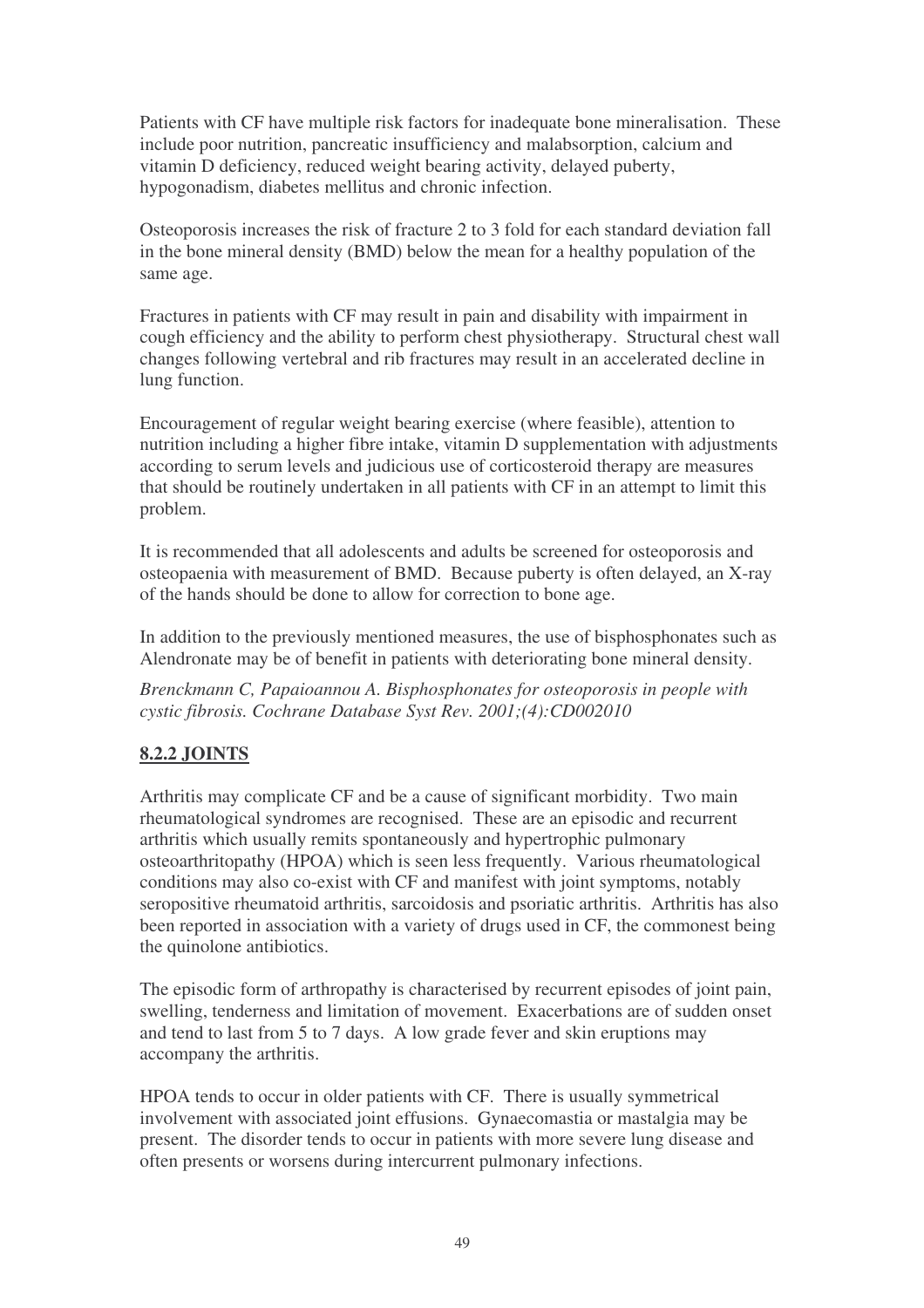Investigations of joint symptoms in CF should aim to confirm a clinical suspicion of episodic arthritis or HPOA and exclude drug reactions and co-existent disease.

Radiographs of affected joints in episodic arthritis tend to be normal or show soft tissue swelling, although periarticular osteopaenia and erosions may occur. In HPOA plain radiographs may reveal symmetrical periosteal new bone formation at the distal ends of the tibiae, radii, fibulae and ulnae. Isotope scanning is more sensitive and may be diagnostic when plain radiographs are normal.

Treatment of the episodic arthritis should be aimed at alleviating pain and stiffness during acute attacks. Non-steroidal anti-inflammatory agents (NSAIDS) may be useful in this context (provided no contraindications exist). Short courses of corticosteroids are often useful in longer attacks and in those unresponsive to NSAIDS. Treatment of the chronic lung infection with intravenous antibiotics in addition to symptomatic therapy is frequently helpful in reducing pain, erythema and swelling in patients with HPOA.

# **8.3 FERTILITY AND PREGNANCY**

Men who have CF are usually infertile. This should be confirmed after puberty using sperm analysis. Although sperm is produced in the testes and sexual drive and performance are normal, there is blockage or absence of the vas deferens preventing the sperm travelling from the testis to the penis. In certain centres it is now possible to use sperm aspirated from the testes of men with CF for *in vitro* fertilisation.

Although women with CF may have diminished fertility, they can conceive normally. If a woman with CF intends becoming pregnant, this should be discussed with a CF physician. Those with advanced lung disease ( $FEV_1 < 1,6$ ) should be advised against pregnancy. In cases where the lung function is satisfactory, genetic counselling should be offered. If the partner is a CF carrier the chance of offspring being affected is 1 in 2. Prospective partners should be screened for carrier status. (Refer to Section 3, p11).

Pregnancy and lactation exert a nutritional strain on the mother and the nutrition of every mother who has CF should be augmented according to her clinical condition and circumstances. Successful breast feeding in mothers who have CF is possible.

Women with CF can use any of the methods of contraception available. It should however be discussed with a doctor. Men with CF should not assume that they are infertile. Safe sex should be practised to avoid unintended pregnancy and sexually transmitted infections.

*Michel SH, Mueller DH. Impact of lactation on women with cystic fibrosis and their infants: a review of five cases. J Am Diet Assoc. 1994;94(2):159-65*

## **8.4 PAIN MANAGEMENT**

Pain is common in CF both due to procedures and complications of the disease. Pain relief is an essential part of CF care. Its management is discussed in the following sections: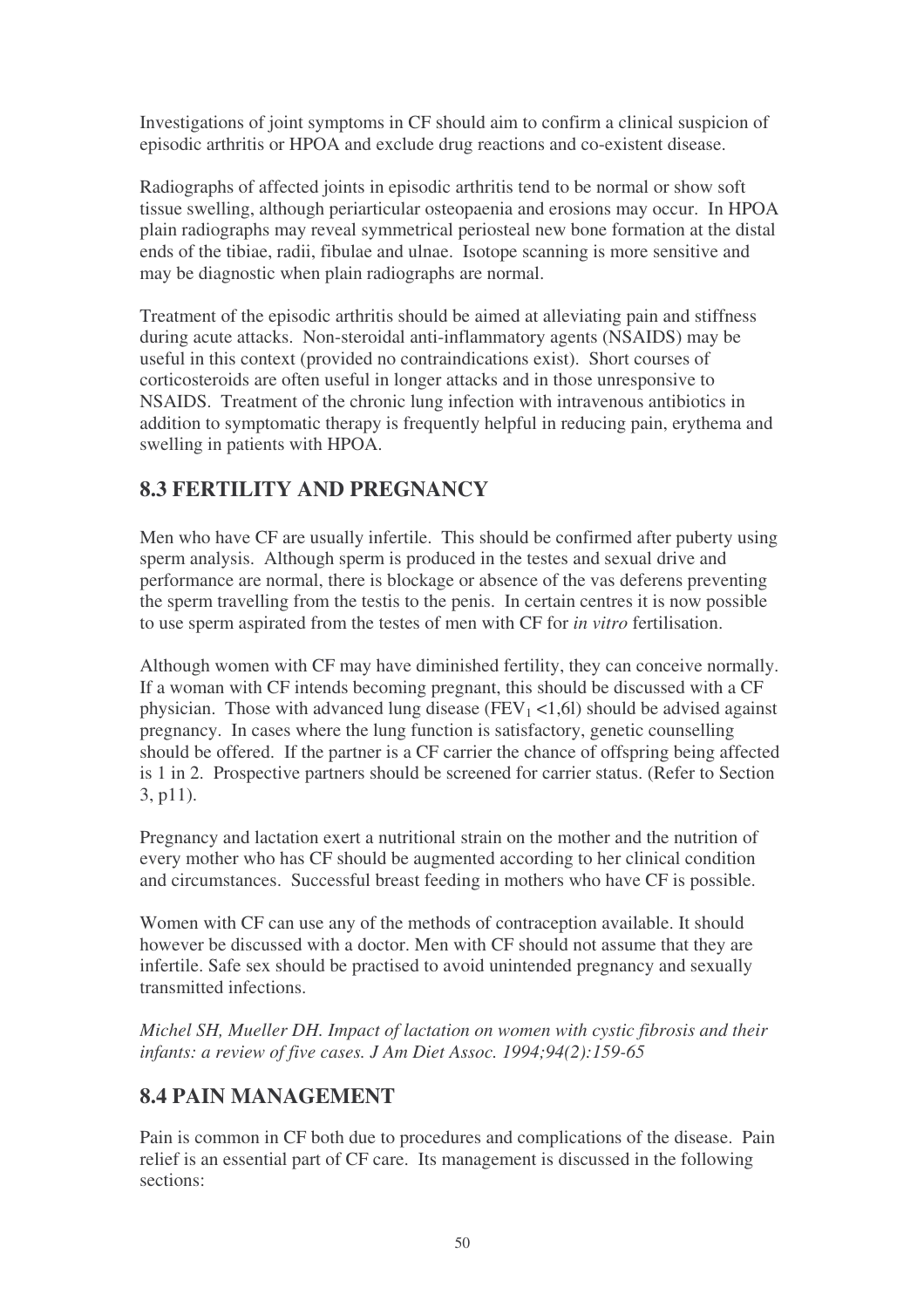Procedural pain Section 5.1.9, p35

DIOS Section 7.1, p45

Skeletal pain Section 8.2, p48

Terminal care Section 9.5, p53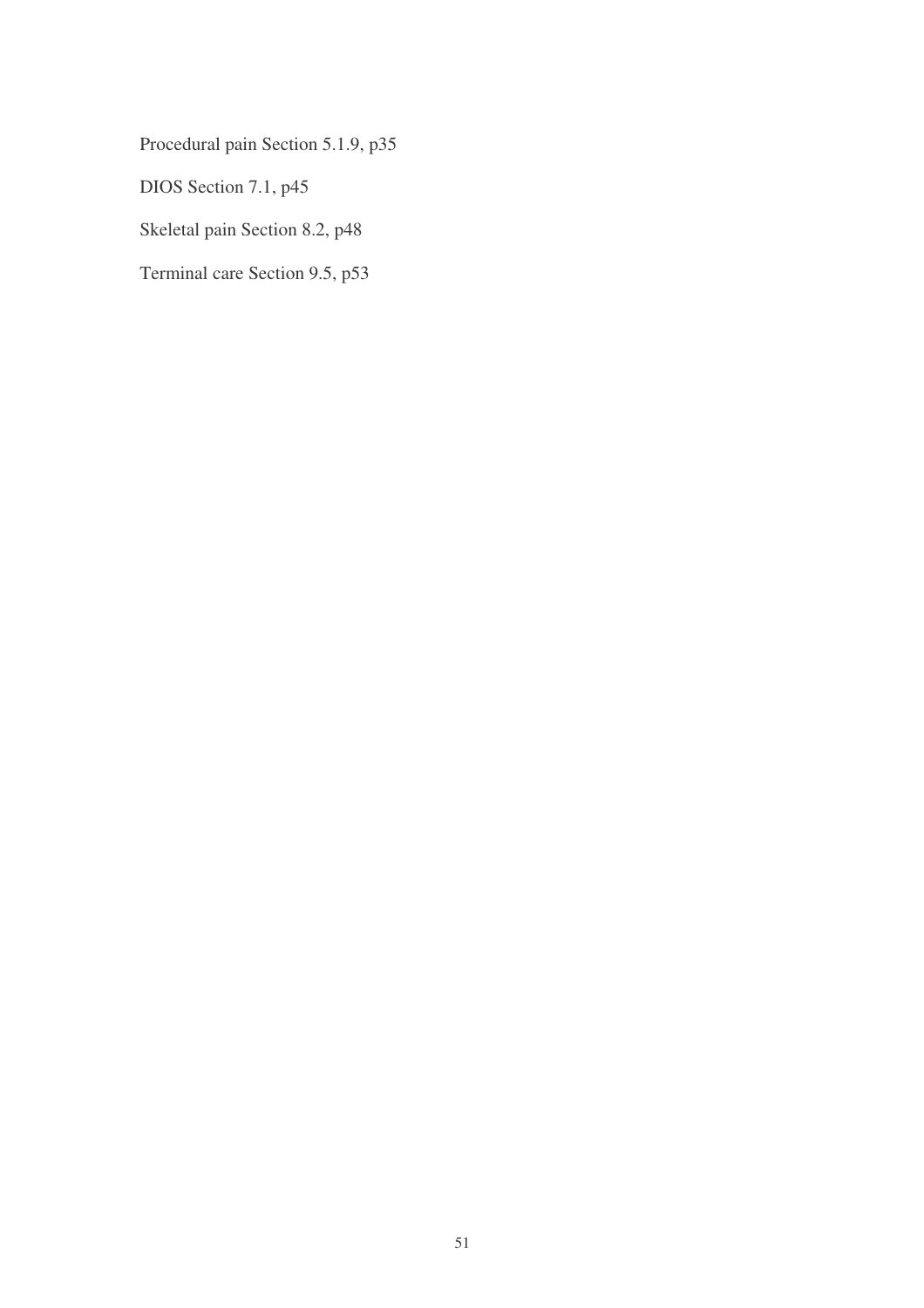# **9. PSYCHOSOCIAL ISSUES**

# **9.1 PARENTING**

It is not surprising that a serious life-long disease such as CF requiring daily treatment, frequent hospital attendance and admission to hospital should be associated with considerable emotional stress for the patient and family. Marital strain is likely and parents need to make time for each other. The parents' emotional health impacts on the child's health. Most patients and families cope reasonably well but may need help in anticipation of and at crucial times such as at diagnosis, starting school, admission to hospital, adolescence, deteriorating health or bereavement. Disciplining of the child with CF should be no different from family norms. Agreement between parents on limit setting is necessary. Overindulgence is a risk. Siblings without CF should not be neglected.

All professionals in contact with the family should be aware of the emotional consequences of CF and aim to assist the family particularly at times of heightened difficulty. Regular discussion of issues is necessary. Most CF units have specialised social workers who can help relieve stress and enable families to cope more effectively by providing a range of services. These include counselling and emotional support.

# **9.2 PATIENT ADHERENCE TO THERAPY**

CF is a complex disease requiring a significant number of treatments each day. It is also a chronic disease, requiring these treatments for life. These two factors significantly impact on adherence to regular therapy. Since adherence is the fundamental therapeutic step, every attempt should be made to ensure and facilitate patient and family adherence.

Some of the measures that have been shown to work include

- Written treatment plans
- Reward charts
- Adherence counselling by a staff member
- Time set aside during the medical consultation to talk about adherence
- Creative use of team members
- $\blacksquare$  Involvement of family members

The important issues that need to be stressed are

- Adequate nutrition and diet
- Chest care including physiotherapy
- **Psychosocial issues**

# **9.3 TRANSFER FROM PAEDIATRIC TO THE ADULT CLINIC - TRANSITION**

Patients should be prepared early for eventual transfer to an adult clinic at around the age of sixteen years. This transition requires close liaison between the paediatric team and the adult caregivers. Ideally transition should be gradual. There is good evidence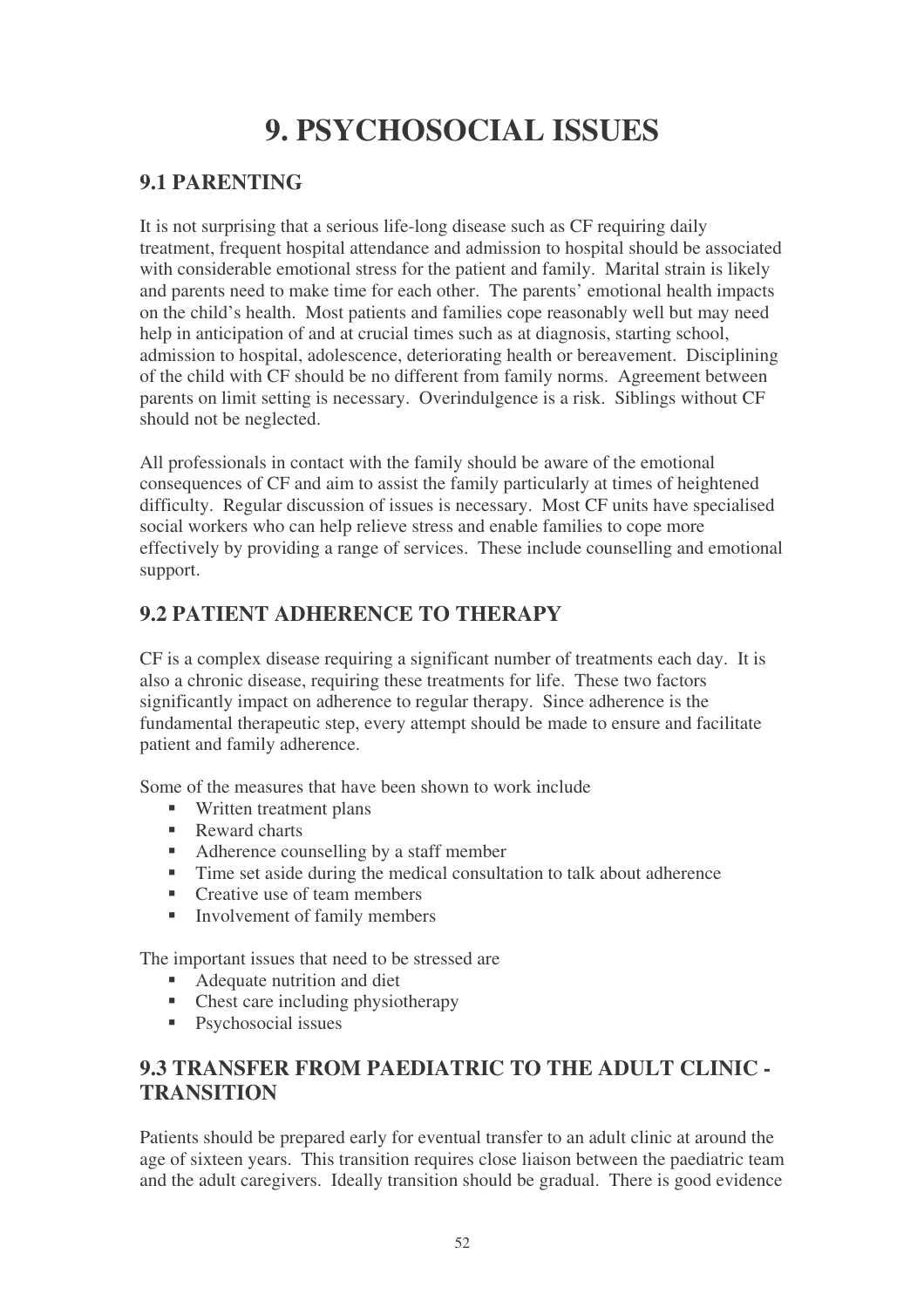that meeting the adult team before transfer aids smooth transition. Consideration should be given to establishing a transition clinic involving paediatric and adult professionals. The needs of parents should not be forgotten, but independence of the patient needs to be encouraged.

# **9.4 DEPRESSION**

Many patients with CF will experience transient or protracted depression during their lifetime. Ongoing encouragement and skilled management from the CF care team is essential. This may include the services of psychologists, psychiatrists, social workers as well as a chaplain or religious advisor.

It is vital that caregivers bear the possibility of underlying depression in mind, as in addition to supportive and counselling measures, the introduction of antidepressant therapy may substantially improve the quality of patients' lives.

# **9.5 LIFESTYLE CHOICES**

As the child reaches adolescence, and then adulthood, important life decisions need to be made in the short and long term. These relate to future educational and career choices, suitability of partners and fertility issues. Open discussions surrounding these issues should occur between patient and health professionals. Factors affecting these choices would be the state of health of individual patients, fitness, frequency and severity of pulmonary exacerbation, and the ability to live independently.

#### **Career choices**

No field should be totally closed to the patient, but consideration should be given to the amount and intensity of manual work, cleanliness in the work environment, exposure to extremes of temperature, dust, smoke or fumes, and the ability of the patient to cope with the lifestyle demanded of his/her chosen profession.

Potential employers need to be informed and understand the chronic nature of the condition so that work absenteeism for appointments or during acute exacerbation of illness will be tolerated.

Severely ill patients should be encouraged to apply for disability grants.

#### **Sexuality**

It has been noted that adolescents with CF tend to date later, date less often, feel less attractive, and have a reduced sexual desire than non affected or less severely affected individuals. Sexual issues including sexually transmitted infections need to be discussed and a balanced approach to sexual issues encouraged. Although male sterility is usual, sexual function is normal. Because sterility is not always present, unprotected sex should be avoided. In females fertility is frequently normal. Contraception needs to be discussed (see Section 3, p11).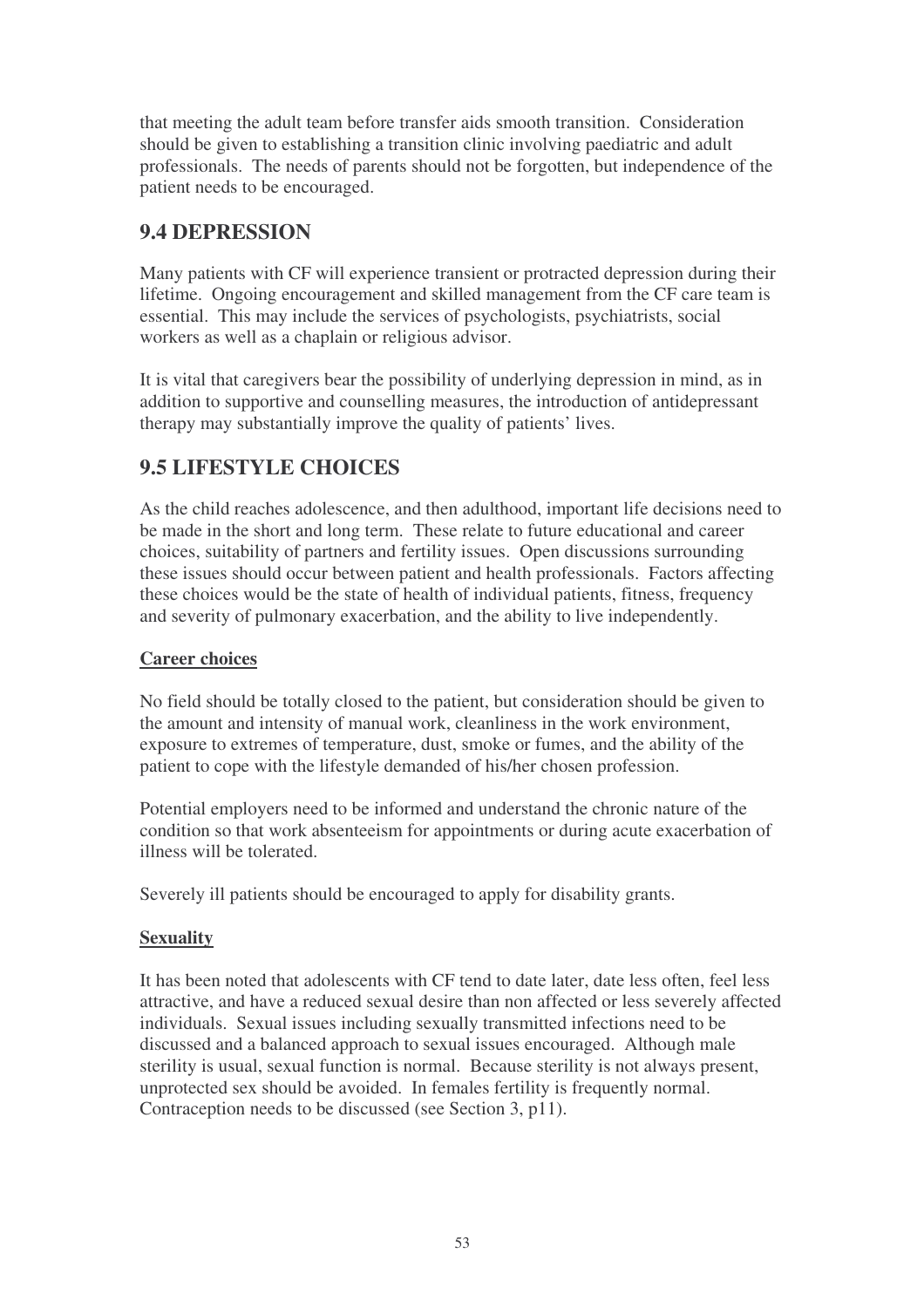CF adults need to consider the chance of premature parental death should they decide to have children. They also need to give consideration to the maternal and fetal health during the pregnancy.

## **9.6 TERMINAL CARE**

Almost all deaths from CF are related to respiratory disease. While premature death is usual in CF, even in the presence of severe lung disease, prognostication is not accurate. While an  $FEV_1$  of  $<30\%$  has been associated with death within 2 years, this does not apply to all patients.

Even in the late stages of the disease management may have preventive (e.g. vitamin supplementation), therapeutic (e.g. antibiotic therapy) and palliative (e.g. opioid use) components. Decision-making at this time may be complicated by questions surrounding lung transplantation.

Defining when palliative care should dominate is difficult but needs to be done if the sufferer and family are to have the best chance of coping with death, dying and the grieving process. Thus sensitive and honest discussion around therapeutic options and the purpose of all interventions needs to take place. It is important that the caring team and the patient and family understand and agree on any treatment plan.

#### **Prevention and treatment of symptoms**

The help of hospice organisations and counsellors should be sought early in the terminal stages of the disease. Defined and open channels of communication between the family and caring teams should be established at this stage.

#### *Physical discomfort*

Dyspnoea is the dominant physical symptom. Management options include domiciliary oxygen, opioids (oral or intravenous) and anxiolytics. In certain circumstances non-invasive ventilation may be considered (see Section 5.1.10, p37).

Difficulty clearing secretions may be overcome with positioning, saline inhalations and gentle physiotherapy. There is some evidence that oral steroid therapy may help. Suction is usually not tolerated.

Pain (especially headache) is common and should be treated with titrated doses of non-steroidal analgesics and/or opioids. Addiction is not a risk but many families fear this, resulting in unnecessary suffering for the dying individual. While opioids may suppress respiration, fear of this should not prevent adequate dosing. Complementary therapies may play a major role in promoting comfort. Anxiety aggravates pain.

Sleep disturbance is common. Mild sedatives should be encouraged. Fears (e.g. dying unsupported in the middle of the night, concerns about those who will survive the individual) should be allayed where possible.

#### *Emotional discomfort*

Anxiety, fear and depression are all common in the late stages of CF. Good communication between family members and with the therapeutic team is essential.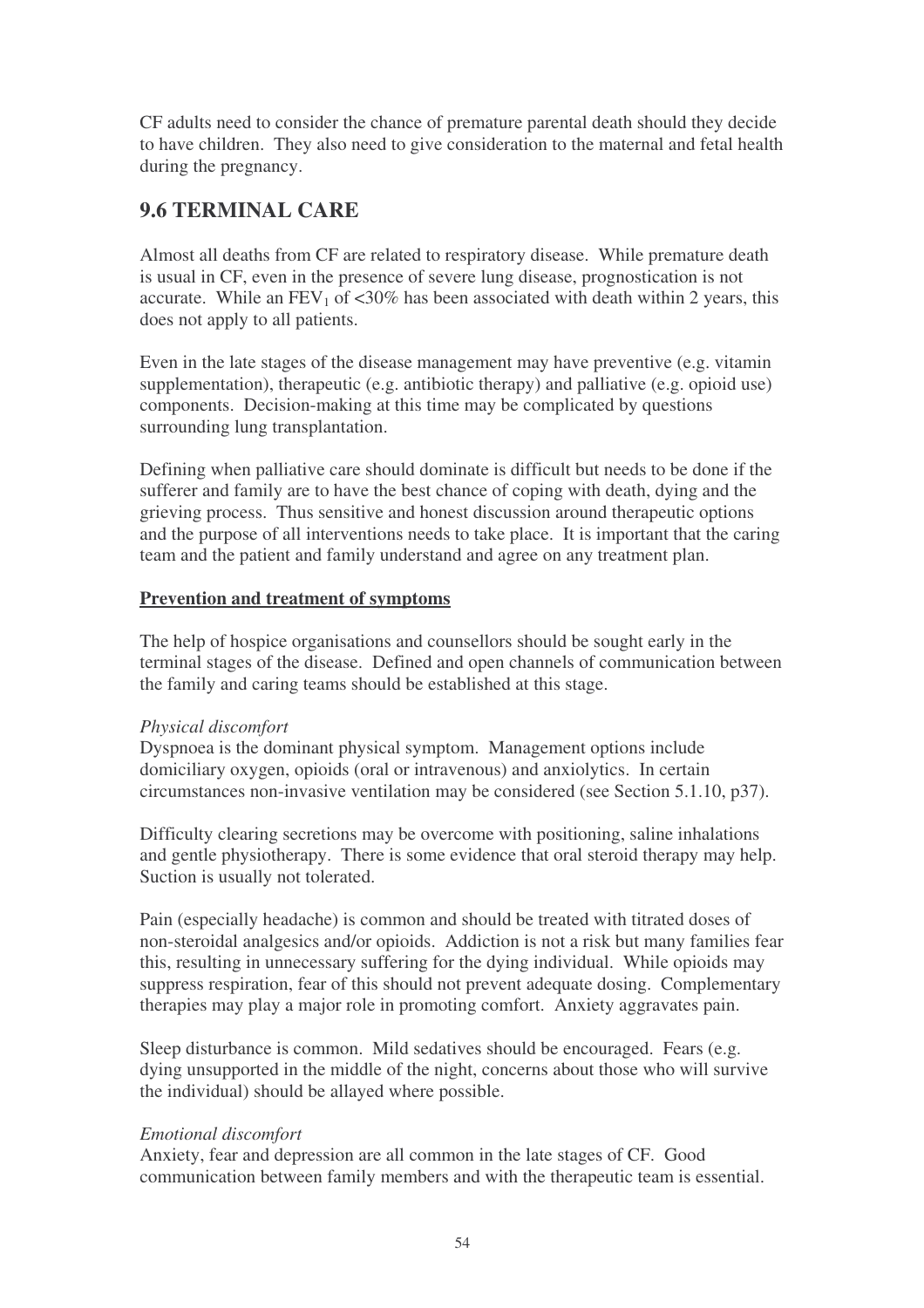Decisions around where the sufferer will die need to be taken. Anxiolytics and antidepressants can be helpful. In consultation with the patient, unnecessary and burdensome therapies should be withdrawn. This requires regular discussion.

#### *Spiritual discomfort*

Open and honest discussion of spiritual concerns should be encouraged. Involvement of counsellors from religious groups acceptable to the patient and family is helpful.

The relationship between parents and the health team need not end at the time of the CF patient's death. Families should feel free to contact the CF clinic at any time.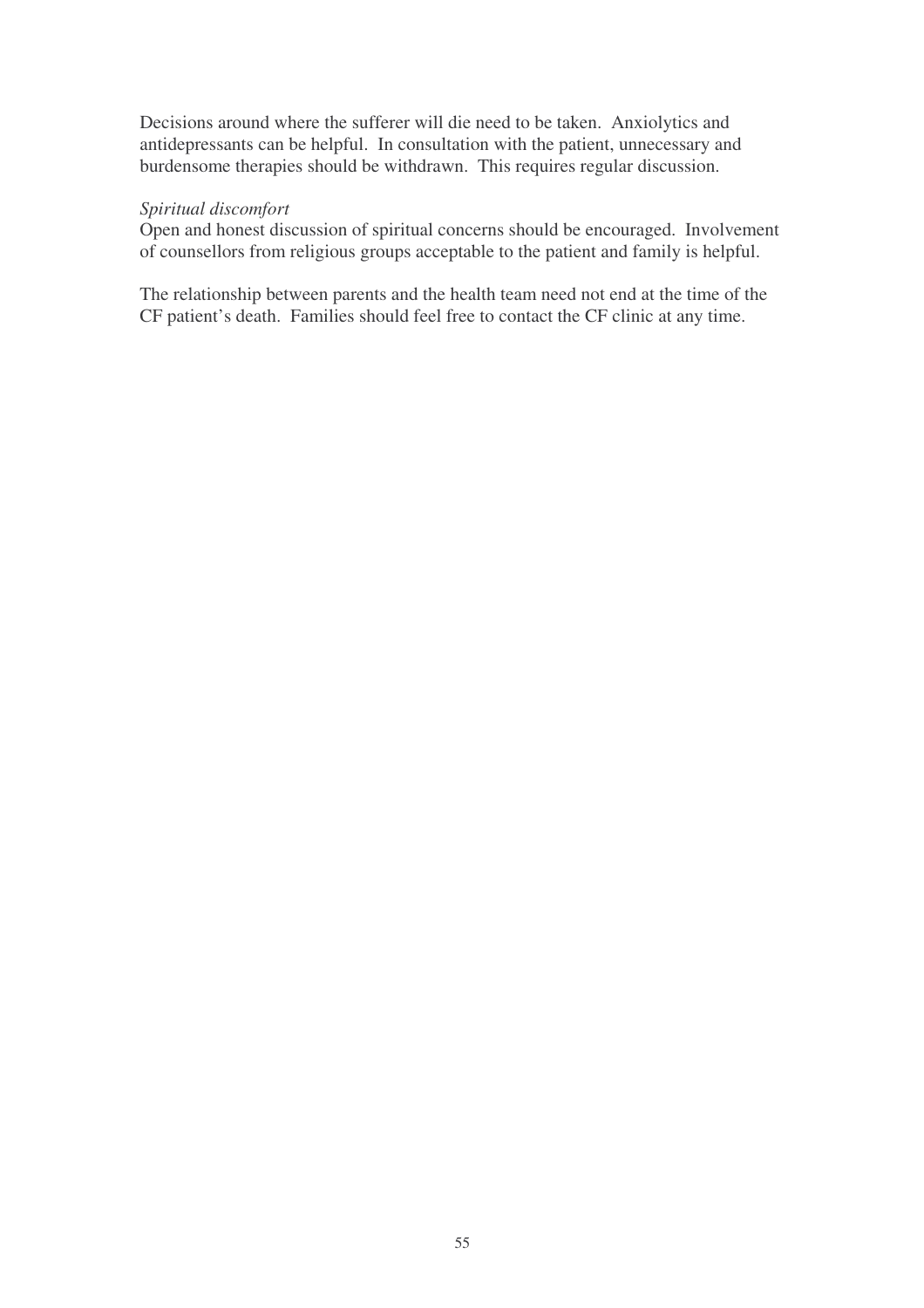# **10. THE HEALTHCARE TEAM**

Many people are involved in the management of the CF patient. The patient, parents and relatives must carry out the actual treatment that has been prescribed by the CF team at the hospital. Their understanding of the treatment prescribed and the reasons for the treatment is absolutely essential if the patient and those at home are to be motivated to comply with the treatment advised. The better the patient and relatives understand a particular treatment, the more efficiently it will be carried out.

# **10.1 CF CENTRES**

All CF patients should be known to and have access to specialist advice from a CF clinic. Specialist CF clinics should be set up in each region at tertiary hospitals (ideally one clinic for children and one for adults). The clinic must have a multidisciplinary team including CF specialist doctors and nurses, a physiotherapist, a dietician, genetic counsellor and a mental health professional (social worker or psychologist). Access to surgical, radiological, pharmaceutical and laboratory expertise is essential.

All patients living within reasonable distance of a specialised CF clinic should attend these for most of their CF care and advice.

# **10.2 SHARED CARE**

A satisfactory pattern of care for patients who live some distance from the regional CF Units is "shared care". A comprehensive assessment at the CF clinic each year or so, with the rest of the care being given at the local hospital, works well for some patients with co-operative and knowledgeable local doctors.

# **10.3 ALTERNATIVE THERAPY**

There is no major objection to using any alternative therapy provided it does NOT counteract/contradict or distract from regular, conventional accepted therapies. Dietary therapy, vitamin or trace element supplementation, or homoeopathy may all be useful, provided they are used in combination with conventional therapies. Spiritual healing techniques are often used and may prove to be helpful, if only to improve attitude of the patient and to provide a positive attitude and hope for the future. Self hypnosis and massage therapy have been used for relaxation and pain and headache relief. Music therapy as an adjunct to chest physiotherapy has been used with some success. Herbal remedies (e.g. Ginseng) may cause the activation of neutrophils enhancing the clearance of and modulating the immunoglobulin response to *P aeruginosa*.

#### **Remember - NO ALTERNATIVE THERAPY CAN REPLACE CONVENTIONAL THERAPY.**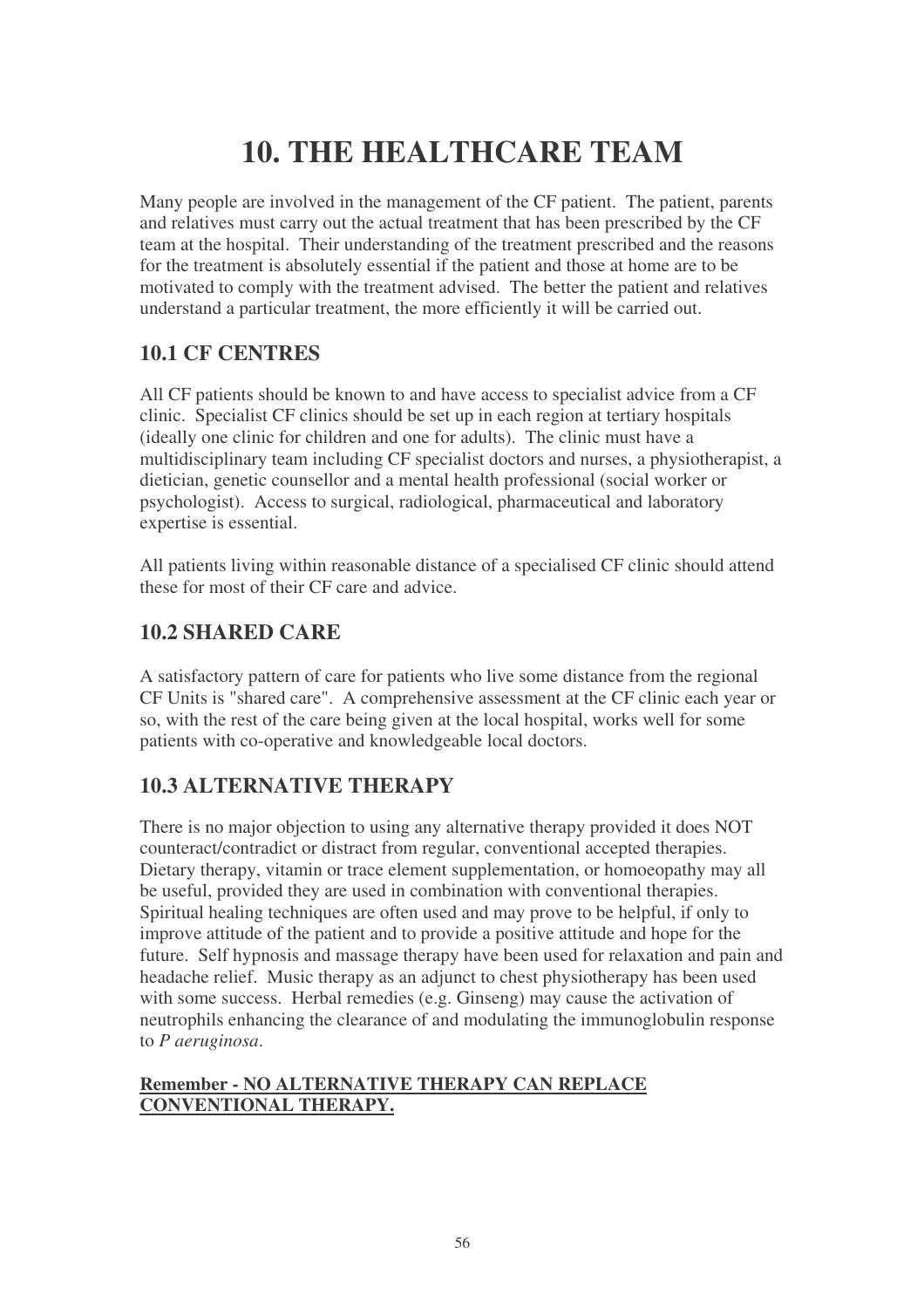# **11. CONCLUSION**

Cystic fibrosis is a very complex and chronic disease affecting almost every system in the body. The outlook improves every year and the identification of the CF gene has brought the prospect of more effective and specific treatment. There is no doubt that the prognosis will continue to improve with new aggressive treatments. It is for this reason that every effort must be made to maintain CF patients in the very best possible condition so they may obtain maximum benefit from the improved treatments as they become available.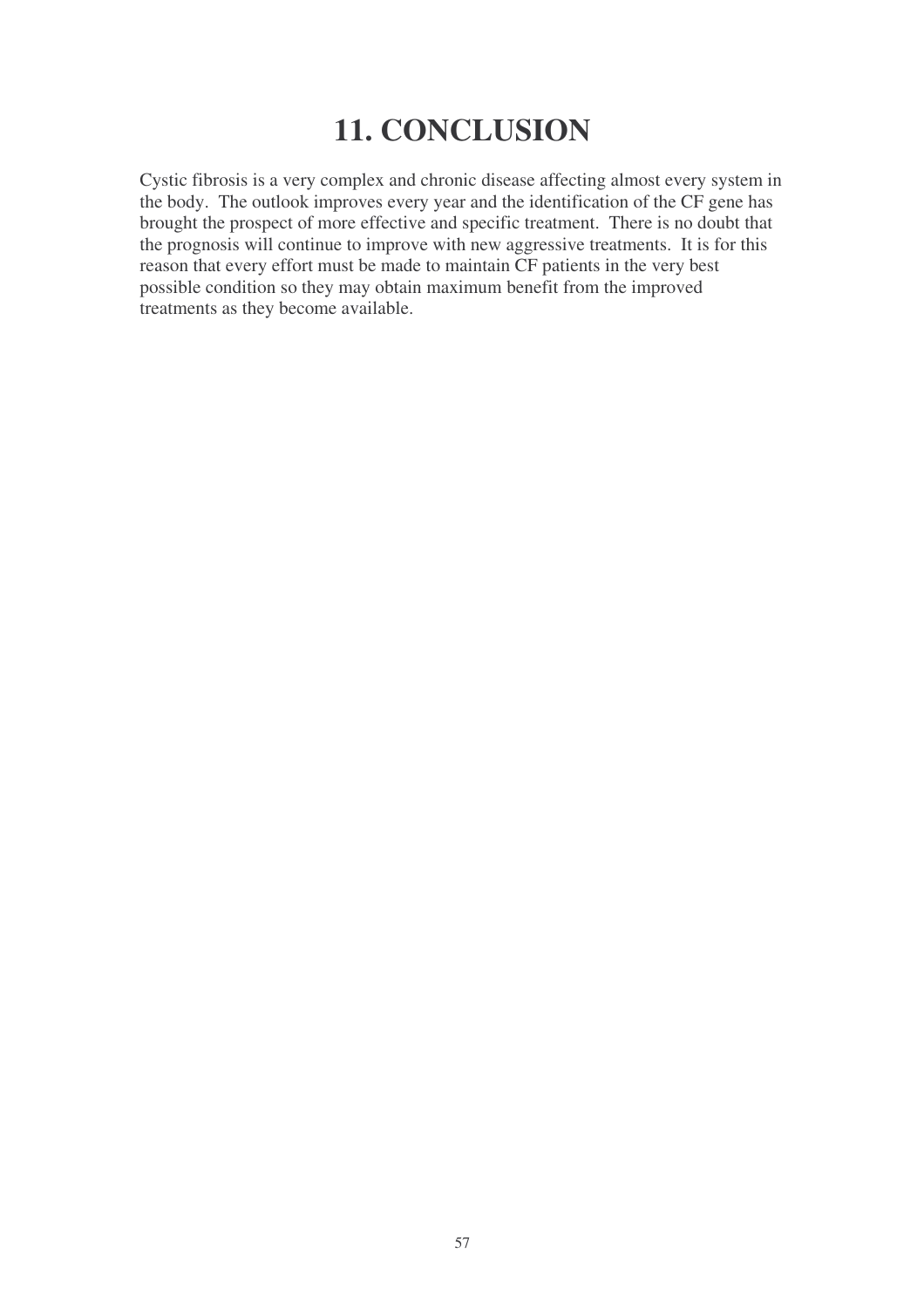# **APPENDICES**

## **APPENDIX 1: ORAL ANTIBIOTICS**

| <b>DRUG</b><br>Amoxycillin | <b>DOSE</b><br>100mg/kg/day                                                                                                                                | <b>FREQUENCY</b><br>3 divided doses | <b>COMMENTS</b><br>Rashes and loose stools may                                                                                                                                                                           |
|----------------------------|------------------------------------------------------------------------------------------------------------------------------------------------------------|-------------------------------------|--------------------------------------------------------------------------------------------------------------------------------------------------------------------------------------------------------------------------|
|                            | Adult 500mg tds                                                                                                                                            |                                     | occur. 20% H influenzae are<br>resistant to Amoxil in parts of SA<br>Maximum dose: 6g/day                                                                                                                                |
| Azithromycin               | Short term treatment only:<br>Child 10mg/kg po for 3 days<br>Adult: 500mg po for 3 days<br>For chronic suppressive<br>treatment see section 5.1.3.1        | Daily<br>Daily                      | Give on an empty stomach                                                                                                                                                                                                 |
| <b>Cefuroxime</b>          | $10$ mg/kg/dose (not/kg)                                                                                                                                   | 2 divided doses                     |                                                                                                                                                                                                                          |
| Ciprofloxacin              | >5 years: 40mg/kg/day orally<br><5 years: 30mg/kg/day<br>Adult: 1.5-2g/day                                                                                 | 2 divided doses                     | Drug interactions with<br>theophylline and other drugs.<br>Photosensitivity is common. C/I<br>patients with joint disease. Max:<br>3g/day                                                                                |
| Clarithromycin             | <8kg: 15 mg/kg/day<br>1-2yrs: $62.5$ mg/dose (not/kg)<br>3-6yrs: 125mg/dose (not/kg)<br>7-9yrs: $187.5$ mg/dose (not/kg)<br>$>10$ yrs: 250mg/dose (not/kg) | 2 divided doses                     | Suitable for use when<br>erythromycin is not tolerated.<br>Active against S aureus and H<br>influenzae.                                                                                                                  |
| Clindamycin                | $20-30$ mg/kg/day                                                                                                                                          | 3-4 divided doses                   | Max 2.4g/day. GIT effects. Rarely<br>pseudomembranous colitis.<br>Advise stop if diarrhoea.                                                                                                                              |
| Co-amoxy-<br>clavulanate   | $<6$ yrs: 0.5 ml/kg/dose of 125/31<br>susp.<br>6-12 yrs: 10 ml/dose of 250/62<br>susp.<br>12-18 yrs: 1 tablet/dose of<br>500/125 tabs.                     | 3 doses/day                         | Give for at least 2 weeks.                                                                                                                                                                                               |
| Co-trimoxazole             | $<6$ months: 240 mg/dose<br>$6$ months $-6$ years: 480<br>mg/dose<br>6-12 yrs: 960 mg/dose<br>$>12$ yrs: 1920 mg/dose                                      | 2 doses/day                         |                                                                                                                                                                                                                          |
| Erythromycin               | $\langle$ 2 yrs: 500 mg/day (not/kg)<br>2-8 yrs: $1g/day (not/kg)$<br>$>8$ yrs: 1-2g/day (not/kg)                                                          | 4 divided doses                     |                                                                                                                                                                                                                          |
| <b>Flucloxacillin</b>      | 50-100 mg/kg/day                                                                                                                                           | 3-4 divided doses                   | Max 4g/day                                                                                                                                                                                                               |
| <b>Sodium fusidate</b>     | 50mg/kg/day as fusidate                                                                                                                                    | 3 divided doses                     | <b>Note:</b> Susp. Is in form of fusidic<br>acid 250mg/5mls (therapeutically<br>equivalent to 175mg sodium<br>fusidate). Caution in liver disease.<br>Use with another antibiotic to<br>avoid resistance. Max: 2.25g.day |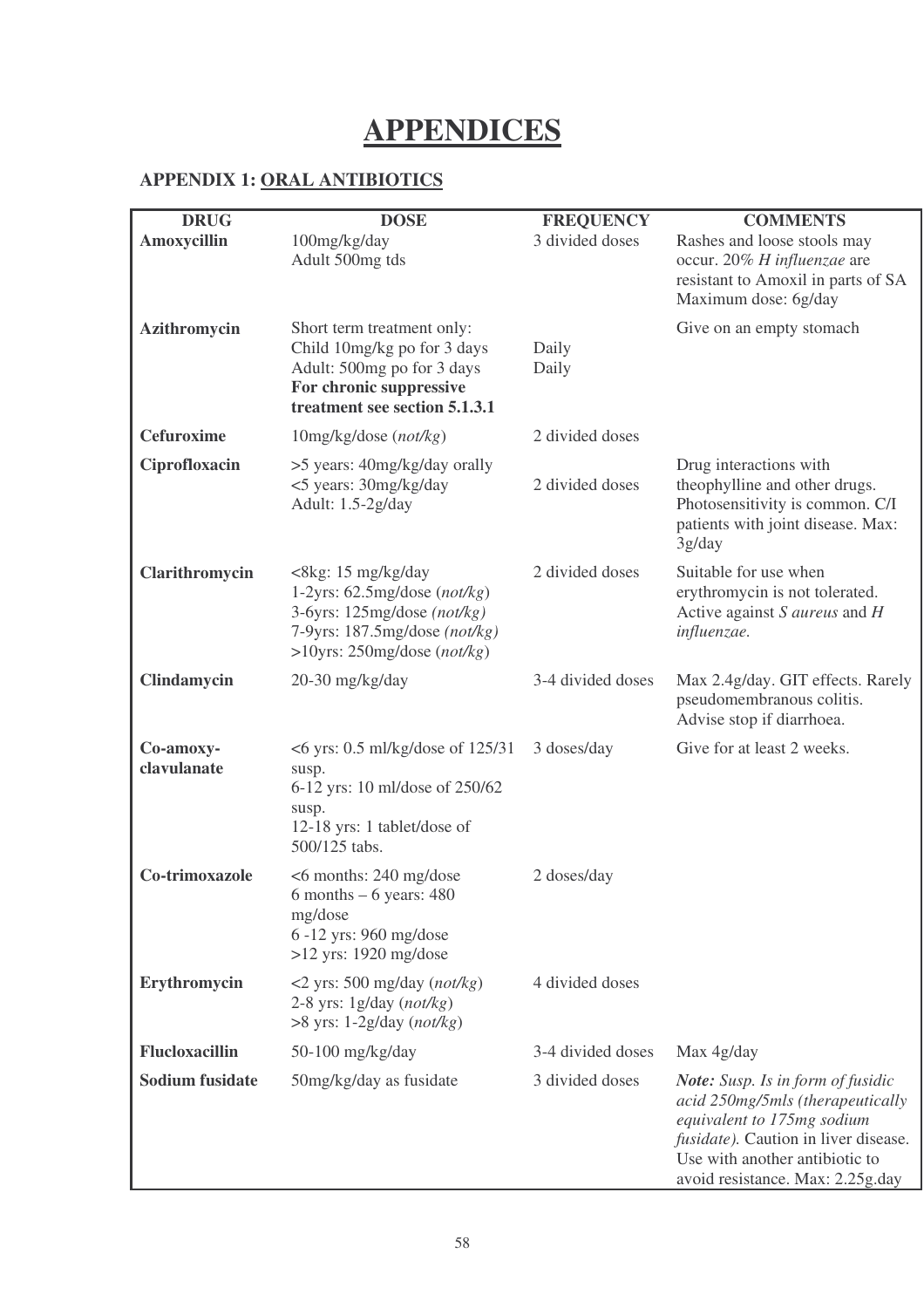# **APPENDIX 2: INTRAVENOUS ANTIBIOTICS**

Note: The Pharmacokinetics and Pharmacodynamics of the individual drug need to taken into account when using these drugs in cystic fibrosis. Refer to Section 5.1.2 for guidelines on when to use these drugs.

| <b>DRUG</b><br><b>Amikacin</b>     | <b>DOSE</b><br>35mg/kg/day                                      | <b>FREQUENCY</b><br>Daily                                                                  | <b>COMMENTS</b><br>Peak 25-30mg/l taken<br>1 hr post-dose.<br>Trough <2µg/ml for daily<br>dosing. Max starting dose<br>1g daily |
|------------------------------------|-----------------------------------------------------------------|--------------------------------------------------------------------------------------------|---------------------------------------------------------------------------------------------------------------------------------|
| <b>Aztreonam</b>                   | 200-250mg/kg/day                                                | 3-4 divided doses                                                                          | Max 8g/day                                                                                                                      |
| <b>Cefepime</b>                    | 150-200mg/kg/day                                                | 12 hourly                                                                                  | Maximum of 4g/day                                                                                                               |
| <b>Ceftazidime</b>                 | $150-300$ mg/kg/day                                             | 3 divided doses.                                                                           | Max 9g/day                                                                                                                      |
| Ciprofloxacin                      | <5 years: 8-16mg/kg/day<br>5-17 years: 30mg/kg/day<br>Adult 800 | 2 divided doses.<br>2 divided doses                                                        | < 5 years: Max 800mg/day<br>Adult: Maximum 1.6g/day                                                                             |
| Colomycin                          | 75000 units/kg/day<br>Adults >40kg: 2MU                         | 3 divided doses<br>3 divided doses                                                         | Bolus dosing of 2 MU in<br>10ml 0.9% NaCl over 5<br>mins can be given to<br>adults patients.                                    |
| Clindamycin                        | 30-40mg/kg/day                                                  | 3 divided doses.                                                                           | Max 2.7g/day                                                                                                                    |
| <b>Gentamicin</b>                  | $10-12$ mg/kg/day                                               | Daily                                                                                      | Maximum 480mg/day<br>until levels known.<br>Peak 10-12mg/l<br>Trough <2mg/l                                                     |
| Imipenem                           | 90mg/kg/day                                                     | 4 divided doses                                                                            | Max 4g/day                                                                                                                      |
| <b>Linezolid</b>                   | $<$ 12 yrs:10 mg/kg<br>$>12$ yrs: $1.2g/day$                    | <12 yrs:3 divided doses<br>>12 years: 2 divided<br>doses                                   | Max 1.8g/day. Only to be<br>used for MRSA                                                                                       |
| <b>Meropenem</b>                   | 120mg/kg/day                                                    | 3 divided doses                                                                            | Maximum 6g/day. Bolus<br>or infusion                                                                                            |
| Piperacillin-<br><b>Tazobactam</b> | Child: 300mg/kg/day<br>Adult: 6.75-13.5g/day                    | 3 divided doses                                                                            | Hypersensitivity/skin<br>rashes                                                                                                 |
| <b>Teicoplanin</b>                 | 10mg/kg/dose<br>Adults 400mg/dose                               | 12hrly for first 3 doses<br>then once daily<br>12hrly for first 3 doses<br>then once daily | Dose can be increased to<br>15mg/kg in severe<br>infections. Measure drug<br>levels.                                            |
| <b>Tobramycin</b>                  | $10$ mg/kg                                                      | Daily                                                                                      | Max 600mg. Infusion over                                                                                                        |
|                                    |                                                                 |                                                                                            | 20-30 mins.<br>Serum trough level<br>$<1.5$ mg/l                                                                                |
| Vancomycin                         | 45mg/kg/day                                                     | 4 divided doses                                                                            | MUST be infused over<br>minimum of one hour<br>(monitor levels). Trough<br>$5-10$ mg/l<br>Peak 18-25mg/l                        |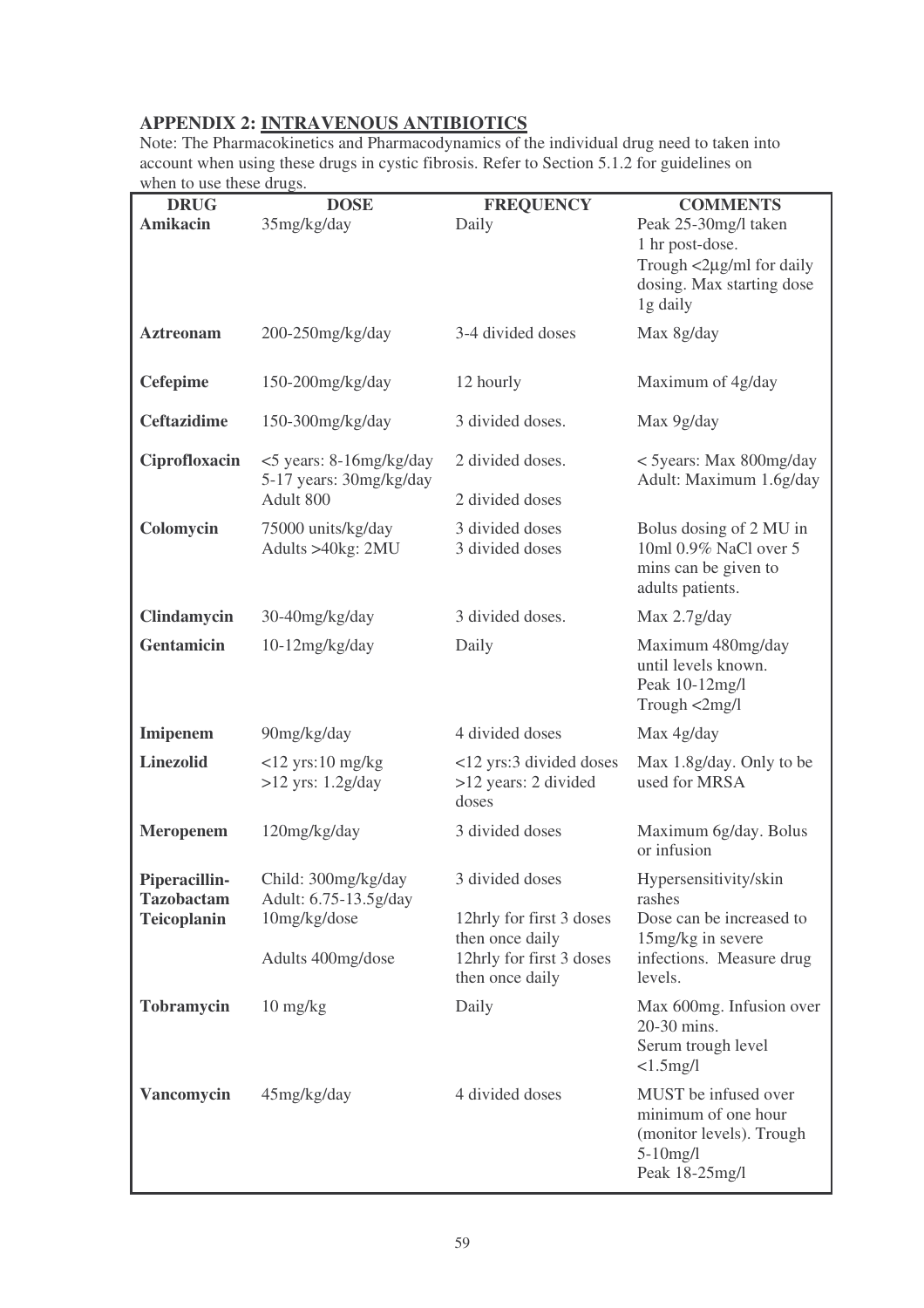### **APPENDIX 3: ANTIFUNGALS**

| <b>Amphotericin</b> (nebulised)<br><b>Itraconazole</b> | 10 mg 2-4 times a day or 25 mg bd<br>$2.5 \text{ mg/kg}$ bd<br>(Can also use 5 mg/kg daily)                                                                                                                                  | Dissolve injection with water, not<br>saline.<br>Take with cola or other acidic<br>liquid. Stop antacids if possible,<br>or give 1 hour later. Consider<br>monitoring LFTs. Consider<br>monitoring levels (ideal trough<br>serum level is $0.5$ -1mg/l). |
|--------------------------------------------------------|------------------------------------------------------------------------------------------------------------------------------------------------------------------------------------------------------------------------------|----------------------------------------------------------------------------------------------------------------------------------------------------------------------------------------------------------------------------------------------------------|
| <b>Voriconazole</b>                                    | $\langle$ 12 yrs: 6 mg/kg bd (max 200<br>mg) for 1 day, then 4 mg/kg bd<br>(max 100mg)<br>$>12$ yrs (<40 kg): 200 mg bd for<br>1 day, then 100 mg bd<br>$>12$ yrs: $(>40 \text{ kg})$ 400 mg bd for<br>1 day, then 200 mg bd | Warn of photosensitivity and<br>temporary visual problems<br>Monitor LFTs.                                                                                                                                                                               |

# **APPENDIX 4: NEBULISED ANTIBIOTICS**

| Colomycin         | $10$ yrs: 1 megaunit bd<br>$>10$ yrs: 2 megaunits bd | For a dose of 1 megaunit make<br>up to 4ml with saline.<br>Dose can be increased to 2<br>megaunits in 4ml saline. |
|-------------------|------------------------------------------------------|-------------------------------------------------------------------------------------------------------------------|
| <b>Gentamycin</b> | $<5$ yrs: 40mg bd<br>$>5yrs$ : 80-160mg bd           | Use injection and make up<br>volume to 4ml with saline.                                                           |
| <b>Tobramycin</b> | $5-10$ yrs: 80mg bd<br>$>10$ yrs: 160mg bd           | Use injection and make up<br>volume to 4ml with saline.                                                           |
| Amikacin          | $<10$ yrs: 250mg bd<br>$>10$ yrs: 500mg bd           | Use injection and make up<br>volume to 4ml with saline.                                                           |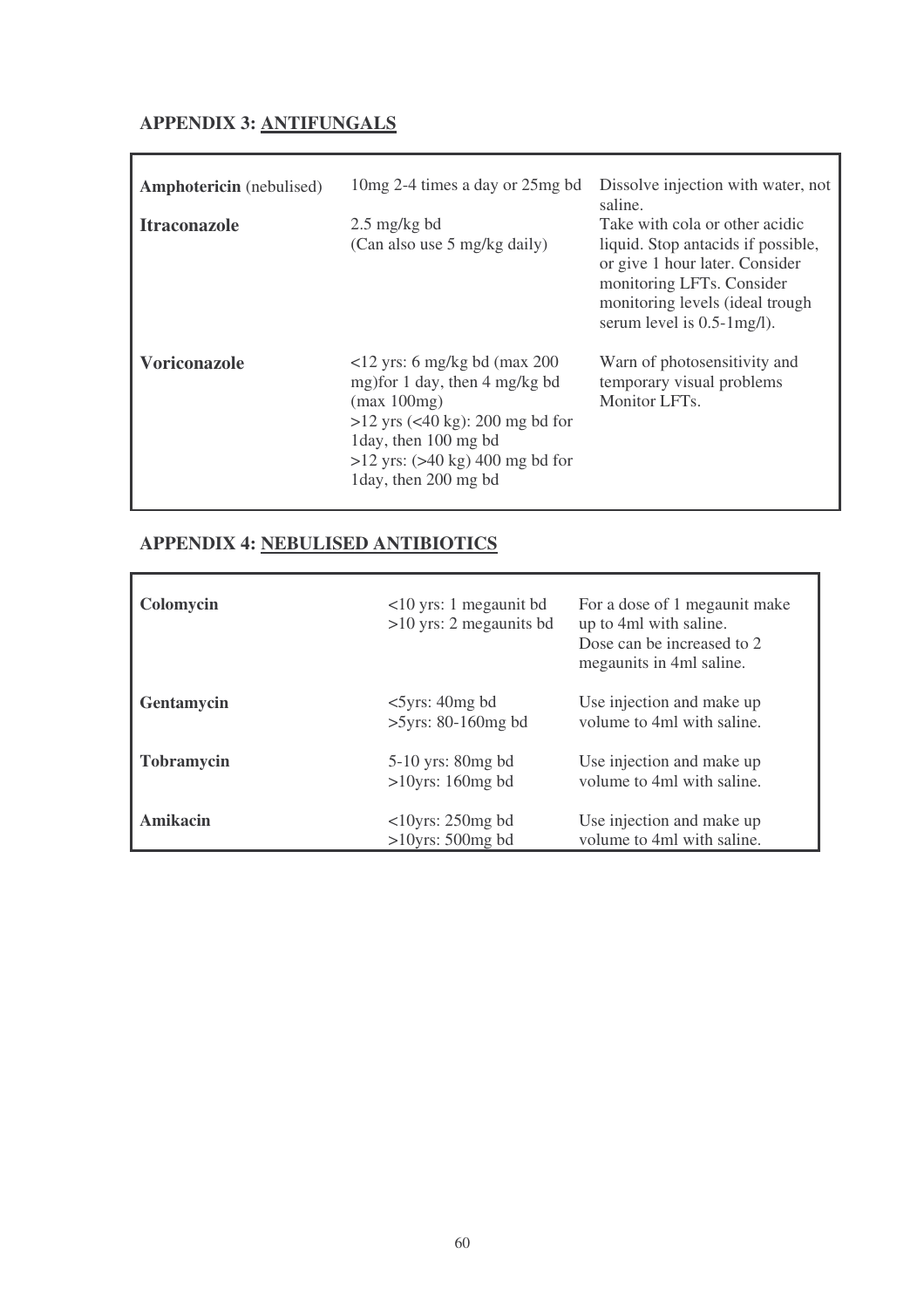#### **APPENDIX 5: GASTROINTESTINAL TRACT**

| <b>MECONIUM ILEUS</b><br><b>EQUIVALENT (DIOS)</b> |                                                                                                                                                  |                                                                                                                                   |
|---------------------------------------------------|--------------------------------------------------------------------------------------------------------------------------------------------------|-----------------------------------------------------------------------------------------------------------------------------------|
| N-acetylcysteine                                  | 5-10ml qds in orange juice.<br>Adults: 30ml tds with 120ml<br>water or orange juice.                                                             | Can also be given rectally.                                                                                                       |
| Oral gastrografin <sup>®</sup>                    | Day 1: 15-25 kg: 50 ml<br>$>25$ kg: 100ml<br>in 4 times the volume<br>of water or fruit squash<br>i.e. 200-400ml<br>Day 2 and 3; half Day 1 dose | Can also be used rectally under x-ray<br>supervision. Dilute enema 3-5 times<br>with water. Hydration of patient is<br>essential. |
| <b>ACID SUPPRESSION</b>                           |                                                                                                                                                  |                                                                                                                                   |
| Omeprazole                                        | $0.7-1.4$ mg/kg/day<br>Adult maximum 10mg tds                                                                                                    | Swallow whole or open capsule and mix<br>contents with fruit juice or yoghurt.                                                    |
| <b>Ranitidine</b>                                 | 4mg/kg/day in 2 divided<br>doses.                                                                                                                | Maximum: 300mg bd.                                                                                                                |
| <b>LIVER DISEASE</b>                              |                                                                                                                                                  |                                                                                                                                   |
| Ursodeoxycholic acid                              | 20mg/kg/day in 2-3 divided                                                                                                                       | Take with or after food.                                                                                                          |

# **APPENDIX 6: PANCREATIC ENZYMES**

|                                | <b>Number of Units per Capsule</b> |                        |                        |
|--------------------------------|------------------------------------|------------------------|------------------------|
| $CREON^{\circledR}$            | <b>LIPASE</b><br>10,000            | <b>PROTEASE</b><br>600 | <b>AMYLASE</b><br>8000 |
| <b>CREON 25000<sup>®</sup></b> | 25,000                             | 1000                   | 18000                  |
| PANKREASE®                     | 5000                               | 330                    | 2900                   |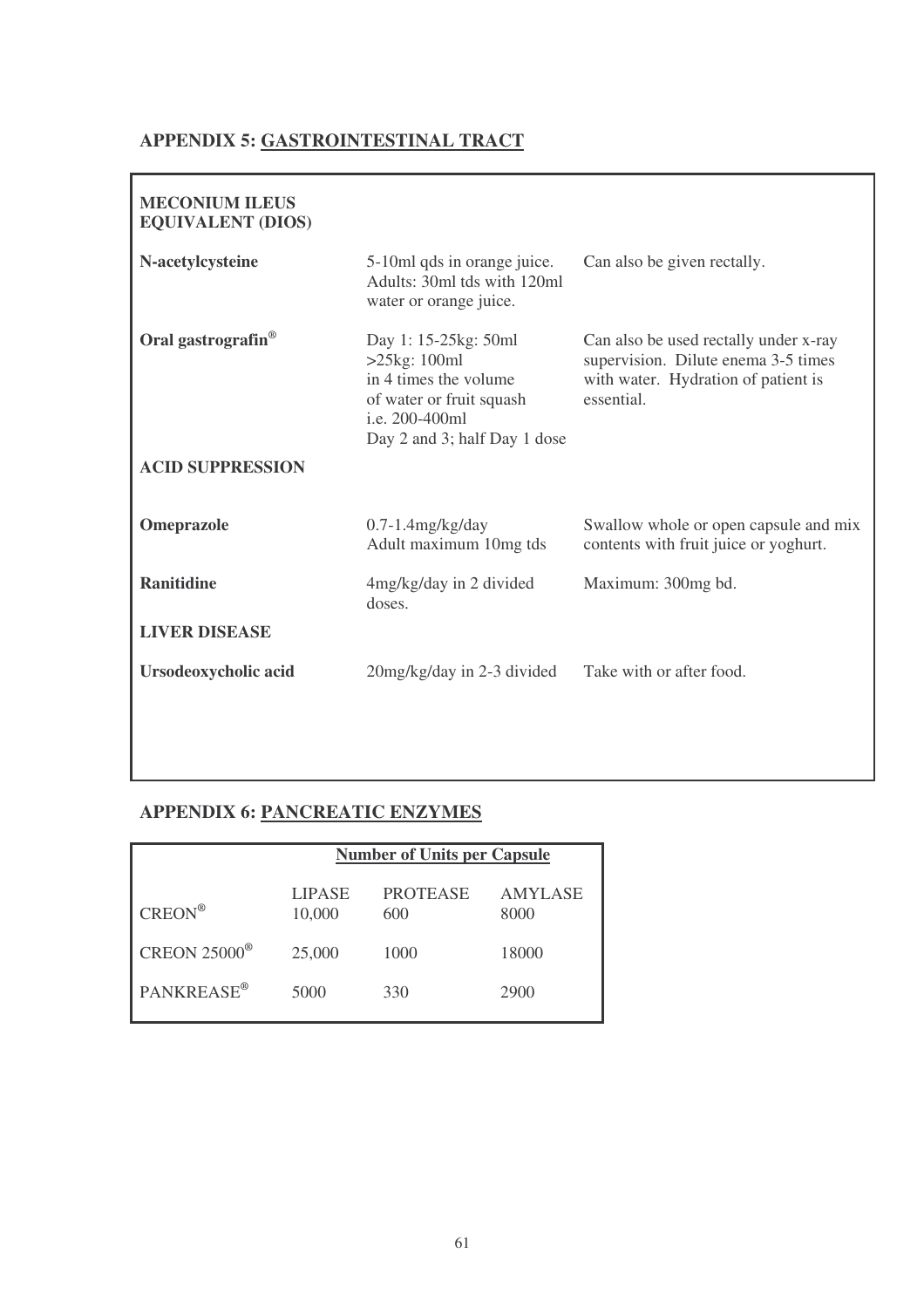### **APPENDIX 7: OTHER NEBULISED DRUGS**

| $6$ mths- $5$ yrs: 2.5mg<br>>5yrs: 5mg       | Repeat up to 6 times daily.                             |
|----------------------------------------------|---------------------------------------------------------|
|                                              |                                                         |
| $3$ mths-12yrs: 0.25-1mg bd<br>12yrs: 1mg bd |                                                         |
| 2-4 mls of 5\% or 7\% solution               | Up to twice per day 30 mins<br>before physiotherapy     |
| $2.5mg(1$ vial) daily                        | Dose can be increased to twice<br>per day if necessary. |
|                                              |                                                         |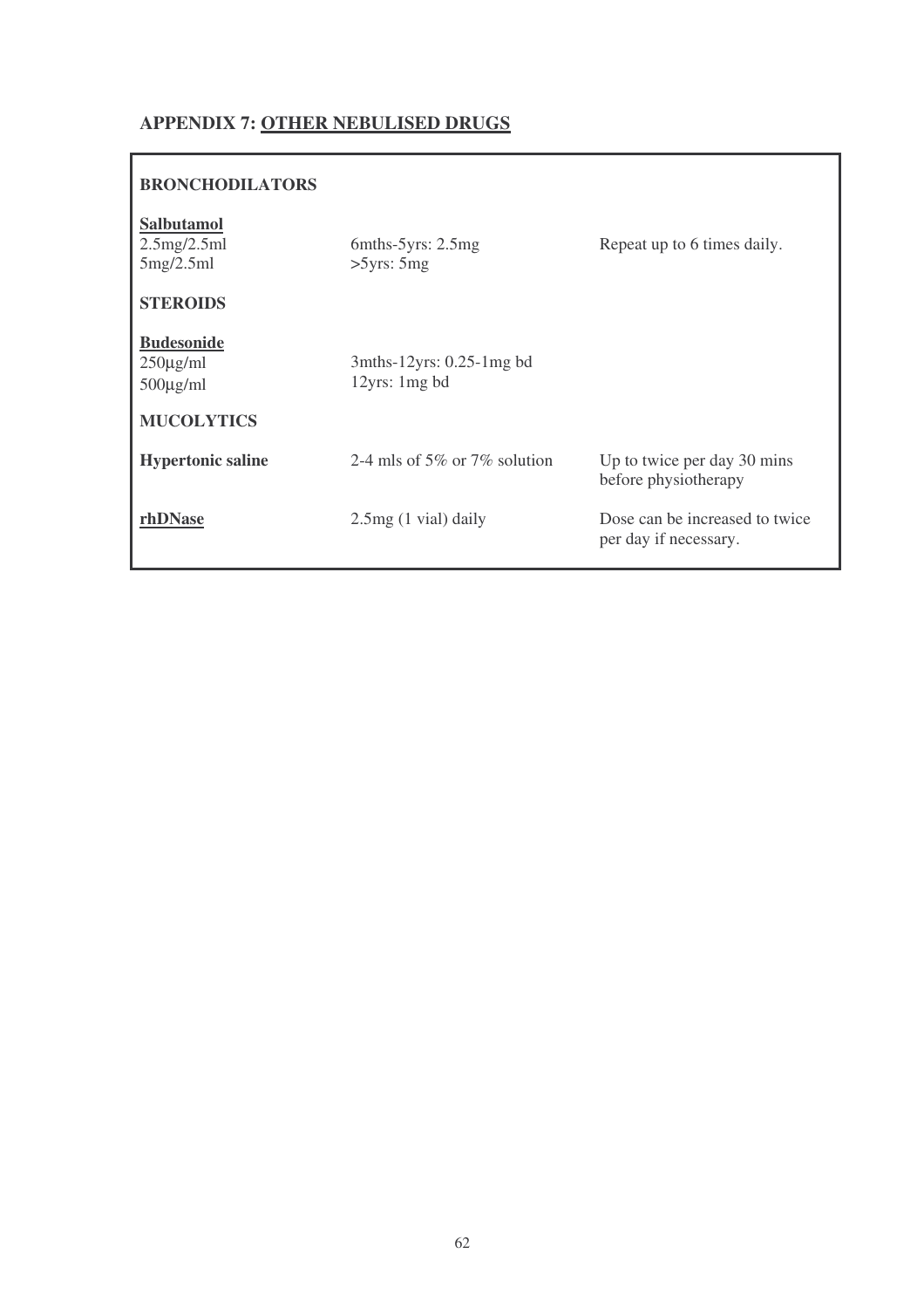### **APPENDIX 8: DESENSITISATION REGIME**

| Piperacillin/Tazobactam (Tazocin®) (per continuous infusion)                                                                                                               |
|----------------------------------------------------------------------------------------------------------------------------------------------------------------------------|
| 1st give 100mg over 6 hours<br>2nd give 500mg over 6 hours<br>3rd give 2g over 6 hours<br>4th give normal adult dose (13.5g / 24 hours)                                    |
| Ceftazidime (per continuous infusion)                                                                                                                                      |
| 1st give 50mg over 6-8 hours<br>2nd give 250mg over 6-8 hours<br>3rd give 1g over 6-8 hours<br>4th give normal adult dose (100 mg/kg/24 hour or 6g/24 hours)               |
| From the beginning to the end of treatment patients should be on H1 $\&$ H2 receptor blockers i.e.<br>Cetirizine 20mg twice per day po, Ranitidine 600mg twice per day po. |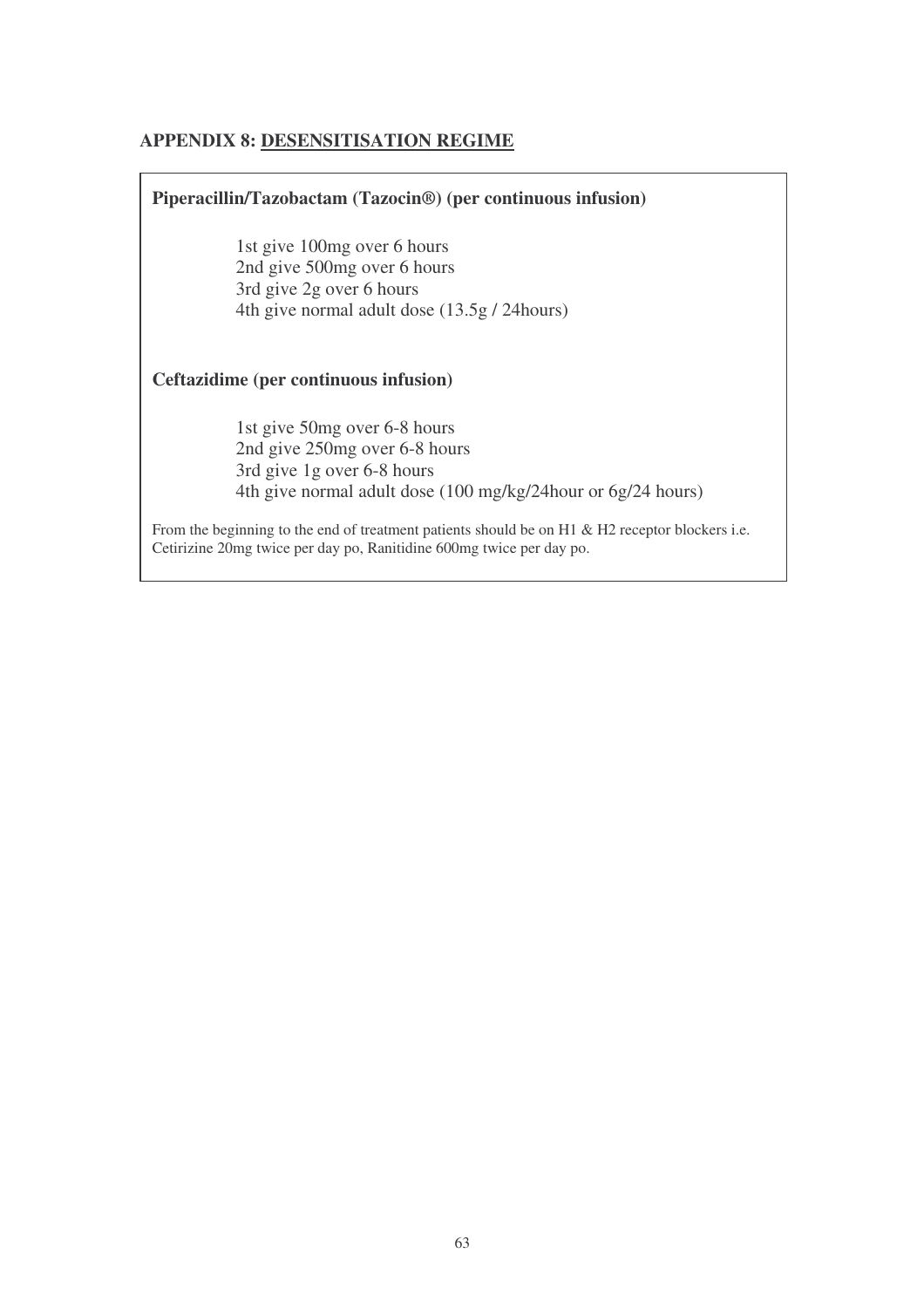# **APPENDIX 9. NUTRITIONAL SUPPLEMENTS**

| <b>Polymeric feeds (1Kcal/ml)</b> |                                                                                                |  |  |
|-----------------------------------|------------------------------------------------------------------------------------------------|--|--|
| Powdered                          | Ensure                                                                                         |  |  |
|                                   | Nutren Activ (name change was Build-up)                                                        |  |  |
|                                   | Nutren Optimun                                                                                 |  |  |
|                                   | <b>Nutren Fibre</b>                                                                            |  |  |
|                                   |                                                                                                |  |  |
| Ready to feed                     | Osmolite & Osmolite HN                                                                         |  |  |
|                                   | Jevity                                                                                         |  |  |
|                                   | Fresubin original                                                                              |  |  |
|                                   | Fresubin fibre                                                                                 |  |  |
|                                   |                                                                                                |  |  |
|                                   | Polymeric feeds (1.2 to 1.5 kcal/ml)<br><b>Ensure Plus</b>                                     |  |  |
| Ready to feed                     | Prosure                                                                                        |  |  |
|                                   |                                                                                                |  |  |
|                                   | Jevity Plus<br>Provide Xtra                                                                    |  |  |
|                                   |                                                                                                |  |  |
|                                   | Fresubin HP energy                                                                             |  |  |
|                                   | Fresubin energy fibre                                                                          |  |  |
|                                   | <b>Modular feeds</b>                                                                           |  |  |
| Carbonhydrate                     | Polycose                                                                                       |  |  |
| Protein                           | Promod                                                                                         |  |  |
| Fat                               | MCT oil                                                                                        |  |  |
|                                   |                                                                                                |  |  |
| Peadiatric                        |                                                                                                |  |  |
| Powdered                          | Pediasure                                                                                      |  |  |
|                                   | Nutren junior                                                                                  |  |  |
| Ready to feed                     | Pediasure                                                                                      |  |  |
|                                   | Pedisure Plus                                                                                  |  |  |
| <b>Specialised products</b>       |                                                                                                |  |  |
| Powdered                          | Alitraq (semi elemental with glutamine)                                                        |  |  |
|                                   | Vital HN (semi elemental)                                                                      |  |  |
|                                   | Glucerna SR (diabetic)                                                                         |  |  |
|                                   | Peptamen (semi elemental)                                                                      |  |  |
|                                   | Peptamen Junior (semi elemental for children)                                                  |  |  |
| Ready to feed                     | Perative (semi elemental, high energy)                                                         |  |  |
|                                   | Oxepa (EFA and antioxidants)                                                                   |  |  |
|                                   | Pulmocare (high fat, low carbohydrate, high energy)                                            |  |  |
|                                   | Glucerna (diabetic)                                                                            |  |  |
|                                   | Peptamen (semi elemental)                                                                      |  |  |
|                                   | Supportan (semi elemental)                                                                     |  |  |
|                                   | Fresubin diben (diabetic)                                                                      |  |  |
|                                   | Nutricia products have not been included as the availability of products is too unreliable and |  |  |
| costly.                           |                                                                                                |  |  |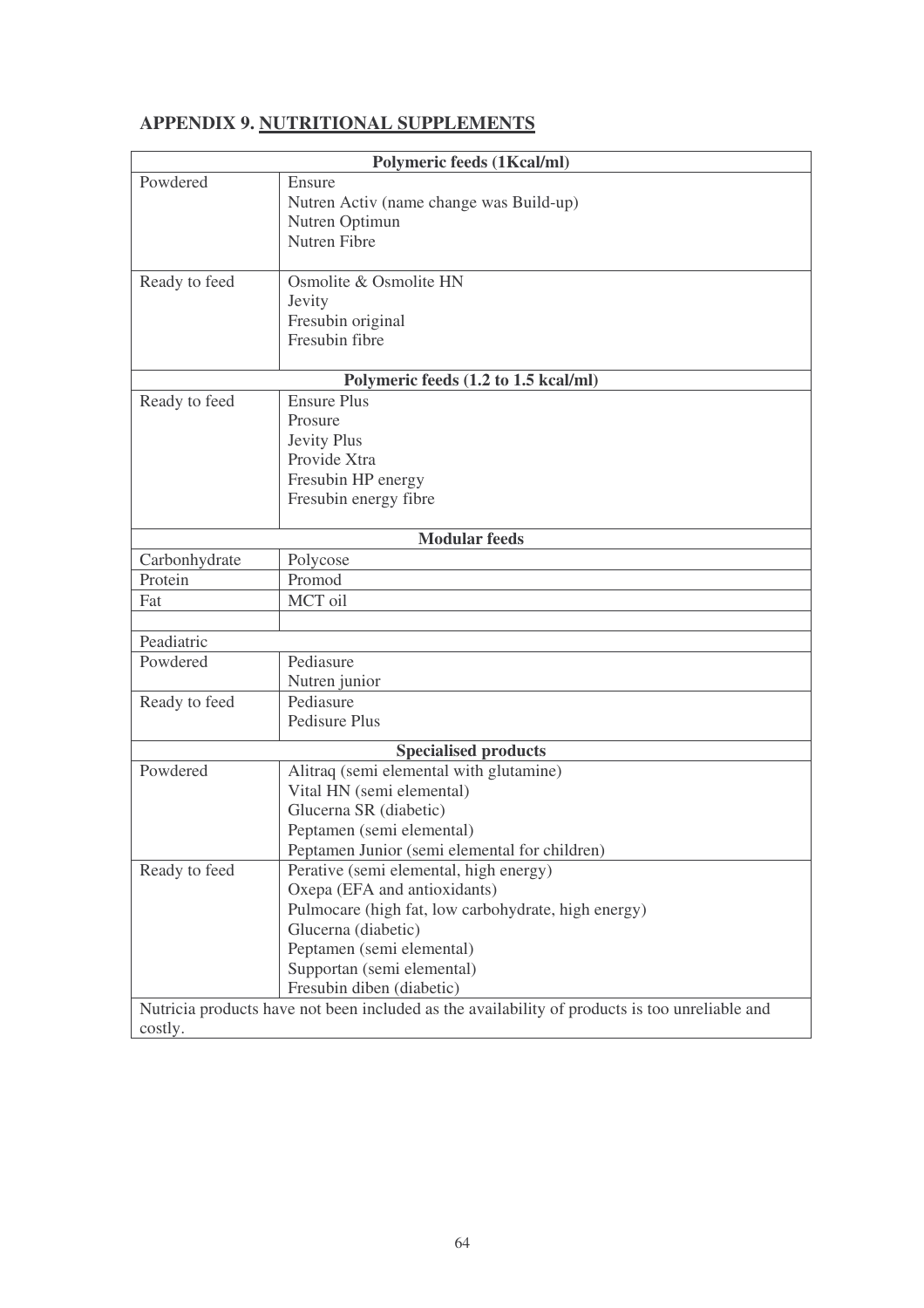#### **APPENDIX 10: CONTACT INFORMATION**

#### **CYSTIC FIBROSIS CLINICS**

Johannesburg Hospital – Paediatric CF Clinic Dr Susan Klugman Tel: (011) 488 3983

Johannesburg Hospital – Adult Respiratory Clinic Prof. Mervyn Mer Tel: (011) 488 4911 / 488 3496 (page no. 1025)

Sandton Clinic Dr David Richard Tel: (011) 706 6060

Pretoria Academic Hospital – CF Clinic Prof. R Green Tel: (012) 354 6244 / 354 1564

Addington Hospital (Durban) – CF Clinic Tel: (031) 3272000

St. Augustine's Hospital (Durban) Dr Jonathan Egner Tel: (031) 201 0214/5

Red Cross Children's Hospital (Cape Town) Prof. John Ireland and Dr Tony Westwood Tel: (021) 658 5137 Fax: (021) 685 3891

Groote Schuur (Cape Town) – Adult CF Clinic Prof. Paul Willcox Tel: (021) 404 4369 Fax: (021) 448 2348

UCT Private Academic Hospital, Cape Town Prof Paul Willcox Tel: (021) 442 1966/1817 Cell 083 261 2064 Fax (021) 442 1813

Port Elizabeth Greenacres Hospital Dr Paul Gebers Tel: (041) 363 3900 Fax: (041) 363 7864

Universitas Academic Complex (Bloemfontein) – Paediatric CF clinic Dr Jeanette Kriel and Dr Bertram Henderson Tel: (051) 405 3783 Fax: (051) 444 5041

Universitas Academic Complex (Bloemfontein) – Adult CF clinic Dr Michiel Prins Tel: (051) 405 3612 Fax: (051) 444 4130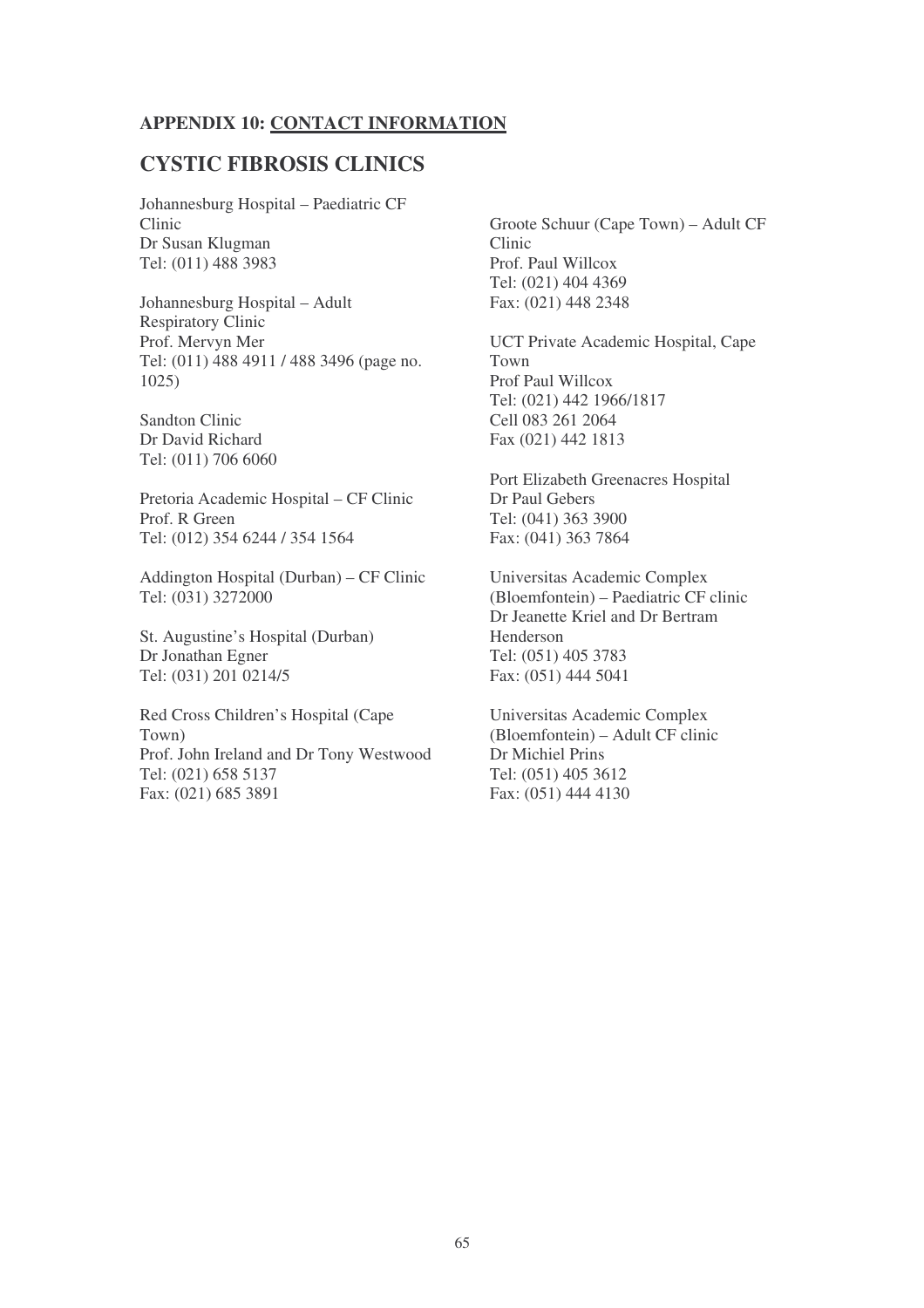#### **GENETIC CLINICS**

#### *DURBAN*

Prof. WS Winship Genetic Clinic **NBTS** 10 Eden Road PINETOWN 3610 Tel: (031) 719 6556 Tel: (031) 765 5039

Dr H Ramdhani Genetic Clinic Inkosi Albert Luthuli CentraI Hospital 800 Bellair Road Cato Manor Durban, 4001 Tel: (031) 240 2341

#### *PRETORIA*

Dr E Honey Dept of Human Genetics P O Box 2034 University of Pretoria PRETORIA 0001 Tel: (012) 319 2269

#### *BLOEMFONTEIN*

Dr Bertram Henderson Division Human Genetics University of the Orange Free State P O Box 339 (G11) BLOEMFONTEIN 9300 Tel: (051) 405 3047

#### *CAPE TOWN/STELLENBOSCH*

Prof. G de Jong Dept. of Human Genetics/Faculty of Health Sciences P O Box 19063 **TYGERBERG** 7505 Tel: (021) 938 9509

Dr Karen Fieggen Division of Human Genetics UCT Medical School Anzio road Observatory 7925 Tel: (021) 406 6304

#### *JOHANNESBURG*

Dept. of Human Genetics NHLS P O Box 1038 JOHANNESBURG 2000 Tel: (011) 489 9224 Fax: (011) 489 9226

Chris Hani-Baragwanath Clinic Tel: (011) 933 8000 ext 3258

Genetic Counselling Clinic at ward 284 (Paediatrics) Johannesburg Hospital Tel: (011) 488 4286

Genetic Counselling Clinic at ward 496 (Adult) Johannesburg Hospital Tel: (011) 488 3496

#### **SACFA REPRESENTATIVES**

#### **CENTRAL REGION**

| Alan Dunn       | $(011)$ 294-3849 |
|-----------------|------------------|
| Marylyn Coney   | $(011)$ 312-0220 |
| cfa@iafrica.com |                  |

#### **CAPE TOWN**

| Karin Kratz        | $(021) 782 - 1226$ |
|--------------------|--------------------|
| Ruth Ireland       | $(021)$ 557-0323   |
| sacfact@mweb.co.za |                    |